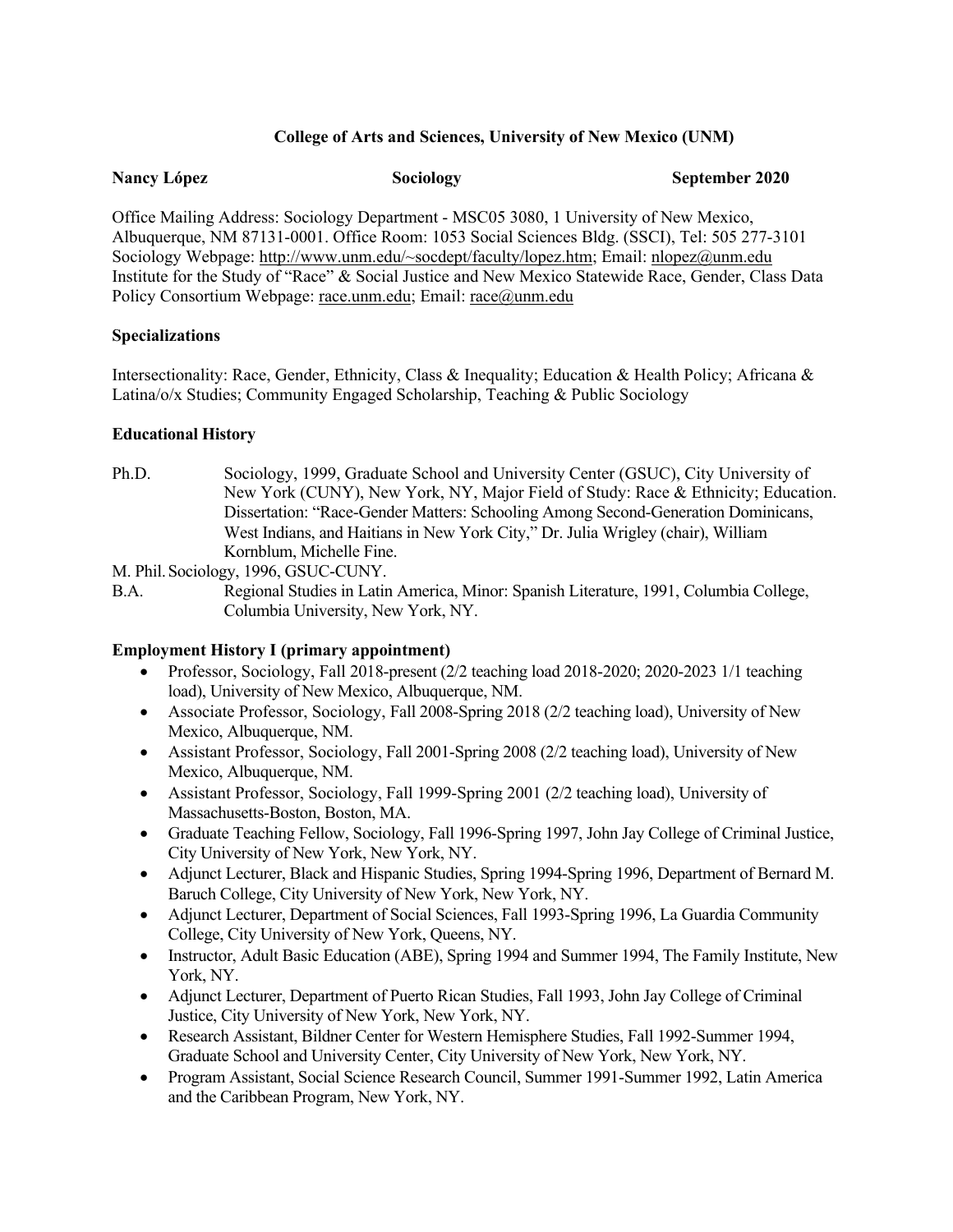#### **Employment History II (secondary concurrent or administrative position)**

Associate Vice President, Division of Equity and Inclusion, Fall 2020-Spring 2023.

Secondary Appointment, Language, Literacy and Sociocultural Studies, Fall 2019-Spring 2020.

Secondary Appointment, College of Population Health, UNM (MOU signature in progress Spring 2020).

Leadership Team and Senior Fellow, RWJF Center for Health Policy, University of New Mexico, 2013- 2018; Recruitment Coordinator, 2014-2018, Albuquerque, NM.

Director and co-founder, Institute for the Study of "Race" and Social Justice, 2009-present, UNM, (programming activities are sustained via volunteers and ad hoc funding and in-kind support from partnering UNM centers), Albuquerque, NM.

*Mission: promote the establishment of empirical, theoretical and methodological clarity about "race" that draws on cutting-edge thinking from multiple disciplines and diverse empirical traditions promote clarity about race; develop transdisciplinary strategies for ameliorating racebased inequality (see activities under engaged scholarship and public sociology section below).*

Founding Coordinator, New Mexico Statewide Race, Gender Class Data Policy Consortium, UNM, 2014 present, first in the country (programming activities are sustained via volunteers and ad hoc funding and inkind support from partnering UNM entities), Albuquerque, NM.

*Mission: harmonize data for better serving diverse communities through intersectional knowledge projects or the importance of examining the simultaneity race, gender, class and other social locations within systems of inequality for equity-based policy making and practice (see activities under engaged scholarship and public sociology section below).*

Affiliated Faculty: Africana Studies; Chicana and Chicano Studies; Women Studies; American Studies.

Secondary Appointment: College of Education, Language, Literacy and Sociocultural Studies (Fall 2019- Spring 2021), University of New Mexico, UNM, Albuquerque, NM.

Research Associate, Gaston Institute for Latino Community Development and Public Policy, Fall 1999- Spring 2001, University of Massachusetts-Boston, Education Specialist; conduct surveys, public policy research, community studies, strategic planning and grant writing for projects on Latinos in Massachusetts, Boston, MA.

Ethnographer and Interviewer, Spring 1996-Fall 1996, Department of Anthropology, Columbia University, Midlife Project, conduct in-depth interviews with three immigrant groups, New York, NY.

Ethnographer, Spring 1995- Fall 1995, Department of Anthropology and Psychology, GSUC, CUNY, RWJF Fighting Back National Program Evaluation; Conduct community studies as a member of the national evaluation project of the RWJF Programs in San Antonio, TX; Vallejo, CA; Little Rock, AR.

Interviewer – Spring 1995, Intercambio, Hunter College, City University of New York and The University of Puerto Rico, interview Puerto Rican women who participated in the BEGIN/HOPE working training programs, New York, NY.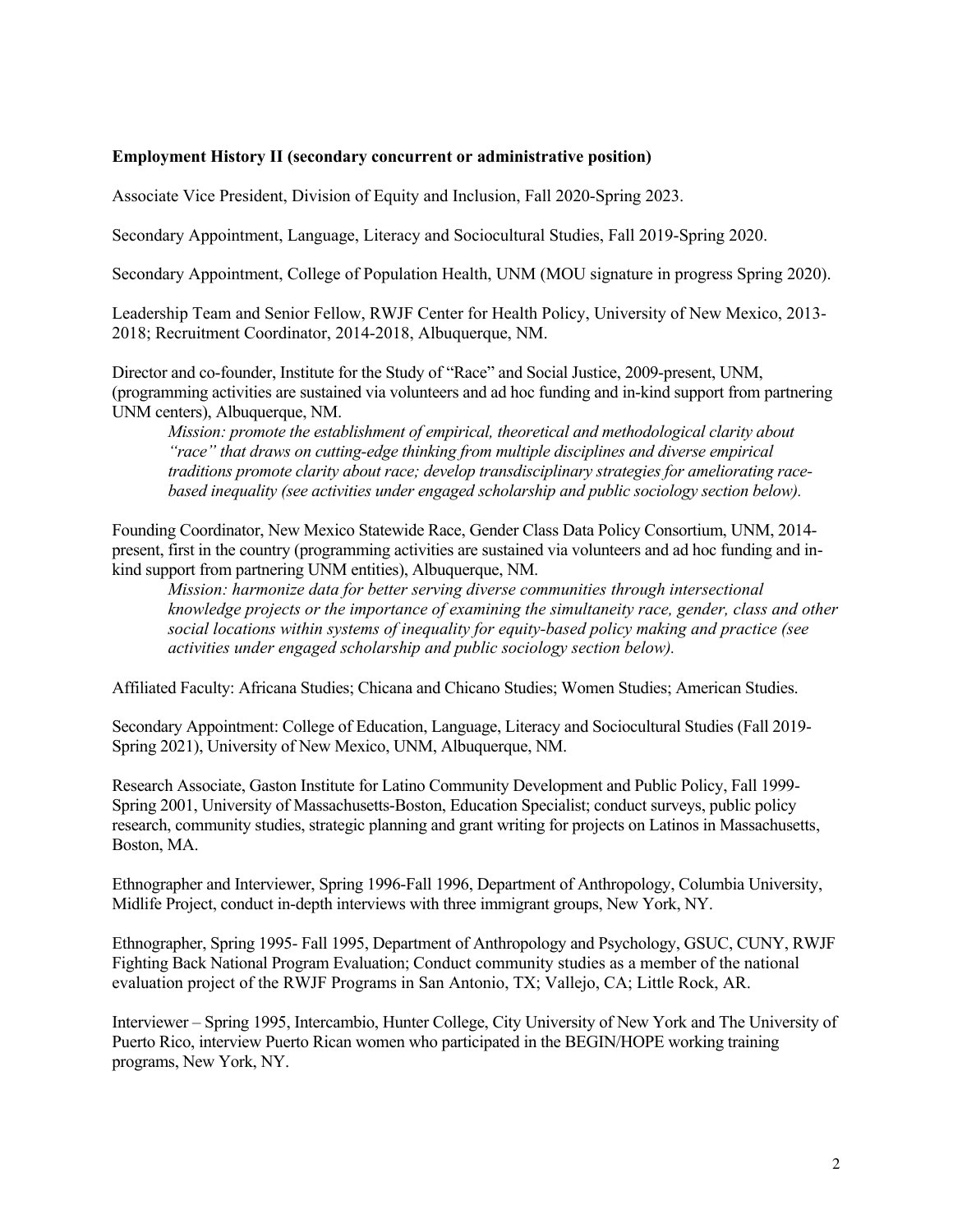# **Professional Recognition and Honors**

# *Awards*

- 2019 Distinguished Feminist Research Lecture Award, Feminist Research Institute, UNM
- 2019 Frederick Douglass Award, Education Champion, New Mexico Black History Organizing Committee, Delta Sigma Theta Sorority Incorporated
- 2018 William Foote Whyte Distinguished Career Award for Sociological Practice and Public Sociology, American Sociological Association, ASA
- 2015 Men of Color Faculty Advocate, UNM
- 2014 Faculty of Color Award, Research, UNM
- 2012-2014 Inaugural Academic Leadership Academy Faculty Fellow, Division of Equity and Inclusion, UNM
- 2012 Presidential Luminaria Faculty Award, Office of the Vice President for Equity and Inclusion, UNM
- 2011 Faculty of Color Award for Teaching, UNM
- 2010 Faculty of Color Award for Mentoring, UNM
- 2009 Outstanding Dominican Educator, Dominican Studies Institute, City College, CUNY and Dominican American National Roundtable
- 2008 Faculty Color Award for Mentoring, UNM
- 2007 Gunter Starkey Teaching Award, College of Arts and Sciences, UNM
- 2007 Inaugural Outstanding Faculty of Color Award, Research, Teaching, Service and Mentoring, UNM
- 1998 Candace Rogers Award of the Eastern Sociological Society, ESS, Outstanding Graduate Paper
- 1997 Joseph Bensman Award in Sociology, Ph.D. Program in Sociology, Best dissertation proposal of the year, GSUC-CUNY
- 1997-1998 W. Clement and Jessie V. Stone Dissertation Award, GSUC-CUNY
- 1997-1998 MAGNET (Minority Access/Graduate Network) Dissertation Fellowship, GSUC-CUNY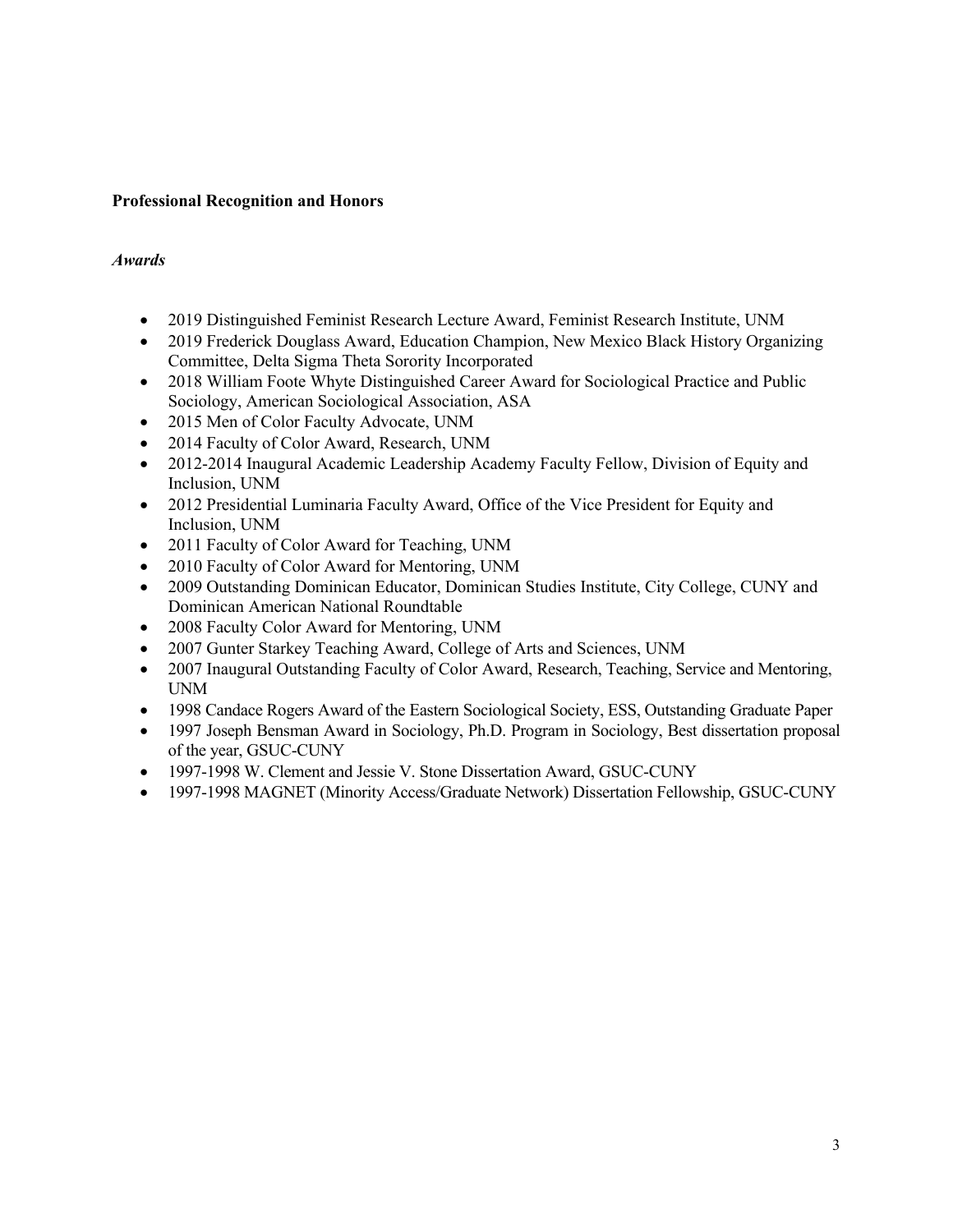*Scholarship:* My lifelong passion for advancing engaged interdisciplinary scholarship and public sociology has lead me to concentrate on contributing to the burgeoning literature on racial formation, critical race theory, intersectionality, and inequalities in education and health. I focus on diverse Latina/o/x and Africana communities. My book, *Hopeful Girls, Troubled Boys: Race and Gender Disparity in Urban Education* (2003) focuses on secondgeneration Dominicans, West Indians, and Haitians, to explain why girls of color are succeeding at higher rates than their male counterparts. I co-edited, Mapping "Race": Critical Approaches to Health Disparities Research (Rutgers, 2013), a multidisciplinary volume that was the byproduct of R21 National Institutes of Health (NIH)-funded workshop that grappled with ontologies of race. I have also received grants from The Sociological Initiatives Foundation, The Robert Wood Johnson Foundation, The Center for Regional Studies, and the Research Allocation Committee, UNM. I co-founded (2009) and direct the Institute for the Study of "Race" and Social Justice, UNM (race.unm.edu), which received initial support from the Robert Wood Johnson Foundation Center for Health Policy at UNM. Under my leadership we established the race and social justice graduate certificate (2016) and in 2014 I launched the NM Race, Gender, Data Policy Consortium (intersectional community of practice). As a public sociologist, seek to create bridges of conversations between academic, practitioner and lay audiences. I am actively engaged in national discussions on racial and ethnic measurements for the 2020 Census and Office of Management and Budget (OMB) guidelines and I co-founded the Albuquerque Public School Ethnic Studies Education Health Research Practice Partnership for the optimal implementation of ethnic studies. I am also co-curating a 2019 bilingual art exhibit on 4/4/19 in Barelas, a historic neighborhood in Albuquerque on the 2020 Census and "street race," as well the urgency of an accurate count in light of the citizenship question (See my 2018 Tedex Talk in español at race.unm.edu, closed captioning and translations available via settings in YouTube). *Teaching:* Prior to my appointment at UNM, most of my experience has been with a student population that resembles that of UNM, namely diverse urban public university students in New York City and Boston who, like me, grew up in low-income families and are among the first in our families to have an opportunity to graduate high school and pursue higher education. I was born in and raised in New York City public housing projects in the Lower East Side of Manhattan. I graduated from a de facto segregated vocational high school for girls. I am AfroLatina, the daughter of Dominican immigrants. Spanish is my native language. I have taught bilingual sociology courses. Student-centeredness and engagement have always been at the core of my pedagogical endeavors. I aim to foster a dynamic classroom atmosphere that invites students to question the world around them, while providing them with the sociological tools to investigate their unique interests in a systemic fashion. I regularly teach undergraduate courses on difference, power, privilege, discrimination, inequality and social justice with a focus on the social construction of race, class, gender, sexual identity and disability. At the graduate level, I teach the core course for comprehensive doctoral exams in Race and Ethnicity, as well as race and education. I created a new course on Intersectionality, Race, Gender, Class and Social Policy. I have chaired/served on: 48 committees for the doctoral degree and 23 committees for the masters degree. I have also served on 48 doctoral comprehensive exams. I was awarded the several awards for my teaching, including the inaugural Outstanding Faculty of Color - Research, Teaching, Service and Mentoring Award and the Gunter Starkey Teaching Award. *Service:* My service contributions intentionally create synergies with my scholarship and teaching at UNM and at the national level. I was elected Secretary-Elect of the American Sociological Association (ASA) and I have been elected as chair of the ASA Section on Race, Gender and Class (intersectionality) and the ASA Nominations Committee. I was appointed Chair of the ASA Committee on the Status of Racial and Ethnic Minorities and I was awarded the ASA William Foote Whyte Distinguished Career Award for Sociological Practice and Public Sociology. I was elected Vice President of the Sociologists for Women in Society. At UNM I have served on 55 service committees, where I have lead enduring institutional-level transformations. I was awarded the Inaugural Leadership Academy Faculty Fellowship and the Luminaria Presidential Award, Division of Equity and Inclusion. I have served as the inaugural co-chair of the Diversity Council, which created the first UNM university wide diversity requirement and instituted preferred criteria on equity and inclusion for all UNM faculty and staff jobs. I have been elected to the faculty senate operations committee and the Academic Freedom and Tenure Committee. I have also served on the Curricula Committee and Academic Council of the Faculty Senate. I have chaired the Equity Committee, UNM Graduation Taskforce and I have served on the Faculty Grievance Taskforce; Community Engagement Taskforce; Leadership Team & Recruitment Committee of the RWJF Center for Health Policy; Research Service Learning Program (RSLP); The Southwest Hispanic Research Institute (SHRI), Black Faculty Alliance. In Sociology I have served as the Graduate Chair (pre-tenure), Undergraduate Chair, as well as on the executive committee, teaching enhancement committee, chair of the diversity taskforce. I have chaired/served on faculty search committees.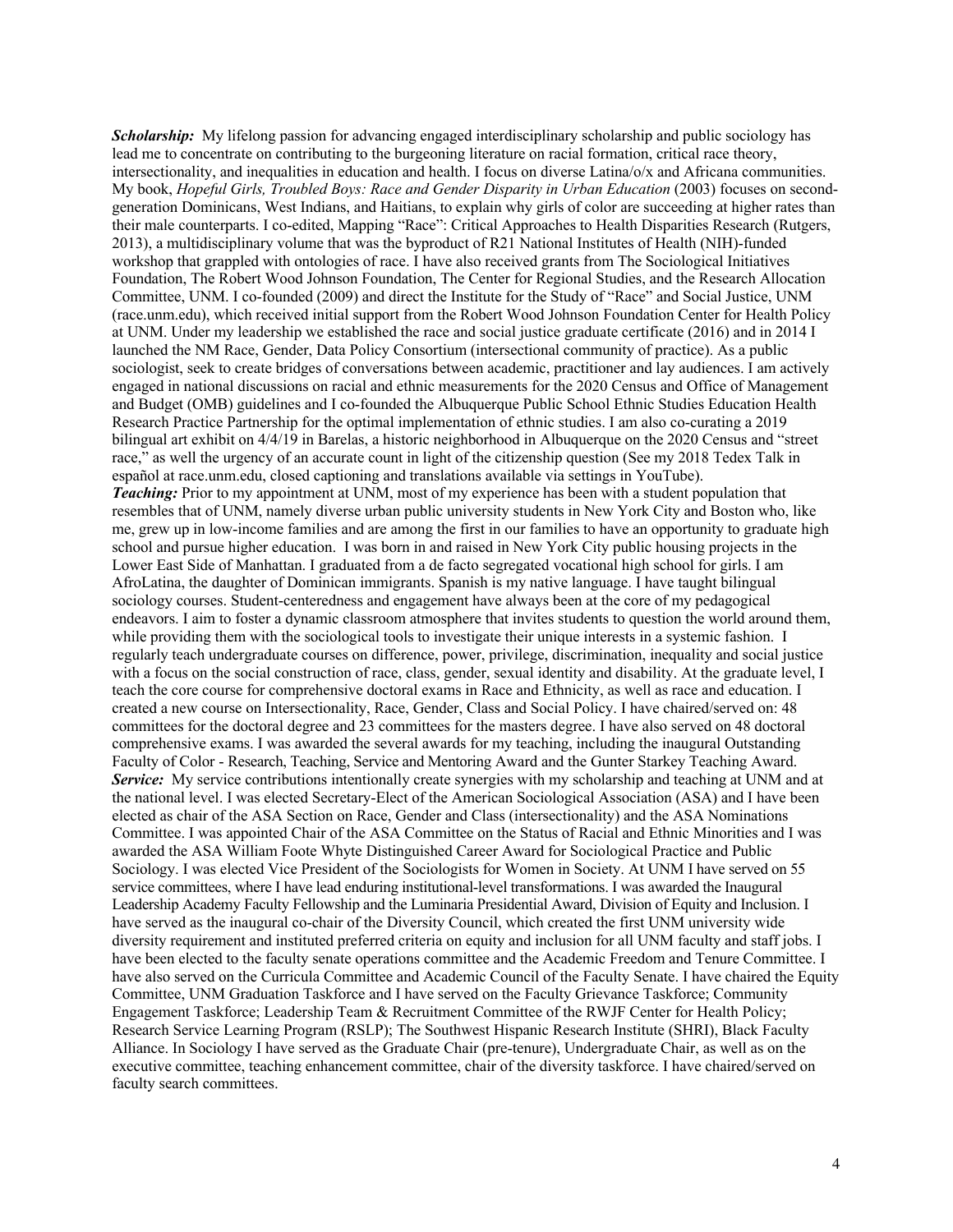# *SCHOLARLY ACHIEVEMENTS*

# *Books Authored or Co-authored*

**López, Nancy**. 2003. *Hopeful Girls, Troubled Boys: Race and Gender Disparity in Urban Education*, New York: Routledge, 223 pp.; reviewed in *Contemporary Sociology*, March 2004, 33(2): 241-242; September 2004 in *American Journal of Sociology*, 110 (2): 516–18. Cited by 784 last accessed 6/13/20: http://scholar.google.com.

# *Books Edited / Co-edited*

Gómez, Laura and **Nancy López**. 2013. *Mapping "Race": Critical Approaches to Health Disparities Research,* edited by Laura Gómez and Nancy López. New Brunswick, NJ: Rutgers University Press, 225pp. Reviewed by Osagie K. Obasogie. *American Journal of Sociology* 120(4): 1234-1236. Supported by National Institutes of Health (NIH) R21 Grant.

Mason, Patrick, Natasha Barnes, William Darity Jr., Laurent Dubois, Joseph Graves, **Nancy López**. 2013. *Encyclopedia of Race and Racism*, edited by Patrick Mason, editor in chief and Natasha Barnes, William Darity Jr., Laurent Dubois, Joseph Graves, Nancy López, associate editors. Farmington Hills, MI: Gale Cengage Learning. Second Edition. Four volumes, 2,034 pp. Last accessed 10/24/17 at: http://go.galegroup.com/ps/i.do?p=GVRL&sw=w&u=albu78484&v=2.1&it=aboutBook&id=GALE%7C 3VGW&asid=c293d523376a03a3fb847baaa6b789ac#.We-erOgbLks.email, (As co-editor I solicited, reviewed and edited submissions on race, ethnicity, colorblind racism, racialization, intersectionality, including adding the statements on race from a variety of scholarly associations and UNESCO. 2008 American Library Association Outstanding Reference Award; reviewed in *Choice Magazine,* June 2014).

Ybarra, Raul and **Nancy López**. 2004. *Creating Alternative Discourses in the Education of Latinos and Latinas,* co-edited with Raul Ybarra, New York: Peter Lang Publishing, 247 pp., reviewed in *Education Review: A Journal of Book Reviews* (2004), Arizona State University.

# *Special Issue of Journal, Co-edited*

Garcia, Nichole**, Nancy López** and Veronica Vélez. 2017. Editors, "QuantCrit: Critical Race Theory and Quantitative Methods." Special Issue of *Race, Ethnicity and Education*, 21(2).

# *Articles Published in Refereed Journals*

Edward D. Vargas, Melina Juarez, Lisa Cacari Stone & **Nancy López**. 2019. "Critical 'street race' praxis: advancing the measurement of racial discrimination among diverse Latinx communities in the U.S," Critical Public Health, DOI: 10.1080/09581596.2019.1695040

Dinzey-Flores, Zaire, Hilda Lloréns, **Nancy López** and Maritza Quiñones. 2019. Black Latina Womanhood: From Latinx Fragility to Empowerment and Social Justice Praxis. *Women's Studies Quarterly*, 47 (3-4): 321-327.

Ortiz, K., Cuevas, A. G., Salloum, R., **López,** N., & LaVeist-Ramos, T. 2019. Intra-Ethnic Racial Differences in Waterpipe Tobacco Smoking among Latinos? *Substance use & misuse*, *54*(1), 1-10.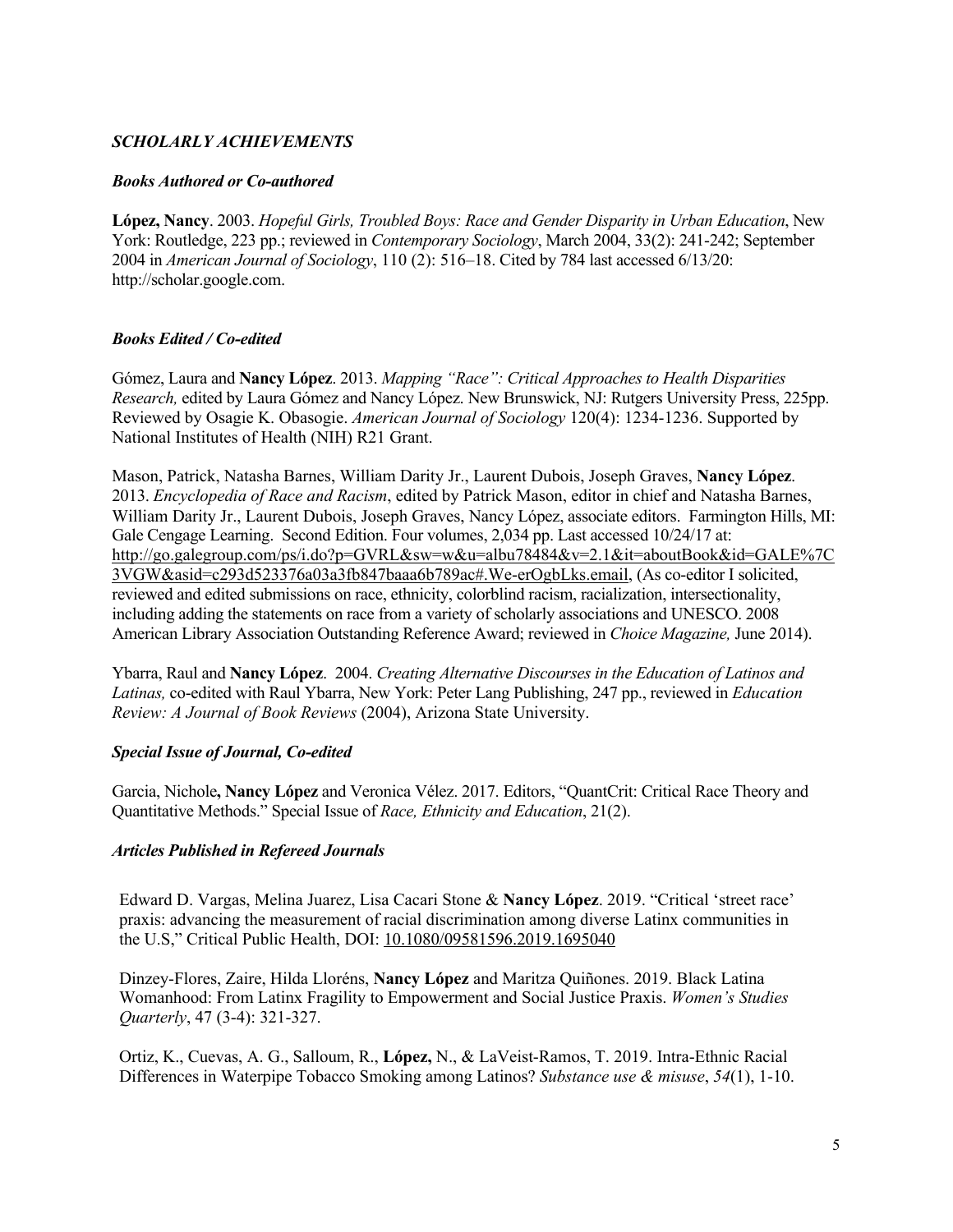Cuevas, Adolfo, Kasim Ortiz, **Nancy López** and David Williams. 2018. "Assessing Racial Differences in Lifetime and Current Smoking Status & Menthol Consumption among Latinos in a Nationally Representative Sample." *Ethnicity and Health*, https://doi.org/10.1080/13557858.2018.1447651.

**López, Nancy**, Christopher Erwin, Melissa Binder and Mario Chavez. 2017. "Making the Invisible Visible: Advancing Quantitative Methods Through Critical Race Theory and Intersectionality for Revealing Complex Race-Gender-Class Inequalities in Higher Education, 1980- 2015." Special Issue: QuantCrit: Critical Race Theory and Quantitative Research Methods, *Race, Ethnicity and Education,* http://dx.doi.org/10.1080/13613324.2017.1375185.

Garcia, Nichole, **Nancy López** and Veronica Velez. 2017. "QuantCrit: Rectifying Quantitative Methods Through Critical Race Theory." Special Issue: QuantCrit: Critical Race Theory and Quantitative Research Methods, *Race, Ethnicity and Education*, http://dx.doi.org/10.1080/13613324.2017.1375185.

Johnson, Richard Greggory III, Mario Rivera and **Nancy López**. 2017. "Social Movements and the Need for a Trans Ethics Approach to LGBTQ Homeless Youth." *Public Integrity*, 19:1-14. http://dx.doi.org/10.1080/10999922.2017.1342217

**López, Nancy**, Edward Vargas, Melina Juarez, Lisa Cacari-Stone and Sonia Bettez. 2017. "What's Your "Street Race"? Leveraging Multidimensional Measures of Race and Intersectionality for Examining Physical and Mental Health Status among Latinxs." *Sociology of Race and Ethnicity*. doi:10.1177/2332649217708798.

*Innovative Multidimensional Measure of Race/Racialization as Analytically Distinct from Ethnicity or National Origin: "Street race" has been measured empirically in the following surveys: 2015 Latino National Health and Immigration Survey (N=1,473) RWJF Center for Health Policy; 2016 Collaborative Multiracial Post-Election Survey (N=10,145); 2016 The New Landscapes of a Majority-Minority State: Politics, Economy, Health, and Well-Being in New Mexico (NLMMS) RWJF Center for Health Policy (N= 1,505); 2018 Visibilizing AfroLatin@s: Measuring Race Among Latin@s, AfroLatino Forum Survey, New York; "The Latina/o Socio-Political Survey (LSPS). See also Pew Center Survey 2019. See also, Reyna, Chandra. 2018. "'Street Race' and Health," In Brief, Contexts 17(2): 4-7. http://journals.sagepub.com/doi/10.1177/1536504218785907.*

DeLeon, Josephine, Kiran Katira, **Nancy López,** Glenabah Martinez and Norma A. Valenzuela. 2017. "Navigating Resistance to Antiracist and Anti-oppressive Curriculum in a Diverse Public University: Critical Race Theory, the Fetish of 'Good Intentions' and Social Justice Praxis." *International Journal of Curriculum and Social Justice,* 1(2): 11-68.

**López, Nancy**. 2016. "Want Equity? Consider Establishing a Statewide Race, Gender, Class Data Policy Consortium for Social Justice Research, Policy and Practice." *Race, Gender, Class Journal,* 23(1-2): 132- 150.

**López, Nancy**. 2013. "Killing Two Birds With One Stone? Why We Need Two Separate Questions on Race and Ethnicity in 2020 Census and Beyond." *Latino Studies Journal,* 11(3): 428-438.

Bird, Carlota, Tiffany Lee and **Nancy López**. 2013. "Visions of Leadership in American Indian Education: Voices from New Mexico." *American Journal of Education,* 119(4): 539-564.

**López, Nancy.** 2008. "Anti-racist Pedagogy and Empowerment in a Bilingual Classroom in the Southwest, circa 2006." *Theory into Practice,* 47(1): 43-50.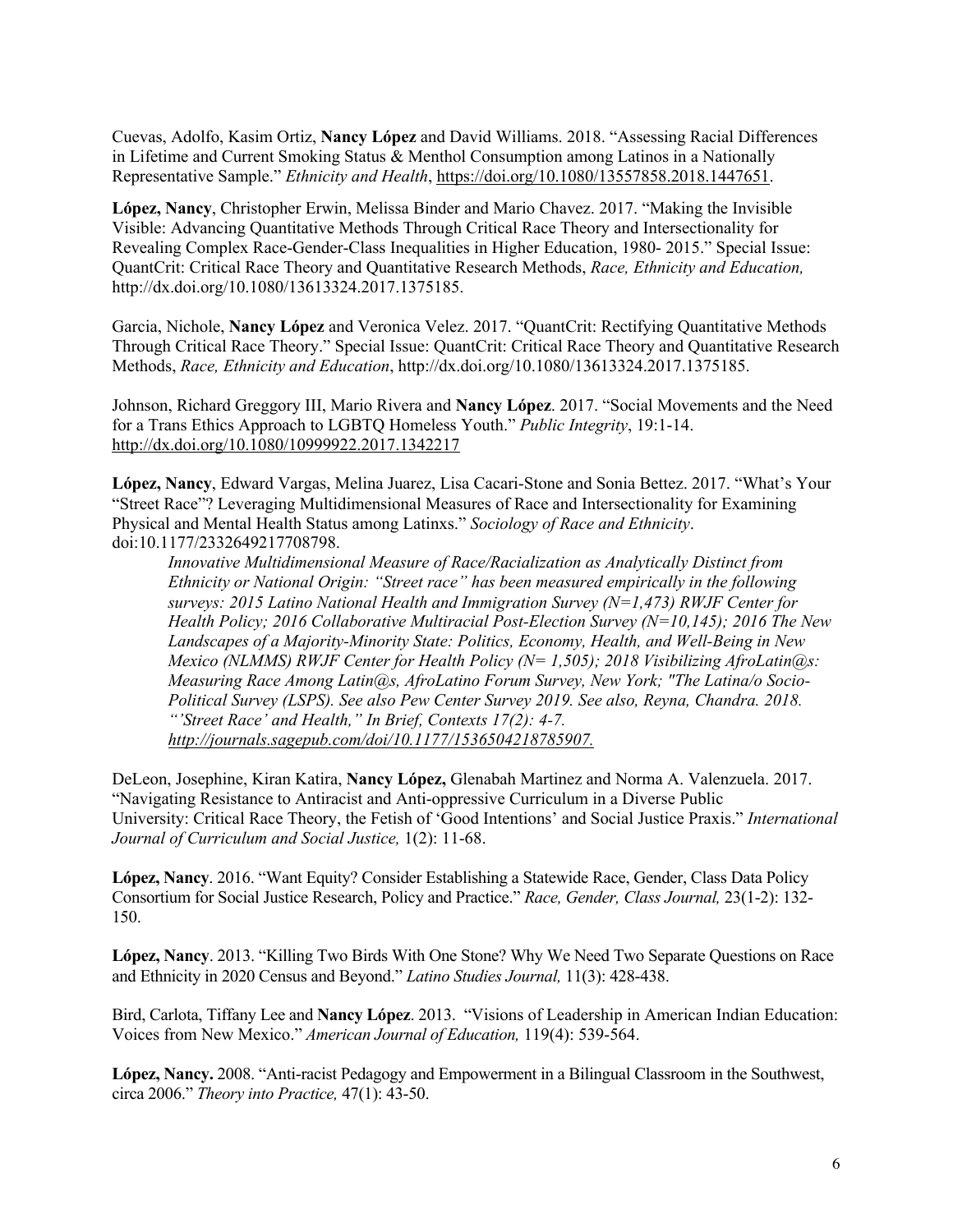**López, Nancy**. 2002. "Race-Gender Experiences and Schooling: Second-Generation Dominican, West Indian, and Haitian Youth in New York City." *Race, Ethnicity and Education*, 5(1): 67-89.

**López**, Nancy. 2002. "Re-writing Race and Gender High School Lessons: Second-Generation Dominicans in New York City." *Teachers College Record* 104 (6): 1187-1203.

**López, Nancy**. 2000. "The Missing Link: Latinos and Educational Opportunity Programs." *Equity and Excellence,* 33(3): 48-53.

**López, Nancy**. 1998. "The Structural Origins of Dominican High School Dropout." *Latino Studies Journal* 9(3): 82-102.

Candelario, Ginetta and **Nancy López**. 1995. "The Latest Edition of the Welfare Queen Story: An Analysis of the Role of Dominican Immigrants in the New York City Political-Economic Culture." *Phoebe: Journal of Feminist Scholarship, Theory, and Aesthetic,* 7(1-2): 7-22.

#### *Chapters in Edited Volumes (peer-reviewed)*

**López, Nancy**, Michael O'Donnell, Carmela Roybal, Lucas Pedraza and Jeffrey Mitchell. 2019. "Cultivating Intersectional Communities of Practice: A Case Study of the New Mexico Statewide Race, Gender, Class Data Policy Consortium As a Convergence Space for Co-Creating Intersectional Inquiry, Ontologies, Data Collection and Social Justice Praxis," in *Intersectionality and Policy Handbook*. Olena Hanvisky and Julia Jordan-Zachery, editors. Palgrave Macmillan, pp. 215-243.

**López, Nancy.** 2019. "'Working the cracks' in academia and beyond: Cultivating 'race' and social justice convergence spaces, networks, and liberation capital for social transformation in the neoliberal university." In M. C. Whitaker & E. A. Grollman (Eds.), *Counternarratives From Women of Color Academics: Bravery, Vulnerability, and Resistance* (pp. 33-42) New York: Routledge.

**López, Nancy** and Vivian L. Gadsden. 2017. "Health Inequities, Social Determinants, and Intersectionality," lead chapter in *Perspectives on Health Equity and Social Determinants of Health,* Kimber Bogard, et al., editors, Washington DC: National Academy of Medicine (lead article in volume; note a version of this chapter was originally published a discussion paper on 12/5/16. Last accessed 10/22/17:https://nam.edu/health-inequities-social-determinants-and-intersectionality/).

Rodriguez, Clara, **Nancy López** and Grigoris Argeros. 2015. "Latinos and the Color Line." Pp. 1-11 in *Emerging Trends in the Social and Behavioral Sciences*, edited by Robert A. Scott and Stephen Kosslyn. New York: Sage Publications.

**López, Nancy**. 2013. "Contextualizing Lived Race-Gender and the Racialized-Gendered Social Determinants of Health." Pp.179-211 in *Mapping "Race": Critical Approaches to Health Disparities Research,* edited by Laura Gómez and Nancy López. New Brunswick, NJ: Rutgers University Press.

Lee, Tiffany and **Nancy López**. 2013. "'It is Best to Know Who You are Through Your Culture': Transformative Possibilities for Native American Youth." Pp. 139-164 in *Cultural Transformations: Youth and Pedagogies of Transformation*, edited by Korina Jocson, Cambridge, MA: Harvard University.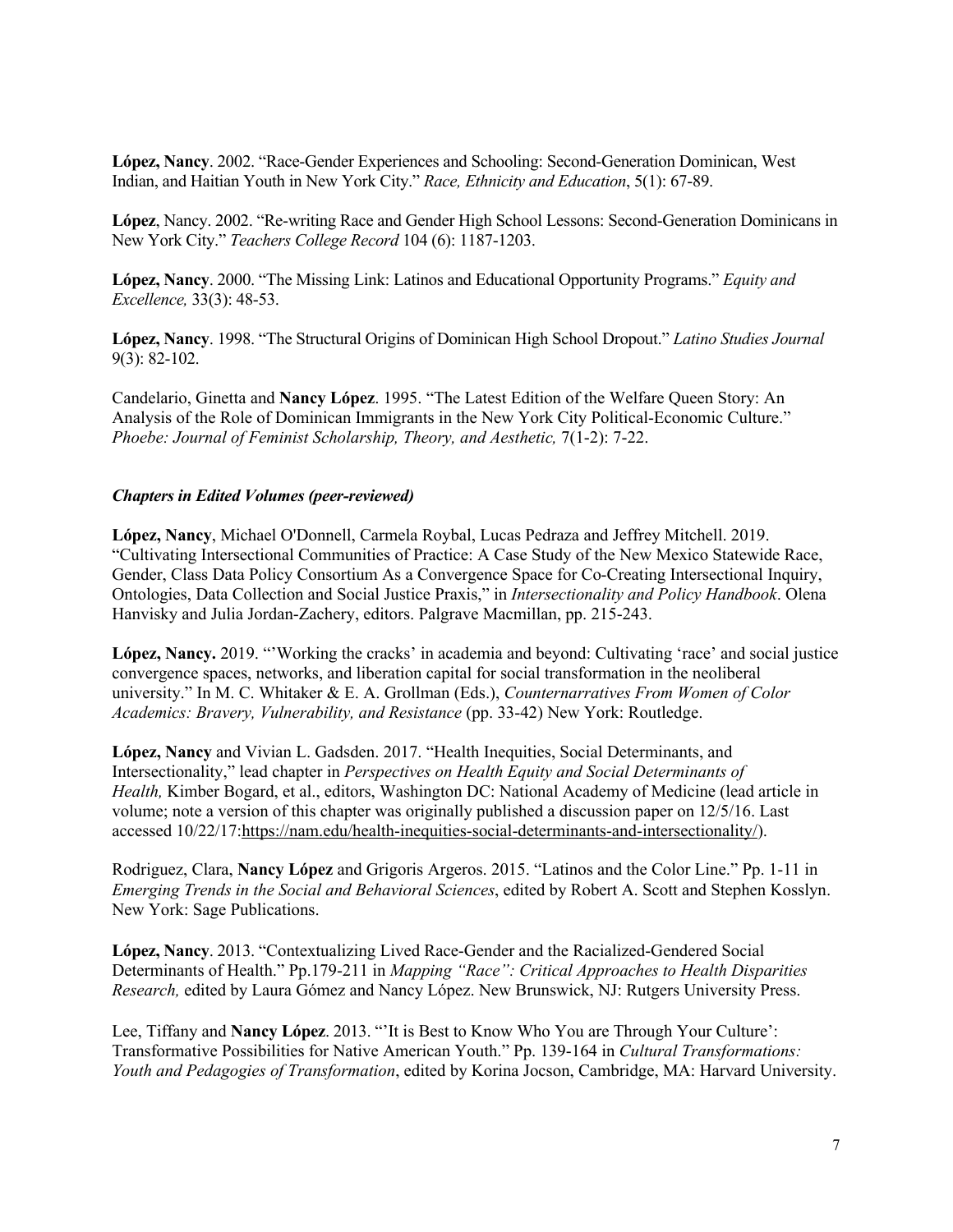**López, Nancy**. 2012. "Racially Stigmatized Masculinities: Conceptualizing Latino Male Schooling in the United States." Pp. 235-254 in *Invisible No More: Understanding the Disenfranchisement of Latino Males,* edited by Pedro Noguera, Edward Fergus and Aida Hurtado. New York: Routledge.

**López, Nancy** and Chalane Lechuga. 2006. "'They are Like a Friend:' Othermothers Creating Empowering School-Based Community Livingrooms in Latina and Latino Middle Schools." Pp. 97-120 in *Urban Girls: Building Strengths,* edited by Bonnie Leadbeater and Niobe Way, second edition. New York: New York University Press.

**López, Nancy**. 2006. "Resistance to Race and Gender Marginalization: Dominican High School Girls in New York City," Pp. 79-92 in *Latina Girls: Strengths and Strategies*, edited by Jill Denner and Bianca Guzman. New York: New York University.

**López, Nancy**. 2004. "Latina and Latino Education: Rearticulating Discourse, Pedagogies and Praxis." Pp. 221-231 in *Creating Alternative Discourses in the Education of Latinos and Latinas: A Reader*, edited by Raul Ybarra and Nancy López. New York: Peter Lang Publishers.

**López, Nancy**. 2004. "Unraveling the Race-Gender Gap in Education: Second-Generation Dominican Men's High School Experiences." Pp. 28-56 in *Becoming New Yorkers: Ethnographies of the New Second Generation*, edited by Philip Kasinitz, John Mollenkopf and Mary Waters. New York: Russell Sage Foundation.

**López, Nancy**. 2003. "Disentangling Race-Gender Experiences at Work: Second Generation Caribbean Young Adults." Pp. 174-193 in *Gender and U.S. Immigration: Contemporary Trends*, edited by Pierrette Hondagneu-Sotelo. Berkeley: University of California Press.

**López, Nancy**. 2003. "Transnational Changing Gender Roles: Second-Generation Dominicans in New York City." Pp. 175-199 in *Transnational Perspectives on Dominican Migration*, edited by Ernesto Sagas and Sintia E. Molina. Gainesville: University of Florida Press.

**López, Nancy** and Ramona Hernandez. 2003. "The Dominican Republic." Pp. 73-85 in *African Caribbeans: A Reference Guide,* edited by Alan West-Duran. Westport: Greenwood Press.

**López, Nancy** and Ramona Hernandez. [1997] 2000. "Yola and Gender: Dominican Women's Unregulated Migration." Dominican Studies: Resources and Research Questions. Dominican Research Monographs, The CUNY Dominican Studies Institute, Reprinted in "Yola and Gender: Dominican Women's Unregulated Migration." In Documents of Dissidence: Selected Writings by Dominican Women, edited by Daisy Cocco De Filippis. New York: Dominican Studies Institute, City University of New York.

#### *In-Progress or Submitted for publication (under review/in press)*

Juarez, Melina, Lisa Cacari-Stone, Edward Vargas, Nancy López, "Who is AfroLatinx? The Intersectional Positionalities of Race, Place, Ethnicity, Gender & Sexuality, revise and resubmit as of March 2020 at peer-reviewed journal.

Castillo, Emily, Omkulthoom Qassem, Magda Dathe, Michelle Drummond and **Nancy López**. "Got a TIC for Liberation? Ethnic Studies High School Teachers and Self-Implicating Reflexivity as Transformational Intersectional Capital (TIC)," in preparation for submission to peer-reviewed journal Spring 2020.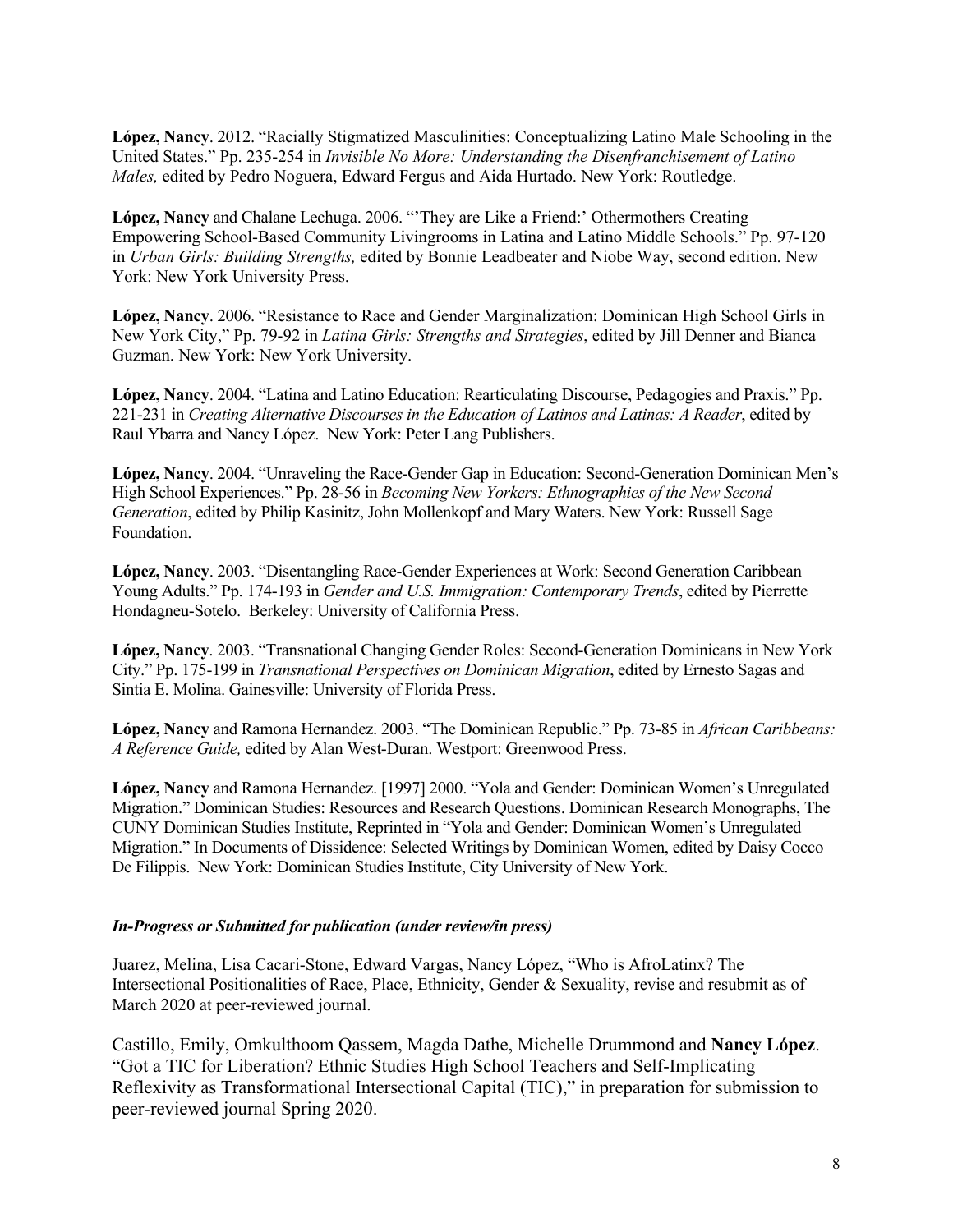**López, Nancy** and Howard Hogan**.** "Got Street Race Fragility: The Politics of Defining Hispanic origin/ancestry, Race/Street Race, and Citizenship for Advancing Equity," in preparation for submission to peer reviewed journal in Spring 2020.

Lisa Cacari-Stone, Edward Vargas, Melina Juarez and **Nancy López.** "Does Place Matter for Your Health? Street Race for Measuring Intersectional Health Inequities Among Latinxs," in progress for submission to peer reviewed journal in Summer 2020.

Muhammad, Michael and **Nancy López.** "Scholar While Black/AfricanAmericanman and Scholar While Black/AfroLatinxwoman: Theorizing Race-Gender Micro/Macro Aggressions as Covert Racist Actions for Maintaining White Domination in Academia a 'Post-Racial' Society," in Reproducing Whiteness: Race and Social Justice in the Higher Education Workplace. Edited by Teresa Neely and Margie Montanez. Under contract, "Series on Critical Race Studies and Multiculturalism in LIS," under peer review with academic press, February 2020.

**López, Nancy.** "Race, Nation, Inequality and Resistance: An Intersectional Lens for Understanding the Politics, Policies and Consequences of Naming and Belonging," in Framing and Naming Race in America, Charmaine Wijeyeshinghe, editor (accepted November 2019, under peer-review March 2020).

**López, Nancy,** Jamal Martin and Jeff Long. Co-editors, *Genealogy.* "Introduction," Special Issue "What's Your 'Street Race?' Cartographies and Ontologies of "Race" and the Future of Knowledge Production on Inequality, Resistance and Social Justice," Call posted June 2019 for publication in Fall 2020.

#### *Book Reviews*

**López, Nancy**. 2019. Johnny William. *Decoding Racial Ideology in Genomics*. Lanham, MD: Lexington Books, 2015, 157pp, *American Journal of Sociology*, March, 124 (5).

**López, Nancy**. 2018. *Blood Sugar: Racial Pharmacology and Food Justice in Black America,* by Anthony Ryan Hatch, Minneapolis, MN: University of Minnesota Press, 2016, xxi-166pp,

**López, Nancy**. 2018. *Just Medicine: A Cure for Racial Inequality in American Health Care.* Dayna Bowen Matthew. New York: New York University Press, 2015, 269pp. *Political Science Quarterly*, 41(13).

**López, Nancy**. 2012. *The Nature of Race: How Scientists Think and Teach About Race*, Ann Morning. University of California Press, 2011, 310pp. *Journal of Anthropological Research 68(2):277-278*.

**López, Nancy**. 2011. *Schools Under Surveillance: Cultures of Control in Public Education.* Torin Monahan and Rodolfo D. Torres (editors). New Brunswick, NJ: Rutgers University, 2010. 264pp. *Contemporary Sociology 39(6):729-730.*

**López, Nancy**. 2008. *Latina Activists Across Borders*, Milagros Pena, Durham: Duke University Press, 2007, 220pp, *National Women Studies Association (NWSA) Journal 20(3):204-208.*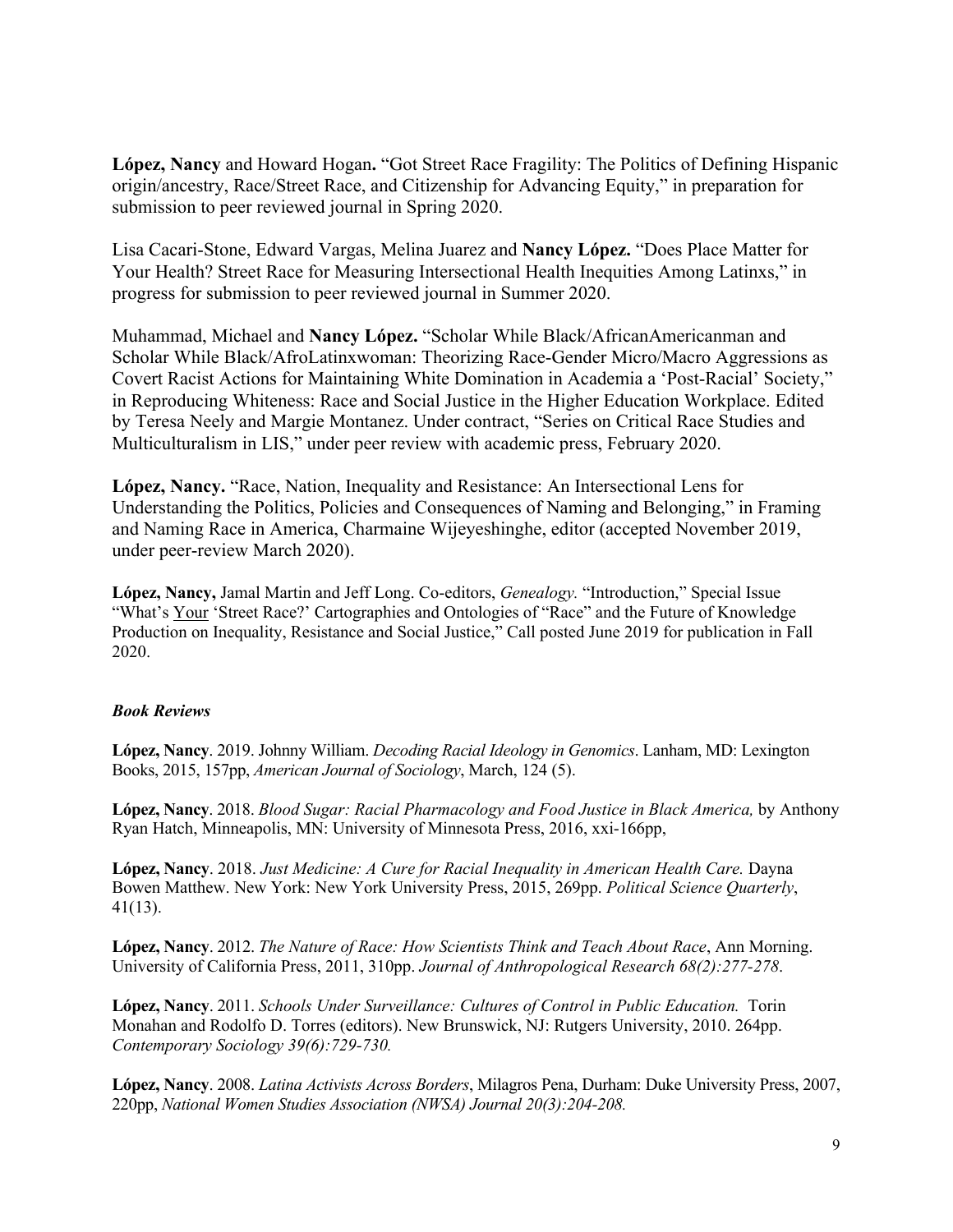**López, Nancy**. 2005. *Compelled to Excel: Immigration, Education and Opportunity among Chinese Americans,* Vivian Louie. Stanford University Press, 2004, 224 pp., *International Migration Review* 39(3):760- 761.

**López, Nancy**. 2004. *Gender in Latin America*, by Sylvia Chant with Nikki Craske. New Brunswick, NJ: Rutgers University Press, 2003, 308pp., *Contemporary Sociology* 33 (3):294-295.

**López, Nancy**. 2001. *Subtractive Schooling: U.S. Mexican Youth and the Politics of Caring*, by Angela Valenzuela, Albany: State University of New York Press, 1999, 329 pp., Pp. 6 in *The Gastón Institute Report*, The Newsletter of the Mauricio Gastón Institute for Latino Community Development and Public Policy, Winter. Boston: University of Massachusetts Boston.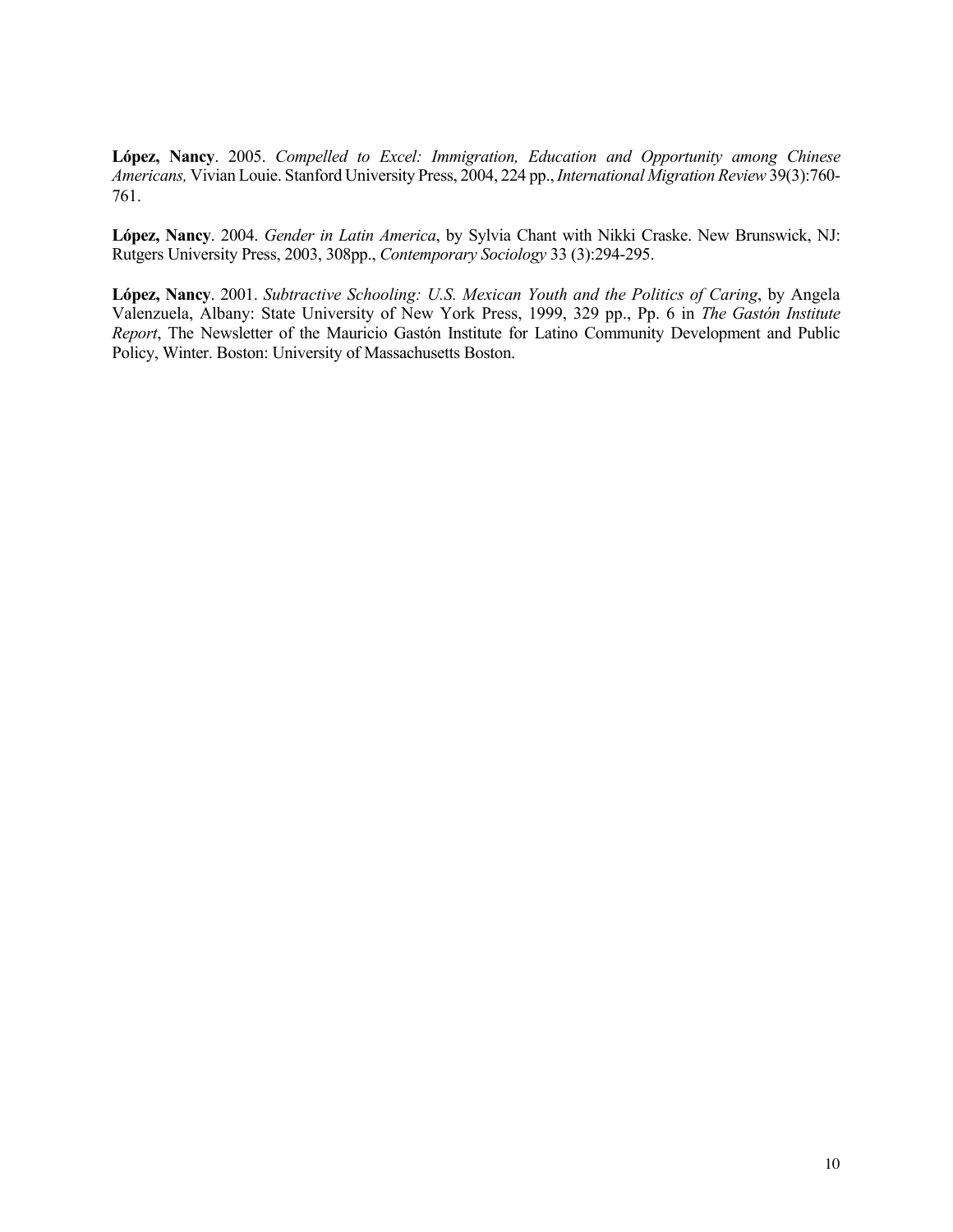#### **Other Scholarly Works**

#### *Research Reports*

Abeita, Andrea, Florence Emily Castillo, Magda Dathe, Shiv Desai, Myrella Gonzalez, **Nancy López**, Omkulthoom Qassem, Mia Sosa Provencio. 2018. Albuquerque Public High Schools Ethnic Studies Implementation Policy Brief. December. Available race.unm.edu.

Cacari Stone, Lisa, Diaz Fuentes, Claudia, **López, Nancy,** Raj Joshi, Janak, Castillo, Florence, Lauvidaus, Maria. 2017. *The Heart of Gender Justice in New Mexico: Intersectionality, Economic Security, and Health Equity (Part 2: Quantitative Data Analysis).* Santa Fe, NM: NewMexicoWomen.Org (a program of New Mexico Community Foundation).

Trans-disciplinary "Race" Working Group. 2010. "Trans-disciplinary Guidelines for Research on 'Race,'" Institute for the Study of "Race" and Social Justice, Robert Wood Johnson Foundation Center for Health Policy, University of New Mexico, last accessed 3/19/17: race.unm.edu.

Jojola, Theodore, Tiffany Lee, Carlota Bird, **Nancy López**, Mary Belgarde, Beverly Singer and Adelamar Alcantara. 2010. "Indian Education in New Mexico, 2025," Indigenous Education Study Group, New Mexico Public Education Department, June, 185pp.

**López, Nancy** and Chalane Lechuga. 2004. "Creating Community, Empowering Parents and Enhancing Student Achievement: ENLACE Family Centers in Albuquerque, New Mexico Middle Schools," prepared for with support from the Southwest Hispanic Research Institute (SHRI), The University of New Mexico, for presentation at the March 2004 New Mexico Legislative Session.

**López, Nancy**. 2003. "Heterogeneity in Faith Communities: Latinos in East Boston, Roxbury and Jamaica Plain, Massachusetts," An Evaluation of Latino and African American Leadership in Religious Communities, Program for the Analysis of Religion Among Latinos/as (PARAL), Office of Research for Religion in Society and Culture (RISC), Fellowship, Brooklyn College, City University of New York; part of the National Survey of Leadership in Latino Parishes and Congregations (NSLLPC), funded by The Casey Foundation and The Ford Foundation, February.

**López, Nancy** and Maria Lara. 2001. "Interrupting the Race-Gender Gap in Education for Latinos in Massachusetts." *The Gastón Institute Research Briefing*. Summer. 1(1):1-8. Reprinted in The Mauricio Gastón Institute Report. Summer.

**López, Nancy**. 1997. "The School to Work Transition of Second Generation Immigrants in Metropolitan New York: Some Preliminary Findings." Co-authored with John Mollenkopf, Philip Kasinitz, Mary Waters, Dae Young Kim. Working Paper No. 214. The Jerome Levy Economics Institute of Bard College. November.

# *Other Writings*

**López, Nancy**. 2008. "The Dominican Americans." In *Encyclopedia of Race, Ethnicity and Society*, edited by Richard Schaeffer. Thousand Oaks, CA: Sage Publications.

**López, Nancy**. [2000] 2001. "MCAS Update: Latino Parents Speak Out Against the MCAS." *The Gastón Institute Report.* The Newsletter of the Mauricio Gastón Institute for Latino Community Development and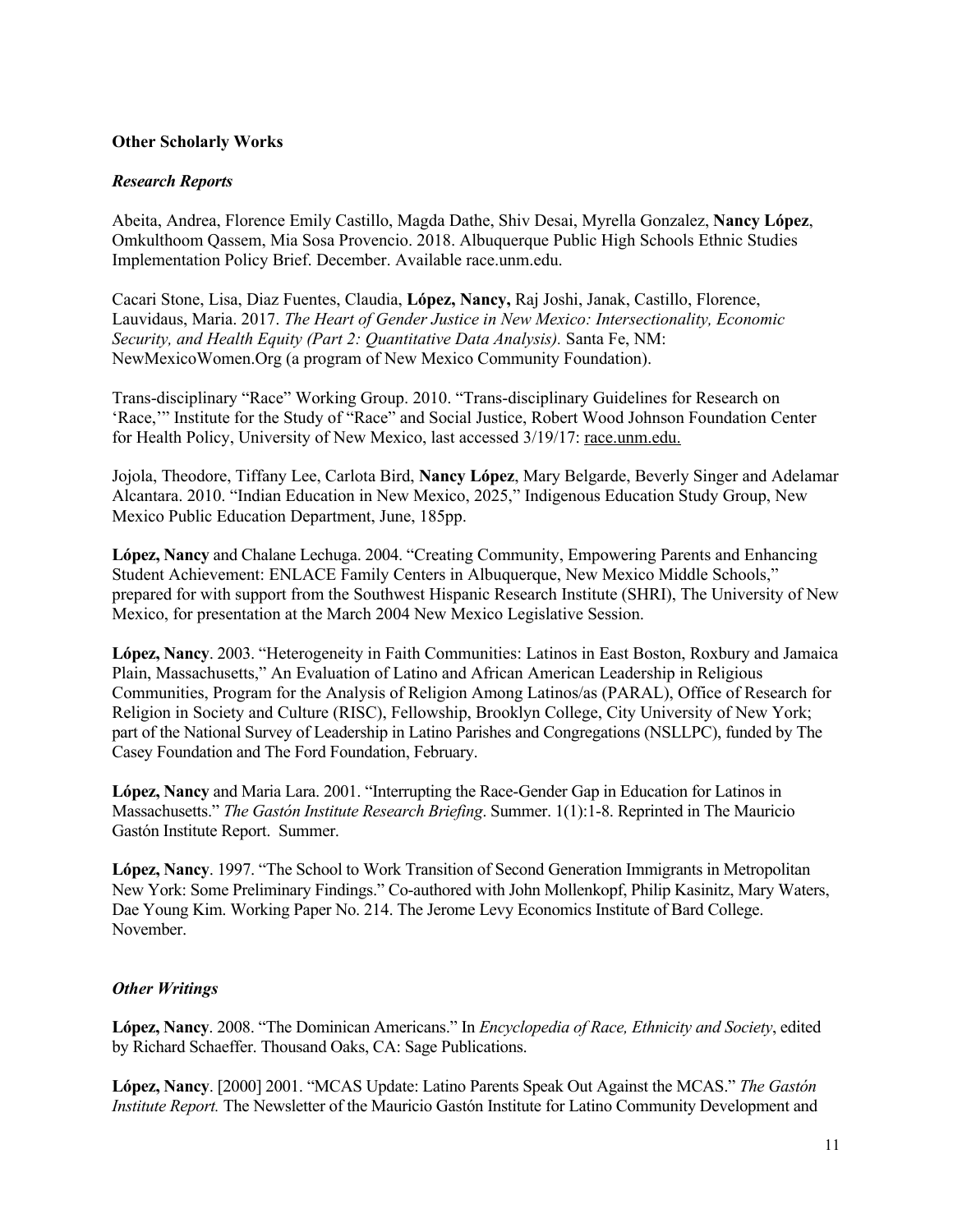Public Policy. Boston: University of Massachusetts. Reprinted in MTA Today. A Publication of the Massachusetts Teachers Association 31(2).

**López, Nancy**. 2000. "Latino Youth: Trends in Education and Opportunity Programs." Leading the Way: A Publication of the United Way of United Way of Massachusetts Bay 2(3):10-13.

# *Reprints in Anthologies*

**López, Nancy**. 2016. "Contextualizing Lived Race-Gender and the Racialized Gendered Social Determinants of Health." In *Race and Ethnicity in Society: The Changing Landscape*, edited by Elizabeth Higginbotham and Margaret Andersen, fourth edition. Plymouth, MA: Cengage Learning. Reprint granted pp. 179-211 chapter in *Mapping "Race": Critical Approaches to Health Disparities Research*, edited by Laura Gómez and Nancy López. Piscataway, NJ: Rutgers University Press.

**López**, Nancy. 2015. "Re-writing Race and Gender High School Lessons: Second-Generation Dominicans in New York City." Reprinted in *The Structure of Schooling: Readings in the Sociology of Education*. Edited by Richard Arum and Bettie. Thousand Oaks, CA: Sage, pp. 481-489.

**López**, Nancy. 2015. "Re-writing Race and Gender High School Lessons: Second-Generation Dominicans in New York City." Reprinted in The Structure of Schooling: Readings in the Sociology of Education. Richard Arum, Irenee Beattie and Karly Ford, editors. Sage. Third Edition. pp. 481-489.

**López, Nancy**. 2006. "Race-Gender Experiences and Schooling: Second-Generation Dominican, West Indian, and Haitian Youth in New York," in *Race and Ethnicity in Society: The Changing Landscape*, Elizabeth Higginbotham and Margaret Andersen, Belmont, CA: Thomson Wadsworth, pp. 354-360.

#### *Invited or Refereed Abstracts and/or Presentations at Professional Meetings*

- 2020 Co-organizer. "An Invitation to Reflexivity: Critical Race Theory, Intersectionality and the Future of Knowledge Production in Latino Sociology," Latino Section. American Sociological Association. San Francisco, CA, August 8-11.
- 2020 Invited Panelist. "More than an Interaction Term: Intersectionality in Epidemiologic Research," Society for Epidemiologic Research, Boston, MA, June 16-17 (unable to attend).
- 2020 Invited Panelist. "What's Your Street Race-Gender? Intersectionality as a Conceptual Lever for Advancing Health Justice and Real Utopia for Latinx Communities in the U.S. and Beyond," Thematic Session. Envisioning Real Utopias in Medicine and Healthcare, American Sociological Association, San Francisco, CA, August 8-11.
- 2020 Co-organizer. ASA Latinx
- 2020. Rountable Panelist. Latinx Antiracist Feminist Liberatory Praxis. Sociologists for Women in Society. San Francisco, CA, August 9-11.
- 2020 Co-organizer. CRT and Feminism
- 2020 Workshop. Ethnic Studies and Teachers
- 2019 Co-curator and Media Exhibit. "What's Your Street Race? An Art Installation on how lived experience and relationships of power shape one's reality of identity," Imagining America: 20th Anniversary National Gathering of Scholars & Artists. Albuquerque, NM, October 18-20.
- 2019 Panelist. "Becoming a Sociologist without Losing Your Soul." Invited Speaker. Mentor Pairing Committee and the Graduate Student Council, American Sociological Association, New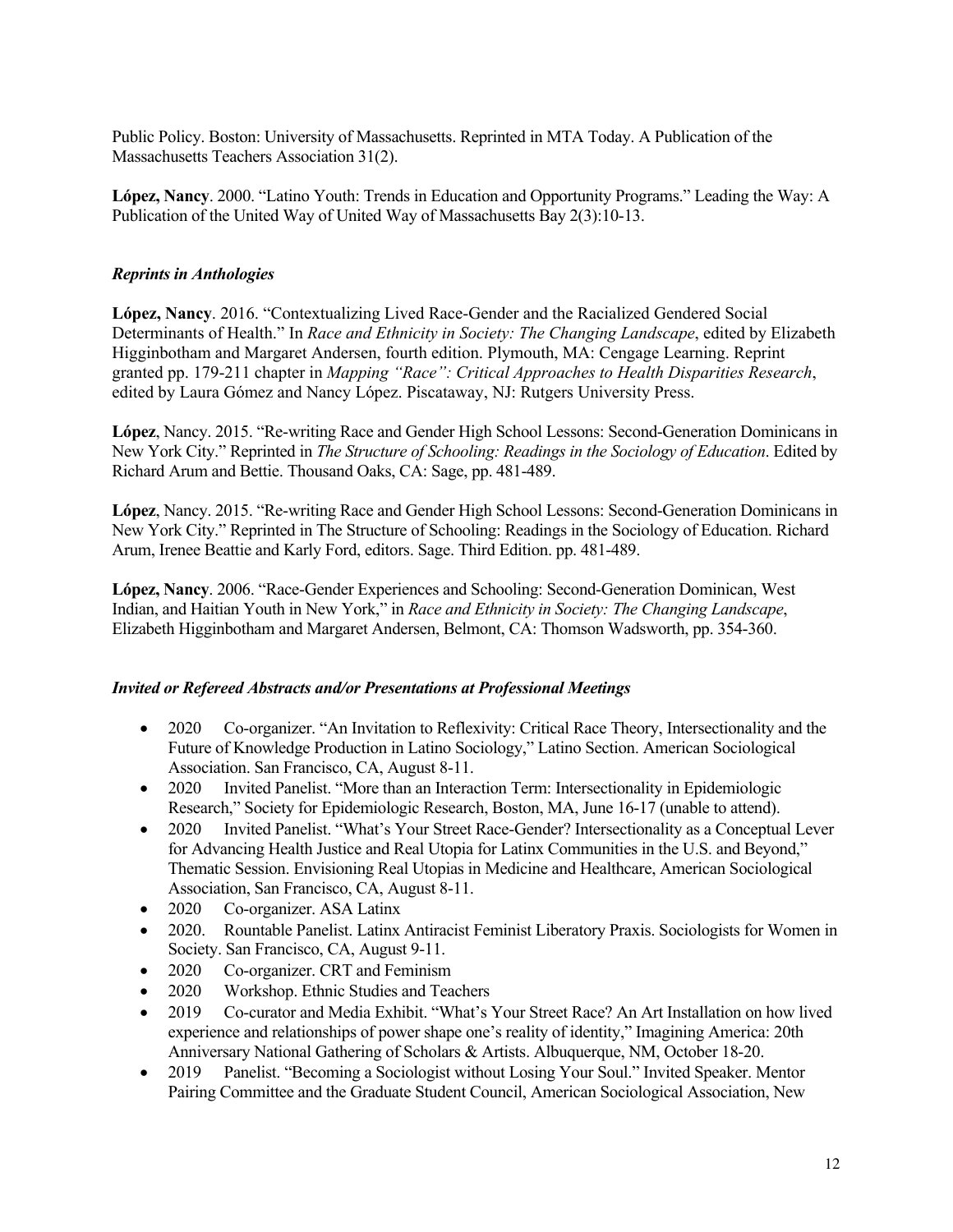York, NY, August 10-13.

- 2019 Invited Speaker. Preconference for Dept. Chairs, "Cultivating Your Intersectional Lens for Academic Program Review, Outcomes Assessment and Pay Equity," American Sociological Association, August 10-13, New York, NY.
- 2019 Organizer and Presider. Thematic Panel. "Intersectionality & Social Justice Policy: Leveraging Race, Gender, Class & Sexual Orientation Data," American Sociological Association, August 10-13, New York, NY.
- 2019 Panelist. Intersectionality and Truth Telling: Transformational Intersectional Capital Among High School Teachers in New Mexico. Critical Race Studies in Education Association, University of Southern California, Los Angeles, May 29-May 31.
- 2019 Panelist. "*Distinguished Feminist Research Lecture Award, Feminist Research Institute*." Division G: Social Context of Education. American Education Research Association, Toronto, Canada, April 5-9.
- 2019 Organizer and Presider. Author Meets Critics, Felipe Gonzales. Política: Nuevomexicanos and American Political Incorporation, 1821-1910. National Chicana and Chicano Studies Association, Albuquerque, NM April 3-6.
- 2019 Panelist. "Intersectionality and Liberatory Praxis Among Ethnic Studies Teacher in New Mexico," National Chicana and Chicano Studies Association, Albuquerque, NM April 3-6.
- 2019 Invited Panelist. Thematic Panel. "Leveraging the Conceptual Use of Intersectionality for K-12, Higher Education and Census Data Policy and Empowering Vulnerable Communities," American Sociological Association, August 10-13, New York, NY.
- 2019 "'What's *Your* Street Race-Gender?' Cultivating *Your* "Intersectional Lens" for Advancing Systems-Level Justice and Equity in Higher Education as a New "Gold Standard" for Graduation Rates, Academic Program Review, Tenure and Promotion, and Pay Equity'" Deep Dive. National Association of Diversity Officers in Higher Education (NADOHE), March 3-6, Philadelphia, PA.
- 2019 "Intersectionality for Advancing Equity and Systems-Level Transformations in Higher Education as a New "Gold Standard for Graduation Rates, Academic Program Review, Tenure and Promotion, and Pay Equity," American Council of Education (ACE), March 9 (proposal submitted 1/29/19).
- 2019 Roundtable. "Race-Gender Self-Reflexivity, Truth telling and Ethnic Studies Teachers in New Mexico," Sociologists for Women in Society, Feb. 7-10, Denver, CO.
- 2019 Panelist. "Critical Praxis, Intersectionality and Truth Telling in Secondary and Post-Secondary Education, American Educational Researchers Association, Apr. 5-9, Toronto, Canada.
- 2019 Panelist. "Ethnic Studies in New Mexico," National Association of Chicana and Chicano Studies, Apr. 3-6, Albuquerque, NM.
- 2019 Invited Organizer. "Intersectionality & Social Justice Policy: Leveraging Race, Gender, Class & Sexual Orientation Data," International Association of Applied Demography. Population and Public Policy Conference, Feb. 8-9, Albuquerque, NM.
- 2018 Invited Panelist. Author Meets Critics. Association of Black Sociologists, Aug 11, Philadelphia, PA. Tanya Hernandez. Multiracial and Civil Rights: Mixed Race Stories of Discrimination.
- 2018 Invited Panelist. Sociology of Education Preconference. "The Promise of Intersectionality for Education Research and Praxis," American Sociological Association, August 9, Philadelphia, PA.
- 2018 Invited Panelist. "Social Climate Embodied: Linking Discrimination to Health Outcomes," Thematic Session for Meeting Theme: "Feeling Race: An Invitation to Explore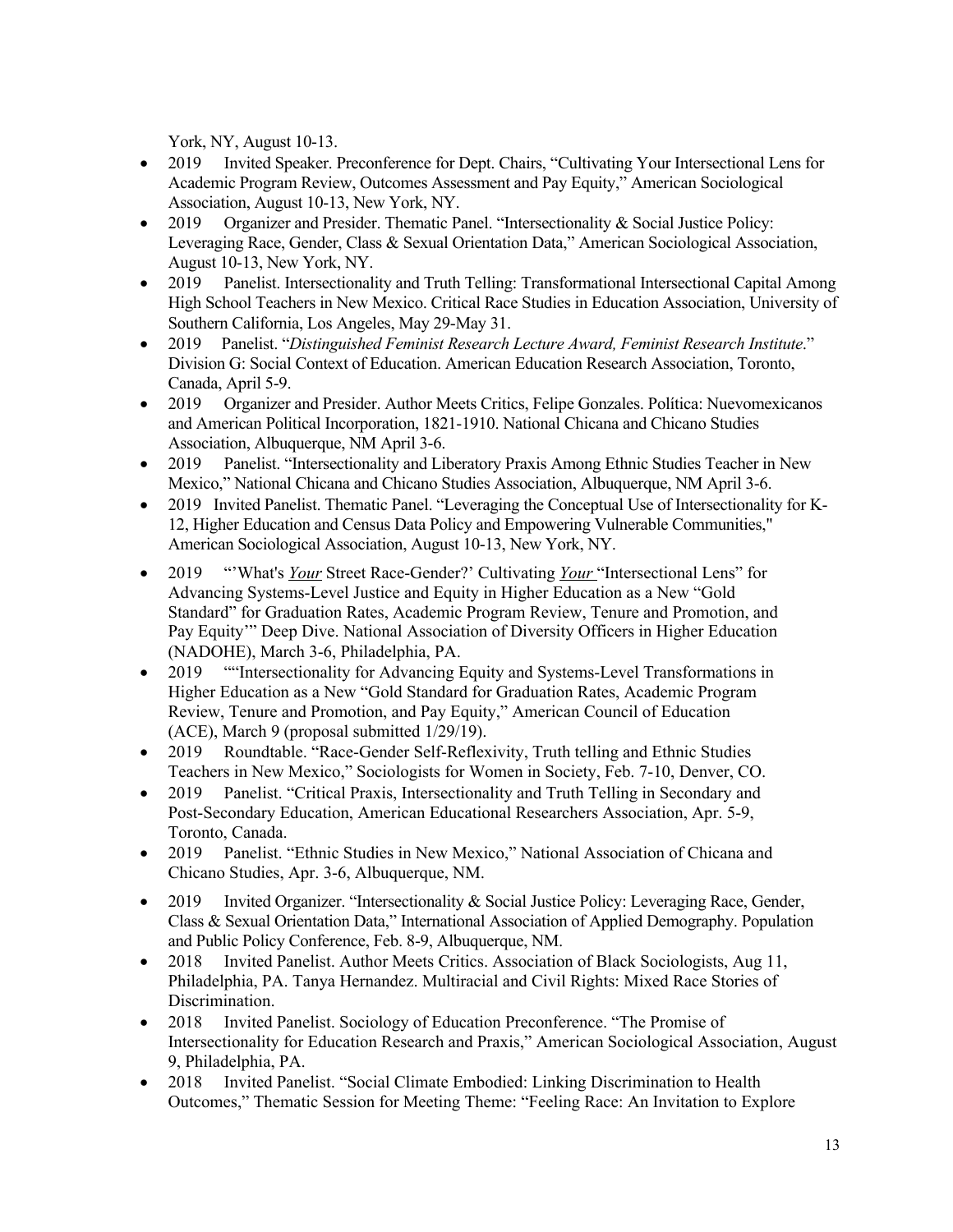Racialized Emotions," Section on Embodiment. American Sociological Association, August 10- 14, Philadelphia, PA.

- 2018 Organizer and Presider. "Navigating Resistance to Equity, Excellence and Inclusion of Underrepresented Minority Graduate Students and Faculty." Panel. Meeting Theme: "Feeling Race: An Invitation to Explore Racialized Emotions," American Sociological Association, August 10-14, Philadelphia, PA.
- 2018 Invited Plenary Speaker. "Latinx Politics Now! "Latino Studies Association. July 12-14, Latino Studies Association, Washington DC.
- 2018 Panelist, Organizer & Presider. Critical Race Theory, Intersectionality and Ethnic Studies Policy Through Community Based Participatory Research (CBPR): An Open Forum. July 12-14, Latino Studies Association, Washington DC.
- 2018 Panelist. "Race, Data, and Local Population Dynamics," July 12-14, Latino Studies Association, Washington DC.
- 2018 Invited Panelist. "Comparative Intersectional Studies: Asian American and Latinx Studies." Association for Asian American Studies. Mar. 29-30, San Francisco, CA.
- 2018 Invited Plenary. Presider & Organizer. "Ethnic Studies and Policy," May 30-Jun. 1, University of New Mexico, Albuquerque, NM.
- 2018 Panelist. "Disrupting the Colonial Logics of Publishing: How Three Latinx (Re)defined the Logics of Co-Editing for Race, Ethnicity and Education" May 30-Jun. 1, University of New Mexico, Albuquerque, NM.
- 2018 Invited Panelist. Author Meets Critics. Race, Class, and Choice in Latino/a Higher Education by Sarah Ovink, April 4-7, Southern Sociological Society, New Orleans, LA.
- 2018 Panelist. "Interdisciplinary Insights for Investigating the Intersection of Race/Color and Social Outcomes among Diverse Hispanic Communities: Implications for Statistical Measurements and Analysis," Howard Hogan, Nancy López, Ruth Zambrana. Council of Professional Associations on Federal Statistics. Federal Committee on Statistical Methodology. March 7-8, Washington DC.
- 2018 Panelist. Investigating Intersecting Inequalities for Serving Vulnerable Communities in New Mexico: Income, Wages, Employment and Education Using American Community Survey Data. Council of Professional Associations on Federal Statistics. Federal Committee on Statistical Methodology. March 7-8,Washington DC.
- 2018 Poster Session. "Intersectionality & Higher Education (NADOHE), March 9, Washington, DC.
- 2018 Panelist. "Developing Your 'Intersectionality Lens' for Better Serving Vulnerable Communities: Intersecting Gender-Race-Ethnicity-Nativity Inequalities in Education and Income in New Mexico, 2010-2015." Race/Ethnicity and the 2020 Census. Population Association of America. April 26-27, Denver, CO.
- 2018 Invited Panel Commenter. Census Bureau Plans for Measuring and Tabulating Race & Ethnicity in the 2020 Census. Population Association of America. April 26, Denver, CO.
- 2017 Panelist. "Critical Race Theory and Intersectionality for Contextualizing Race-Gender-Class 'Achievement Gaps' in Higher Education," Section on Sociology of Sex and Gender. Struggles over Difference and Inclusivity in Higher Education, August 15, Montreal, Canada.
- 2017 Presider. "Super Chingona/o/x Latina/o/x," Section on Latino/a Sociology/Section on Latina/o Sociology, Referred Roundtables, August 14, Montreal, Canada.
- 2017 Panelist. "Race-Gender-Gaps in Higher Education: Intersectionality for Evaluation and Equity." Mentoring Conference, October 27, UNM.
- 2017 Panelist. "Afro-Latina Sociology: Epistemologies, Ontologies and Praxis," Association of Black Sociologists, August 12, Montreal, Canada.
- 2017 Panelist. "Navigating Resistance to Anti-racist and Anti-oppressive Curriculum: A Case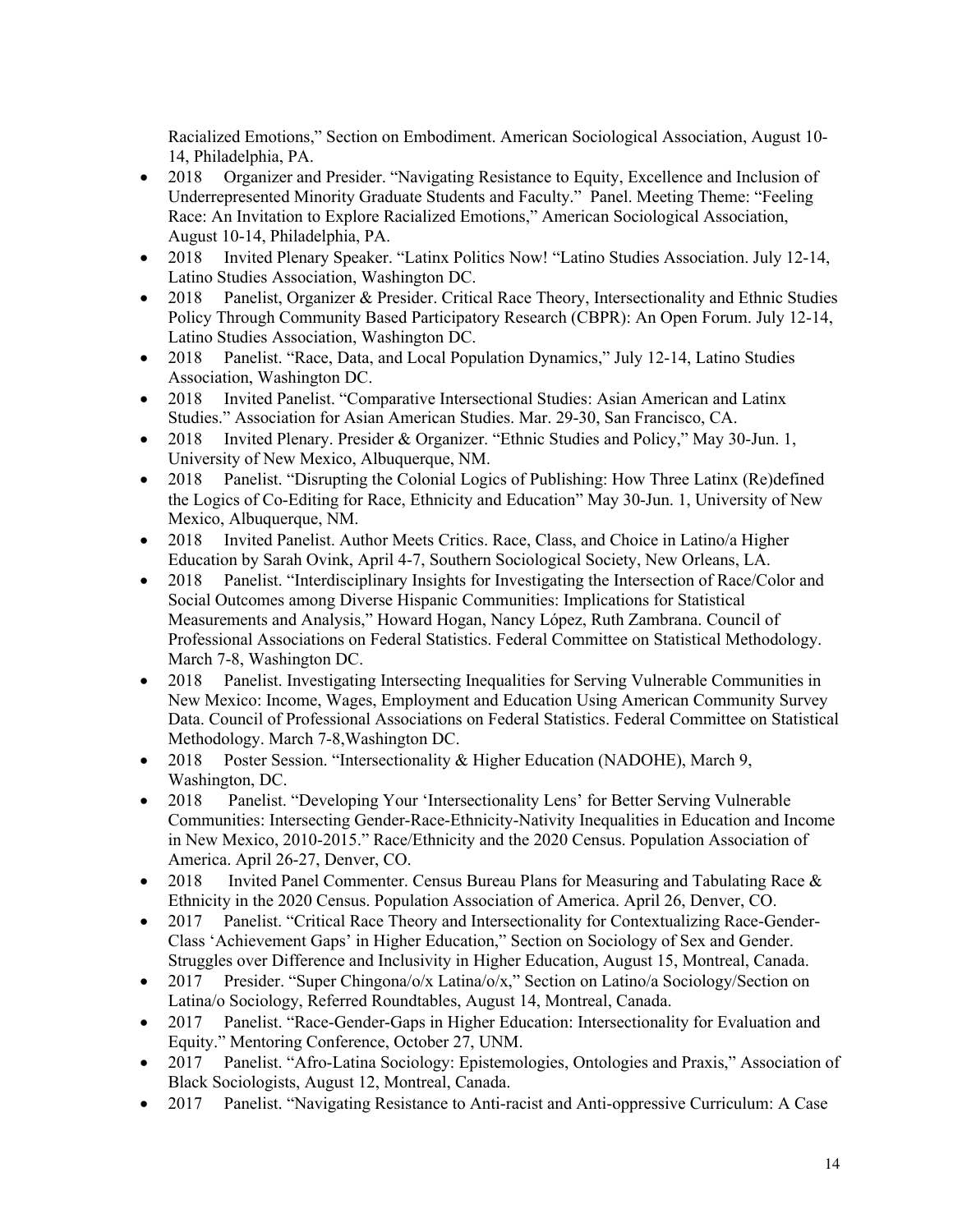Study of a Diverse Public University in the U.S. Southwest," Race, Class Gender, Pacific Sociological Association, April 6-9, Portland, OR.

- 2017 Panelist. "Walking While Black in Academia": Theorizing Race-Gender Micro/Macro Aggressions as Covert Racist Actions in a 'Post-Racial' Society," Pacific Sociological Association, April 6-9, Portland, OR.
- 2017 Presenter. "QuantCrit: Critical Race Theory and Intersectionality for Interrogating Race-Gender-Class Gaps in Graduation and Remedial Class Placement at Public University in the U.S. Southwest," Roundtable, Society for Women in Society, Feb. 9-12, Albuquerque, NM.
- 2016 Poster Presentation. "Street Race: Multidimensional Measures for Assessing Discrimination and Health Outcomes," American Public Health Association, November, Denver, CO.
- 2016 Panelist. "Whiteness Matters for Health: Latinos in the U.S." Latino Section. American Sociological Association, August, Seattle, WA.
- 2016 Panelist. "QuantCrit: Critical Race Theory and Quantitative Methods," American Education Research Association. April, Washington DC.
- 2016 Panelist. "Navigating Resistance to Antiracist Curriculum," American Education Research Association. April, Washington DC.
- 2015 Invited Panelist. "Fetish of Good Intentions? Neoliberal Racial Projects in Federal Racial and Ethnic Measurements, 1980-2010," Racial and Ethnic Minorities Section. American Sociological Association, August, Chicago, IL.
- 2015 Panelist. "Whiteness Matters for Health: Measuring Racialization Among Latinas and Latinos in the U.S. Using Self-Identified Race, Street Race and Ascribed Race," Population Association of American, April, Washington DC.
- 2015 Panelist. "Navigating Resistance to Anti-Racist Curriculum. Race! Civil Rights! Social Justice! Democracy?" Critical Race Studies in Education Association, Vanderbilt University, May 26-28, Nashville, TN.
- 2015 Keynote and Welcoming Remarks. *Race, Gender, Class Journal* Annual Conference, University of New Orleans, March 26-27, New Orleans, LA.
- 2014 Panelist. "Race at the Level of the Street: Multidimensional Measures of Racialization," Conference Theme: "Whiteness as Property: A Twenty-Year Appraisal," Critical Race Studies Symposium, University of California, Los Angeles, Oct. 2-4, Los Angeles, CA.
- 2014 Invited Speaker, Plenary Session. Diversity Challenge Conference. Theme: Racial and Ethnic Discrimination Across the Lifespan. Boston College, Oct. 24-26, Boston, MA.
- 2014 Invited Panelist. "Methods," International Intersectionality and Policy Conference, Simon Fraser University, April 24-26, Vancouver, Canada.
- 2014 Panel Organizer. Intersectionality and Methods: Multidimensional and Multilevel Race, Gender, Ethnicity and Class Data. American Sociological Association, August, San Francisco, CA.
- 2014 Panelist. "Why We Need 'Race' and Ethnicity Data for Latin $(a)$ s," Latino Section. American Sociological Association, August, San Francisco, CA.
- 2014 Panelist. "Latino Racial Identity," Imagining Latino Studies, Latino Studies Conference, July, Chicago, IL.
- 2013 Organizer and Presider. "Revisiting the 2003 ASA Race Statement," Thematic Panel. American Sociological Association, August, New York, NY.
- 2013 Organizer. "Conceptualizing Race and Ethnicity: A Discussion Around Proposed Changes to the Census" Section Racial and Ethnic Minorities, American Sociological Association, August, New York, NY.
- 2012 Panelist. "Operationalizing 'Race' in Health Disparities Research," Association of Black Sociologists, August, Denver, CO.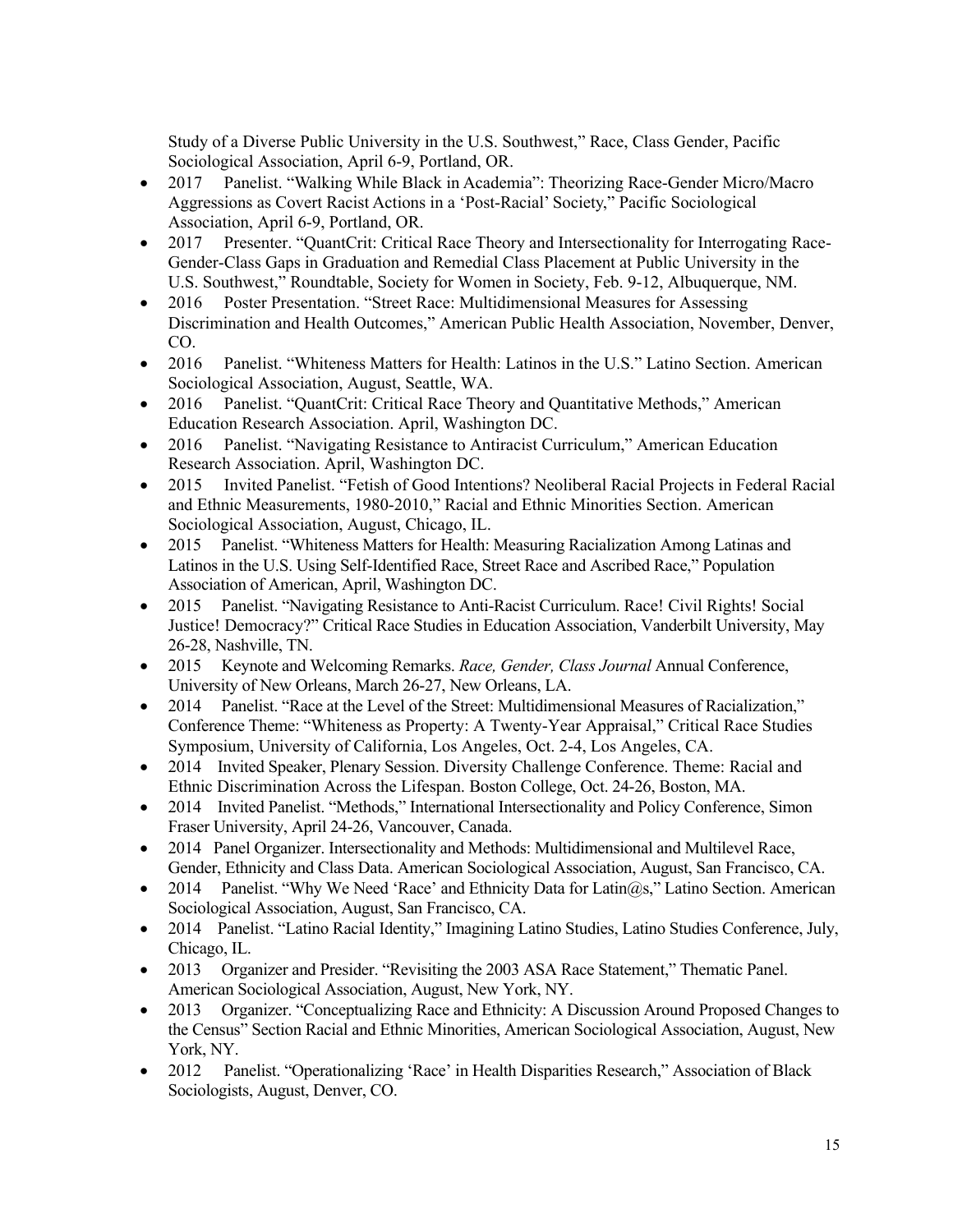- 2012 Presider. "Multi-dimensional and Multi-level 'Race' Data: Toward a Sociology of Racial Conceptualization," Section on Racial and Ethnic Minorities Roundtables, American Sociological Association, August, Denver, CO.
- 2012 Panelist. "Embodying the Researcher in Qualitative Research," Pacific Sociological Association, March, San Diego, CA.
- 2012 Panelist. "Racially Stigmatized Masculinities and Empowerment: Conceptualizing Latino Male Schooling in Qualitative Research," Pacific Sociological Association, March, San Diego, CA.
- 2012 Proxy Presenter. "Contextualizing and Conceptualization Children's Mental Health: A Qualitative Study on Mexican Immigrant Mothers in New Mexico," Estela Vasquez, Tamar Ginossar, Kimberly Huyser, Pacific Sociological Association, March, San Diego, CA.
- 2011 Panelist. "Operationalizing 'Race' in Schools," Association of Black Sociologists, August 17, Las Vegas, NV.
- 2009 Invited Panelist. "Building Excellent, Diverse and Just Communities: A Conversation Among Artists, Academics and Activists," Opening Plenary, Organized by Patricia Hill Collins, President, American Sociological Association, Aug. 7-11, San Francisco, CA.
- 2009 Panelist. "Discipline in a Diverse H.S." Society for the Study of Social Problems, Aug. 5-7, San Francisco, CA.
- 2008 Panelist. "The Discipline Gap: Disparities in High School Discipline by Race, Class, Gender, and Special Education Status: A Preliminary Research Report," Pacific Sociological Association, April, Portland, OR.
- 2007 Organizer, Presider and Presenter. Panel on AfroLatinidad. "Dominicans and the Question of Race," Association of Black Sociologists, August 8-11, New York, NY.
- 2007 Panel Organizer and Presider. Race, Gender, Class and Education. Race, Gender and Class Section. American Sociological Association, August 11-14, New York, NY.
- 2007 Presenter. "Antiracism in a Bilingual Classroom in the Southwest," Latino Section Roundtable. American Sociological Association, August 11-14, New York, NY.
- 2006 Organizer and Panel Presider. "Latinos in Border States," Latino Section, American Sociological Association, August 14, Montreal, Canada.
- 2006 Presider and Panel Discussant. "Education, Racial Identity and Achievement," Racial and Ethnic Minorities Section, American Sociological Association, August 12, Montreal, Canada.
- 2006 Panelist. "Afro-Latino Caribbean New Yorkers: Racial Solidarity and Social Critique," Association of Black Sociologists, August, Montreal, Canada.
- 2006 Presenter. "Othermothers Creating Empowering School-Based Community Living rooms in Latina and Latino Middle Schools," Latino Section Roundtable, American Sociological Association, August, Montreal, Canada.
- 2004 Invited Presenter. Author Meet Critics: *Hopeful Girls, Troubled Boys: Race and Gender Disparity in Urban Education.* Pacific Sociological Association, April 17, San Francisco, CA.
- 2004 Organizer and Presider. "Chicano/a and Latino/a Education," National Association of Chicana and Chicano Studies, April, Albuquerque, NM.
- 2001 Panelist. "Nurturing Leaders: Latinos and Spirituality in Boston, MA," Society for the Scientific Study of Religion, October, Columbus, OH.
- 2001 Presider and Presenter. Creating Alternative Discourses in the Education of Latinos Organizer, Latin American Studies Association Conference, Sept. 7, Washington DC.
- 2001 Organizer, Presider and Presenter. "Unraveling Intersections: Race, Gender, Identity and Education," Special Session. American Sociological Association, Aug. 19, Anaheim, CA.
- 2000 Panelist. "Perspectives on the Current Status of the Racial Climate Relative to Students, Staff and Faculty of Color at Predominantly White Colleges/Universities in America," Symposium, American Educational Researchers Association, April 28, New Orleans, LA.
- 1999 Panelist. "Race-Gender High School Lessons." Sociology of Education Section. Culture,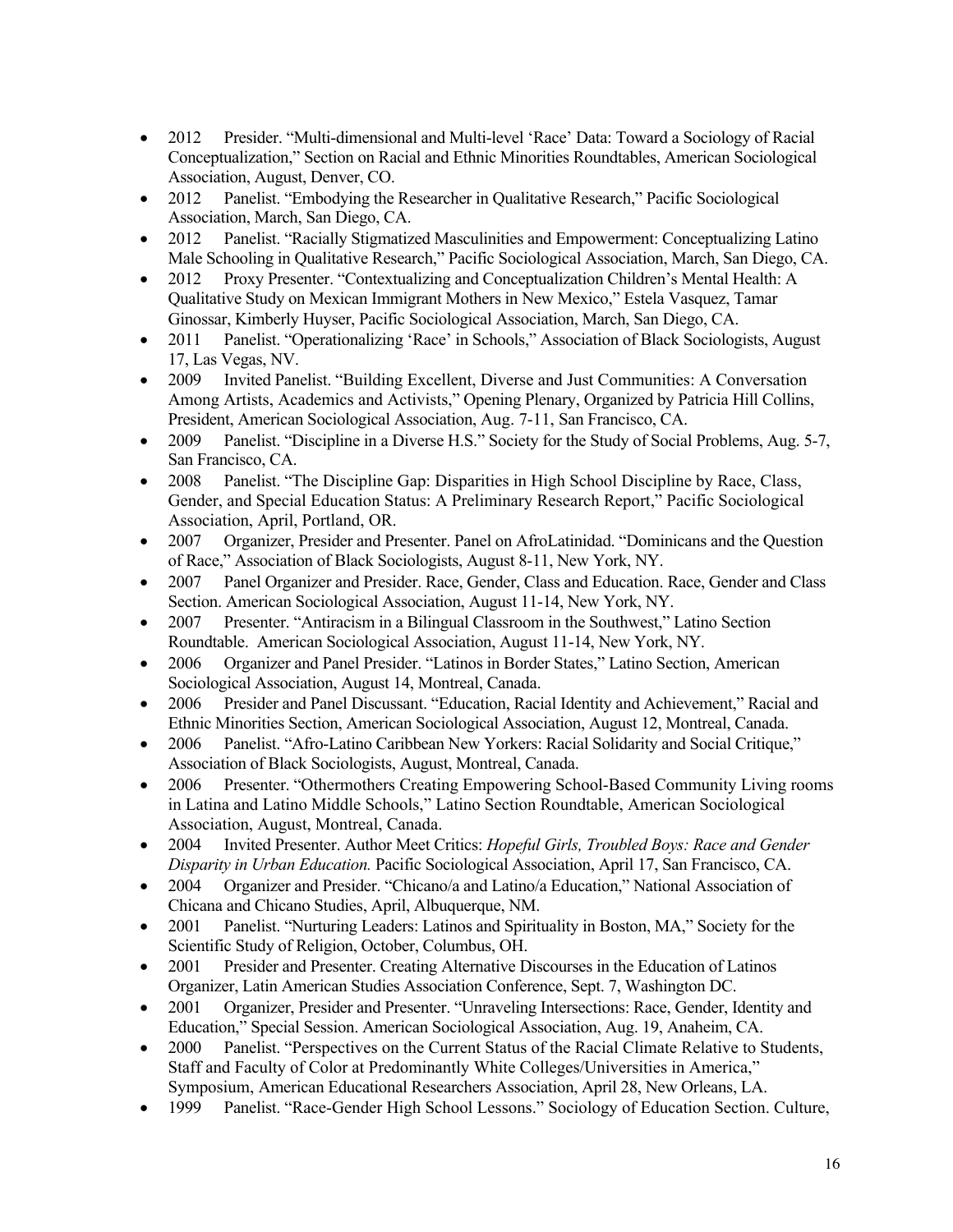Organizational Dynamics and Schools. American Sociological Association, August, Chicago, IL.

- 1999 Panelist. "Race-Gender: Unraveling the Web," Association of Black Sociologists, August, Chicago, IL.
- 1998 Panelist. "Race-Gender Matters: Schooling Among Second-Generation Caribbean New Yorkers," Sociology of Education Section. Multiple Dimensions of Educational Outcomes. American Sociological Association, August, San Francisco, CA.
- 1998 Panelist. "Gender Matters: Schooling Among Second-Generation Caribbean Youth." Research on Hispanic Immigrant Structural Integration, Eastern Sociological Society, Philadelphia, PA.
- 1998 Panelist. "Challenges and Possibilities for Dominican Studies." Latin American Studies Association, Chicago, IL.
- 1997 Panelist. "Issues in Dominican Studies." Roundtable. Latin American Studies Association, Guadalajara, Mexico.
- 1996 Panelist. "Immigrant Communities in New York City." American Sociological Association, August, New York, NY.
- 1996 Panelist. "Crossing Boundaries in Bilingual Worlds: Issues in Education and Research," Association of Applied Anthropology, Baltimore, MD.
- 1995 Panelist. "Welfare Reform," Eastern Sociological Society Conference, Philadelphia, PA.

#### *Other Presentations, Invited Lectures and Meetings*

- 2020 Invited Speaker. "Latinx Communities: Race, Gender and Class in Education and Health," State of the Field Lecture and Workshop. University of Miami, Miami, FL, Feb. 6-7.
- 2020 Educator of Ceremony. Latinx Racial Equity Summit, Houston, TX, September.
- 2020 Panelist. Faculty Women of Color in the Academy National Conference, 8th Annual, Virginia Tech, April 20-21 (virtual conference).
- 2020 Panelist. Who is Caught up in New Mexico's Criminal Justice System? Considering Race, Ethnicity, Class, Gender, UNM, Zimmerman Library, Albuquerque, NM, March 2.
- 2020 Panelist. How Orwell Matters today, February 27.
- 2020 Advance. Applying intersectionality for your next research proposal. February 11, 2020. *https://advance.unm.edu/2020/02/17/dr-nancy-lopez-on-applying-intersectionality-in-your-nextproposal/*
- 2019 Invited Panelist. Methodologies and Methods: How to Conduct Intersectional Research. Inaugural Conference of the new Master Degree Program, "Gender, Intersectionality and Politics" at Freie Universität Berlin, Germany, November 13-15.
- 2019 Keynote. What's Your Street Race? The Urgency of A Complete Count for the 2020 Census and the Consequences if we Rail. Independent Charter School Symposium, Albuquerque, NM, Nov. 17-19. https://www.indiecharters.org/icss19
- 2019 Invited Speaker and Workshop Facilitator. "Advancing Ethics Through Critical Race Theory and Intersectionality in Health and Education," Values, Ethics and Shared Decisionmaking Conference, Interprofessional Interactions for Improved Health Outcomes, UNM School of Law and Office of Interprofessional Education Health Sciences, Albuquerque, NM, October 18.
- 2019 Encuentro, "No Dejes Que Nadie Robe tu Derecho Para El Censo 2020." Albuquerque, NM Nov. 17.
- 2019 Invited Speaker. "Latinx Communities: Race, Gender and Class in Education and Health," University of Colorado, Colorado Springs, October 14 (Indigenous Peoples Day).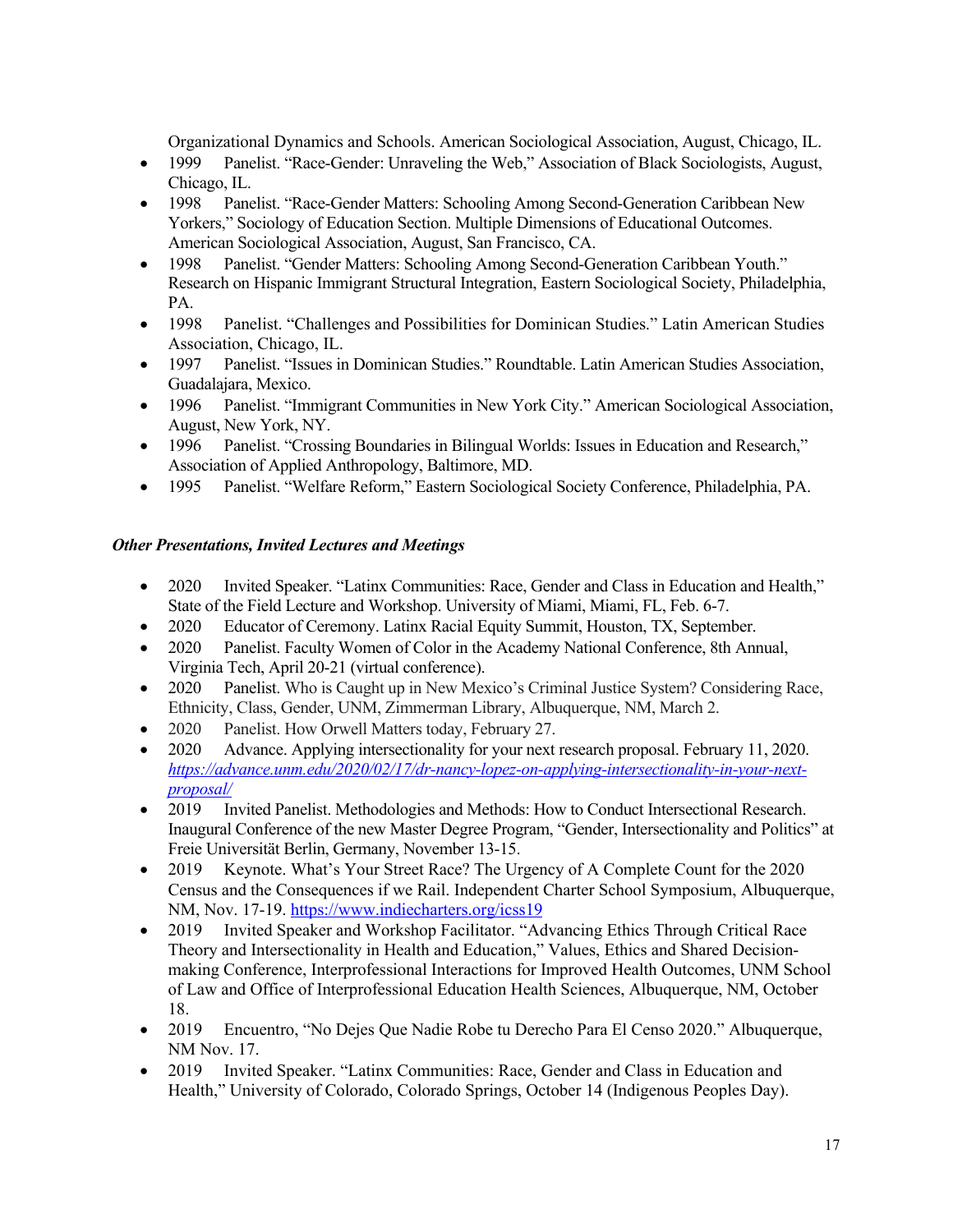- 2019 Invited Speaker. What's Your Street Race? The Urgency of a Complete Count for 2020 Census. John Carroll University, Cleveland Ohio, Sept. 18-Sept. 20.
- 2019 Panelist. Best Practices for Supporting Women of Color in Academia. Colorado College, Colorado Springs, CO, September 9-10
- 2019 Panelist. "Intersectionality for Advancing Structural and Cultural Competency," Division of Equity and Inclusion, UNM and NM Higher Education Summit, Highland University, Las Vegas, NM, May 21-22.
- 2019 Workshop. "What's Your Street Race-Gender? Cultivating Your Intersectional Lens for Advancing Equity in Higher Education as the New Gold Standard," New Student Orientation Leader, University of New Mexico, May 15.
- 2019 Paired Perspective. Que Chola! Art Exhibit. National Hispanic Cultural Center, Albuquerque, NM.
- 2019 Educator of Ceremony. Latinx Racial Equity Summit, Houston, TX, April 24-27.
- 2019 Invited Panelist. "Improving the Use of Research Evidence," WT Grant Foundation Annual Meeting, March 25-27, Washington DC.
- 2019 Invited Panelist. "Think Tank: Measurement of Racial and Ethnic Discrimination and Health," The Center of Innovative Care in Aging the John Hopkins Center for Health Disparities Solutions, and the John Hopkins Center for Health Equity, John Hopkins, March 5, Baltimore, MD (unable to attend).
- 2019 Invited Consultant. "Expert Discussion on the Data Environment for Research Related to Black Canadian Youth." Multicultural Directorate. Department of Canadian Heritage. Government of Canada. February 20-21, Toronto, Canada.
- 2019 Distinguished Research Award Lecture, "Intersectionality & Self-Reflexivity Among Ethnic Studies High School Teachers in New Mexico," Mar. 21, Feminist Research Institute, UNM.
- 2019 Invited Speaker. "Cultivating Intersectional Race and Social Justice Scholarship, Teaching and Community Engagement," Race and Racism Experiences (RARE) Research Lab, Sociology Department, Rice University. Jan. 9, Houston, TX.
- 2018 Invited Panelist. "Establishing the Diversity Requirement at UNM," Division of Equity and Inclusion, NM Higher Education Summit, Albuquerque, NM.
- 2018 Invited Speaker. Race and Social Justice Pedagogy. Core Curriculum Fellow, UNM, Fall.
- 2018 Invited Panelist. Teaching in Sociology. Sociology Colloquium, UNM, Nov. 16.
- 2018 Invited Speaker. "What's *Your* "Street Race"? Leveraging Multidimensional Measures Race and Intersectionality for Examining Physical and Mental Status among Latinx Communities," NM Evaluators Conference, Nov. 15, Albuquerque, NM.
- 2018 Invited Keynote. "Cultivating *Your* Intersectionality Lens for Advancing Equity in Nursing and Midwifery." Professional Development Workshop for Faculty, Frontier Nursing University, October 5, Hyden, KY.
- 2018 Invited Webinar. "America's Crisis and Public Administration's Ethical Dilemma: Homeless LGBT Youth in the 21<sup>st</sup> Century" for Advancing Social Justice Policy for Homeless LGBTQ Youth," American Society for Public Administration and Public Integrity Journal, April 19.
- 2018 "Cultivating *Your* Intersectionality Lens: Contextualizing Lived Race-Gender & the Racialized-Gendered Social Determinants of Health for Black Wellness." Health Sciences Campus, University of New Mexico, March 24, Albuquerque, NM.
- 2018 Keynote Speaker. "Intersectionality: Examining Race, Gender, Class, Ethnicity and the Results of Inequalities," Annual Diversity Impact Conference. Frontier Nursing University, June 9, Hyden, KY.
- 2018 Invited Speaker. "GenEquity Bridging Barriers Initiative," Interdisciplinary Working Group, University of Texas-Austin, July  $9<sup>th</sup>$ , Austin, TX.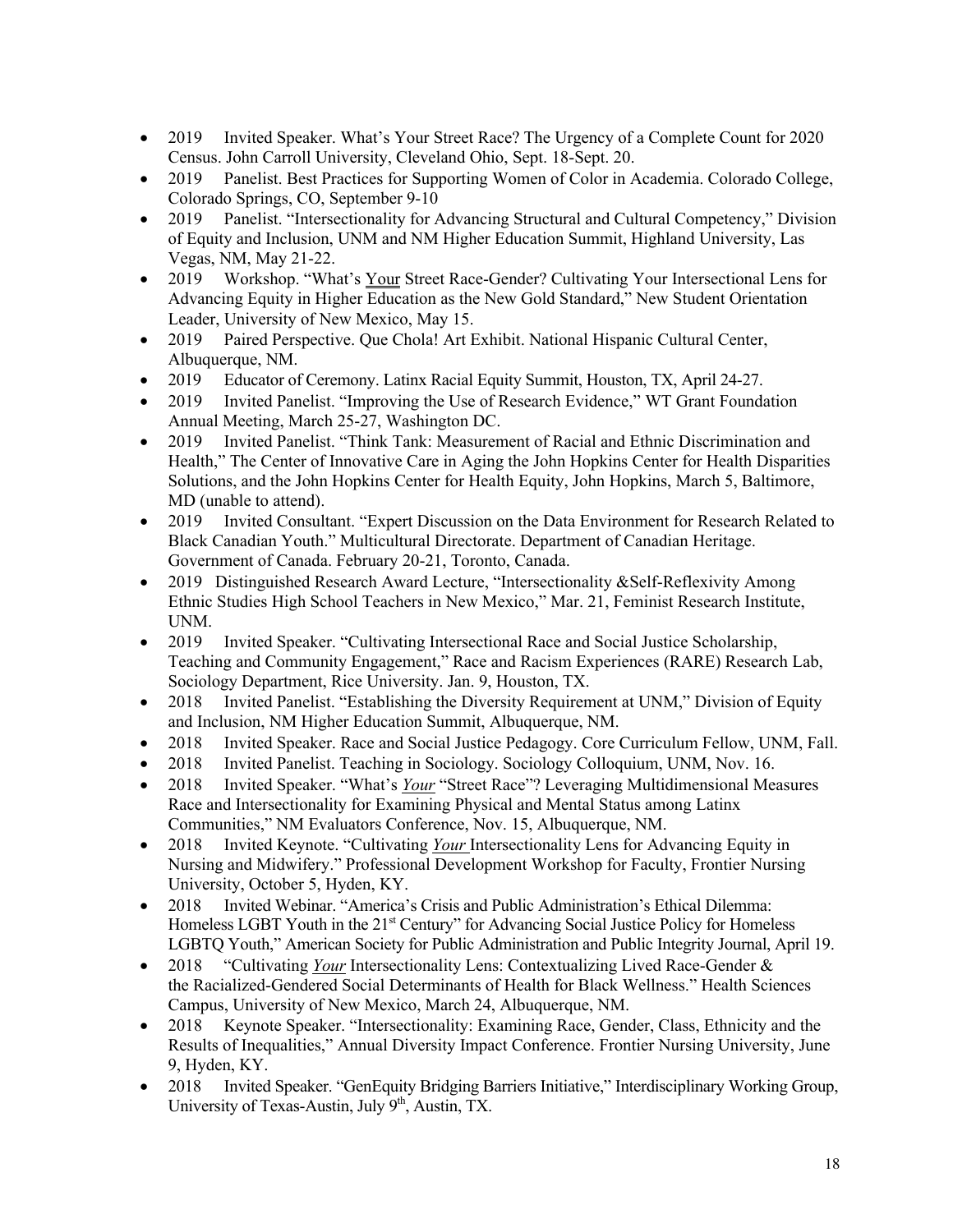- 2018 Guest Speaker. "Got an Intersectional Lens? Implications for Policy and Practice," Evaluation Lab, University of New Mexico, September 9, Albuquerque, NM.
- 2018 Invited Speaker. "Clinical Scholars," RWJF Clinical Scholars Program. RWJF National Change Leadership Program for Health Equity, June 14.
- 2017 Invited Workshop. Women's Institute for Science, Equity, and Race (WISER), November 17, Crystal City, VA.
- 2017 Invited Lecture. "Street Race for Interrogating Inequality in Health," Sociology Department, Race, Ethnicity, and Migration (REM) Workshop, November 13th, Columbia University, New York, NY.
- 2017 Invited Panelist and Co-organizer. "The Cost of Flattening the Difference between Hispanic Origin and Race: Erasing the Color Line Among Latinos and the Implications for Civil Rights Policy and Praxis," Sponsored by: Consortium on Race, Gender and Ethnicity (CRGE) and Maryland Psychiatric Research Center (MPRC), University of Maryland, College Park; Cosponsors: Critical Race Initiative (CRI) and Global Migration Center, University Maryland, College Park, November 9, College Park, MD.
- 2017 Invited Keynote Panel. "Intersectional Perspectives on Social Justice and Health Equity Across the Lifespan." American Academy of Nursing. October 6, Washington, DC.
- 2017 Invited Lecture. "Embodied Inequalities: Lecture Series on Race and Health. Institute for Research on Race and Public Policy." October 13, University of Illinois-Chicago.
- 2017 Invited Lecture. "Census 2020: What are the Changes and Implications for Latinx Communities? Provost Office." October 12, University of Illinois-Chicago.
- 2017 Panelist. Multidimensional Measures of Race. New Directions in Critical Race and Ethnic Studies Conference. Sociology Department. University of Tennessee-Knoxville, April 27, Knoxville, TN.
- 2017 Presenter. Advancing Your Intersectionality Lens for Serving Vulnerable Communities: Race-Gender-Class Gaps in Higher Education. Evaluators Conference. September.
- 2017 Presenter. "Making the Invisible Visible: Race-Gender-Class Gaps in Six-Year Graduation in a Public University in the U.S. Southwest," New Mexico Higher Education Assessment Research Conference (NMHEAR), Feb. 23, Albuquerque, NM.
- 2017 Organizer and Participant. Ethnic Studies Education and Health Community of Practice Working Group. National Network of Research Practice Partnerships (NNERPP), July 26-28, Vanderbilt University, Nashville, TN.
- 2017 Invited Panelist. Reflections on the Impact of the Reconstruction Amendments: A Research Symposium on the Social and Economic Outcomes of the 13th, 14th, and 15th Amendments. Washington DC, Sponsored by the Cook Center for Social Equity, Duke University, Mar. 15-17, Durham, NC.
- 2017 Invited Lecture, Visiting Scholar. "What's *Your* Race-Gender-Class Social Location and Experience? QuantCrit and Intersectionality for Interrogating Inequalities in Higher Education and 'Street Race-Gender' for Measuring Health (In)Equities." January 25, School of Public Health, University of North Carolina-Chapel Hill, Chapel Hill, NC.
- 2017 Guest Speaker. "Why Intersectionality Matters for Evaluations," Evaluation Lab, University of New Mexico, September, Albuquerque, NM.
- 2017 Invited Participant. "Census 2020 and the Latino Community." National Association of Latino Elected Officials (NALEO). March 6, Washington DC.
- 2017 Organizer and Presenter. "Ethnic Studies Education and Health Research Practice Partnership," Scholars Strategy Network Conference: Investing in a Supergirl Society Through Intersectional Empowerment, Gender Justice and Education, April 21, Albuquerque, NM.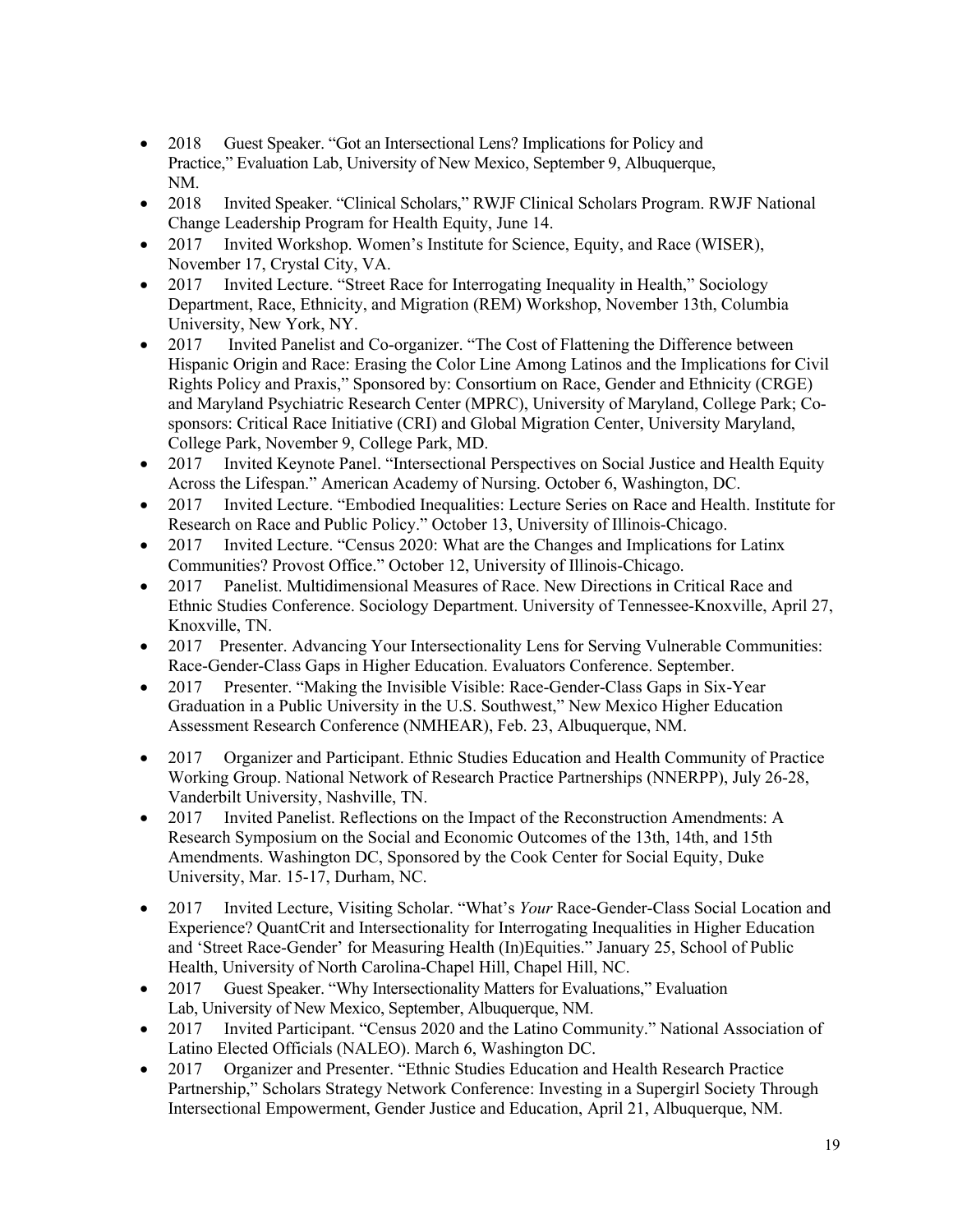- 2017 Panel Organizer and Presenter. "Race, Gender and Class Gaps in Higher Education in the Southwest: Implications for Mentoring," Strand on Diversity, Equity and Inclusion, Annual Mentoring Conference, UNM, October 23-27, Albuquerque, NM.
- 2016 Invited Speaker, "Critical Race Theory and Intersectionality for Making the Invisible Visible: Race-Gender-Class Gaps in Higher Education." Institute for Research on Poverty (IRP). University of Wisconsin-Madison, October, Madison, WI.
- 2016 Presenter. Mission Graduate Conference, NM. "Making the Invisible Visible: Race-Gender Class Gaps in Higher Education in the U.S. Southwest," September, Albuquerque, NM.
- 2016 Invited Panelist. "Linking the Silos of Racial Equity Work," Virginia Tech, School of Social Work Conference, April, Washington DC.
- 2016 Guest Speaker. "Developing Your Intersectionality Lens," Evaluation Lab, University of New Mexico, September, Albuquerque, NM.
- 2016 Presenter. "Race-Gender-Class Gaps in Higher Education," Sociology Colloquia, University of New Mexico, Albuquerque, NM.
- 2016 Panelist. Shared Knowledge Conference, UNM, Spring, Albuquerque, NM.
- 2016 Panelist. White House Regional Convening on New Americans, Panelist: "Strengthening Integration and Building Welcoming Communities Across New Mexico," June, Santa Fe, NM.
- 2016 Workshop Participant. Dissecting Inequality Conference, Cook Center, Duke University, June, Durham, NC.
- 2014 Invited Panelist. "Forum on Economic Justice," National Organization for Women Annual Conference. Theme: Faces of Feminism: Strength in Diversity, June 27, Albuquerque, NM.
- 2015 Invited Panelist. "Consequences of Inequality on the Loss of Human Capital," Board Meeting of Children, Youth, and Families of the National Academies of Sciences, Engineering, and Medicine, Institute of Medicine, and National Research Council. National Academy of Medicine, Meeting Theme: Social Justice and Health Equity Across the Life course. May 11, Washington DC.
- 2015 Invited Speaker. "Unraveling the Matrix of Domination," Evaluation Lab, Spring, University of New Mexico, Albuquerque, NM.
- 2015 Invited Panelist. Raza Conference First Annual Conference, UNM, Mar. 20, Albuquerque, NM.
- 2015 Invited Panelist. "Street Race-Gender Matters for Investigating Social Inequality, Race, Health and Disease," Duke University, Mar. 25, Durham, NC.
- 2015 Invited Panelist. Diversity Conference, New Mexico Tech Institute of Mining and Technology, Oct. Socorro, NM.
- 2015 Education Panel Convener and Conference Planning Committee. Race, Ethnicity and Poverty (REAP) Center Conference, Conference Planning Committee, Office of the Dean of the School of Social Work, Urban Institute, June, Washington DC.
- 2015 Invited Panelist. University of Kentucky Law School, Critical Race Conference (invited but unable to attend).
- 2015 Workshop Presenter. Got Equity? Building a New Mexico Statewide Race, Gender, Class Data Policy Consortium, Albuquerque, New Mexico Public Health Association, Mar. 31, Albuquerque, NM.
- 2014 Invited Panelist. American Education Research Association (AERA) and the American Institutes for Research (AIR) Research Conference, Theme: "Schools, Rules, and Socialization Effects for Students," Sept. 7-9, Washington DC.
- 2014 Invited Panelist. AfroLatin@s and Health Disparities. Making Race Count in the Census, AfroLatin@ Forum, Sept. 17, New York University, New York, NY.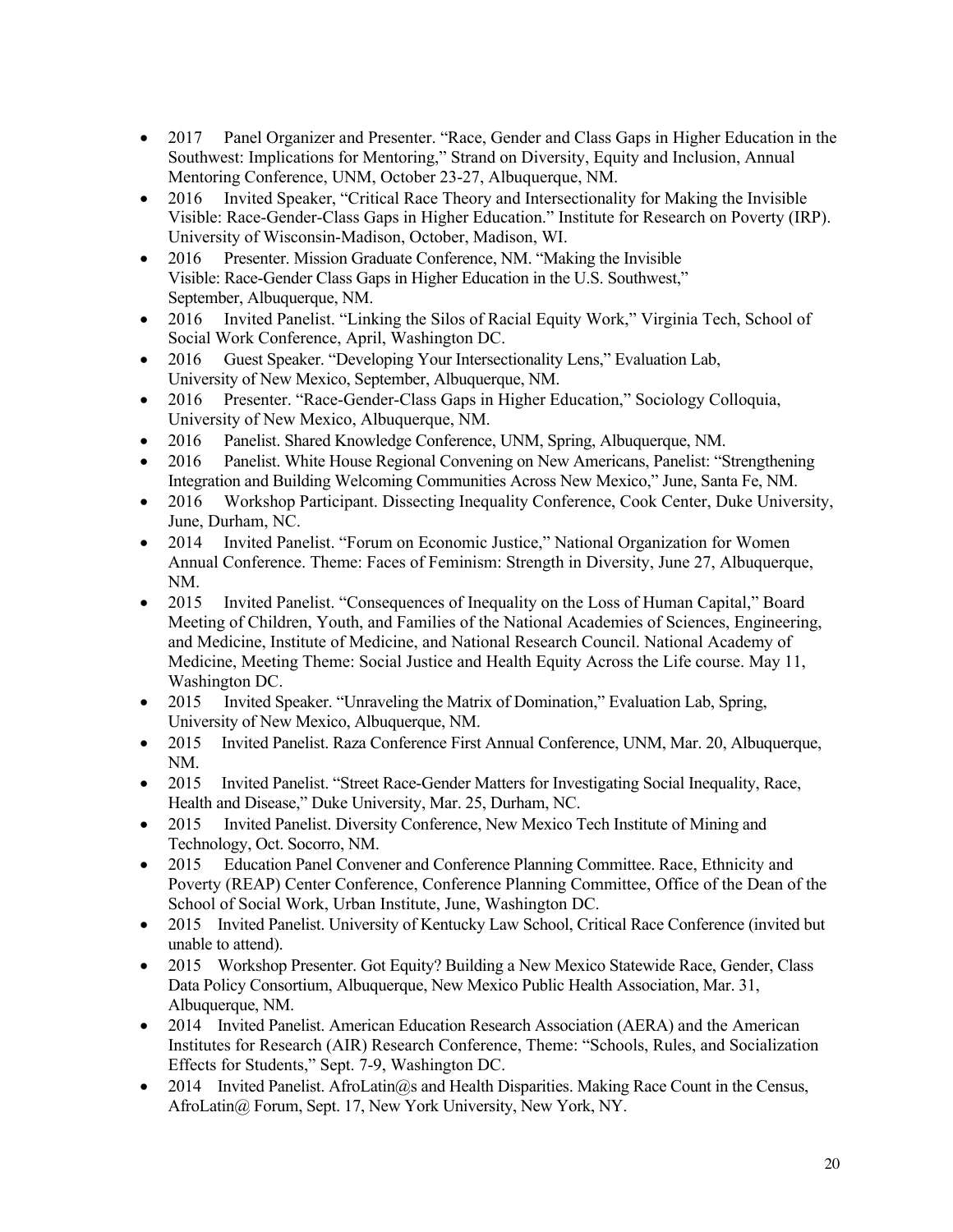- 2014 Invited Panelist. AfroLatin@s Now! Race Counts, AfroLatin@ Forum, Graduate School and University Center, City University of New York and Schomburg Center for Research on Black Culture, October 23-25, New York, NY.
- 2015 Presenter and Moderator. New Mexico Early Childhood Symposium, RWJF Center for Health Policy, April 24-25, Albuquerque, NM.
- 2014 Invited Speaker. "Racialized Gendered Social Determinants of Health," Race and Ethnicity Working Group, University of California, Los Angeles, Sociology Department, May, Los Angeles, CA.
- 2014 Invited Participant. Race, Ethnicity and Poverty (REAP) Center Conference, Office of the Dean of the School of Social Work, Center on Race and Social Problems, University of Pittsburgh, June Pittsburgh, PA.
- 2014 Panelist. Exclusion Masquerading as Excellence, Our UNM, the New Mexico Coalition for Equality and Justice, RGSA, Lambda Theta Phi Latin Fraternity, the Project for New Mexico Graduates of Color and ENLACE, Oct. 1, Albuquerque, NM.
- 2013 "Contextualizing the Racialized-Gendered Social Determinants of Health: Operationalizing "Race" and Ethnicity" Training Institute, M. Alfred Haynes Training Institute, Meharry Medical College, May 13, Nashville, TN.
- 2013 Invited Participant. "Institute for the Study of 'Race' and Social Justice," Race, Ethnicity and Poverty Centers, Institute Summit, Center on Race and Social Problems, University of Pittsburgh, June 8, Pittsburgh, PA.
- 2012. Invited Panelist. Women Studies  $30<sup>th</sup>$  anniversary. University of New Mexico.
- 2012 Workshop Leader. "Conceptualizing Race in Health Disparities Research," White Privilege Conference, Theme: Intersectionalities, April, Albuquerque, NM.
- 2012 Workshop Leader. "From Lived Experience to Social Structures in Action: Conceptualizing and Operationalizing 'Race' in Health Policy and Education Research," White Privilege Conference 13: Intersectionalities and Inequalities, Albuquerque, NM.
- 2011 Invited Speaker. "Mapping 'Race' in a Majority-Minority State: Notes from New Mexico Public Schools," Sociology Department, The Ohio State University, May 6, Columbus, OH.
- 2011 Invited Facilitator. "Critical Race Theory Working Group, Antiracism & Equity Teach-in for Albuquerque Public Schools School Board Candidates Forum and Service Project, Jan, Albuquerque, NM.
- 2010 Invited Speaker. "Unpacking 'Race' in a Majority-Minority State: Notes from New Mexico Public Schools," Graduate School of Education. University of Pennsylvania, Oct. 7-8, Philadelphia, PA.
- 2010 Invited Speaker. "The Disciplinary Politics of 'Race:' An Exploration of Scholarly Associations' Approach to Race in a Color-blind Era" with Laura Gómez, UNM Anthropology Colloquia Series, May 6, Albuquerque, NM.
- 2010 Invited Speaker. "Faculty of Color Tenure Workshop," Title V UNM, April 7, Albuquerque, NM.
- 2008 Panelist. "Racialization Processes in New Mexico Schools," Inter-University Program for Research on Latinos, July, Washington DC.
- 2008 Panelist. "Hegemonic and Common Sense Understandings of Social 'Race' in U.S. Schools: From the Supreme Court to High School Classrooms in the Southwest," Paradoxes of Race, University of California-Irvine, May, Irvine, CA.
- 2008 Invited Speaker. "Racial Stratification in New Mexico," Mellon Foundation Fellowship, Speakers Series, December, Albuquerque, NM.
- 2008 Presenter. "See No Evil, Hear No Evil: Discipline in NM Schools," Sociology Speakers Series, April, Albuquerque, NM.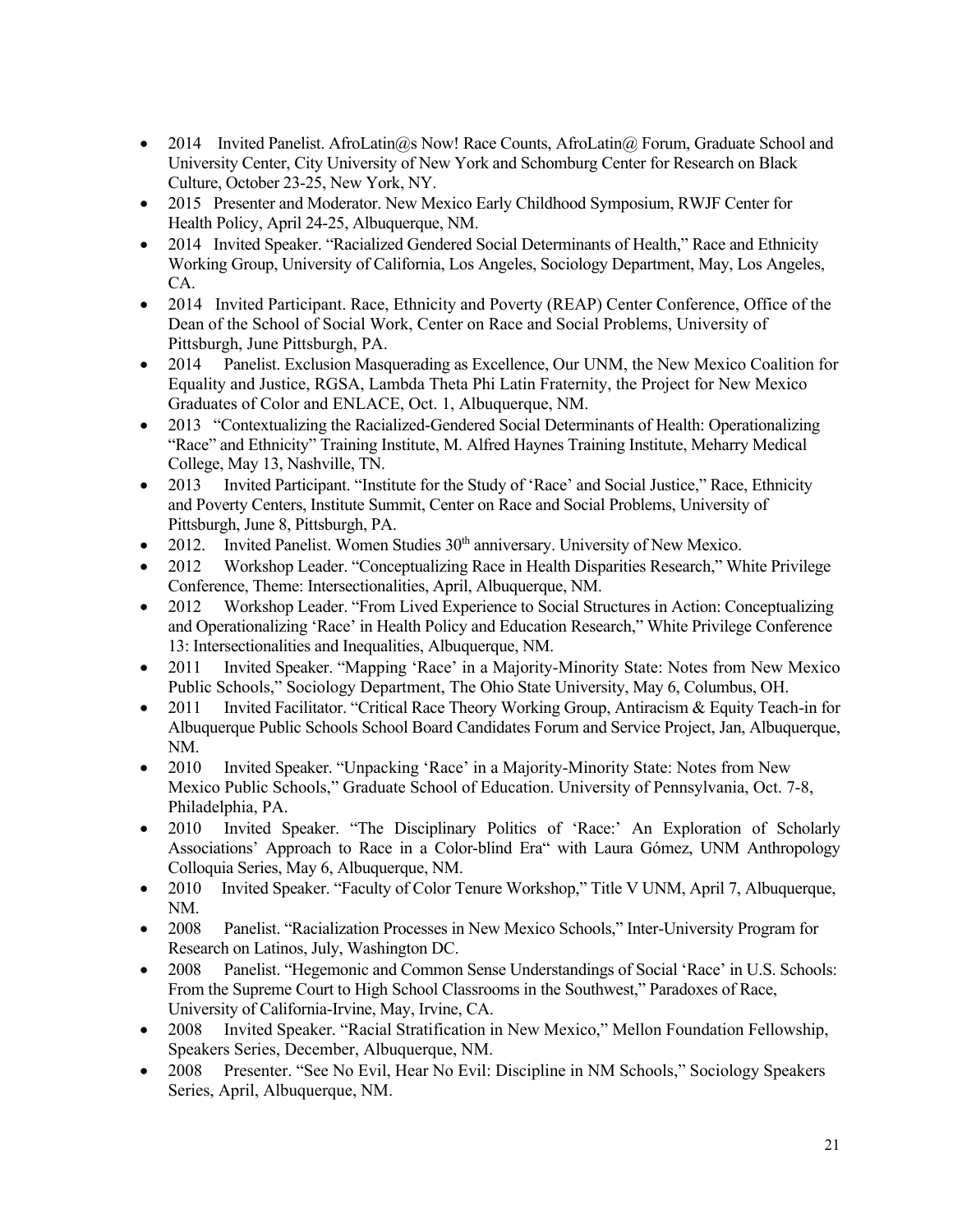- 2008 Presenter. "Race and Latino Students in NM Schools," UNM International Exchange, Diplomado, September, Albuquerque, NM.
- 2008 Invited Speaker. "Toward an Intersectional Approach to Educational Disparities," Pomona College, Feb. 27, Claremont, CA.
- 2008 Presenter. "Latino Male Dropout, Schooling and Masculinity," Latino Male Education Project. The Ford Foundation. Jan. 17, New York, NY.
- 2008 Presenter. Structural Racism and Education in NM, NM Voices for Children and Community Action New Mexico, Ford Foundation Planning Meeting, December 3, New York, NY.
- 2008 Panelist. "Race, Education and the Constitution," UNM Law School, Constitution Day, September, Albuquerque, NM.
- 2007 Panelist. Black Expo Panel at the African American Cultural Center, NM Expo, Aug. 24, Albuquerque, NM.
- 2007 Panelist. "Succeeding in Graduate School," UNM Peer Mentoring for Graduate Students of Color, June 7, Albuquerque, NM.
- 2007 Panelist. "Preparing for College: Enrolling, Educating and Advancing Latinos," Workshop Facilitator, sponsored by Raul Yzaguirre, Executive Director and Presidential Professor of Practice at The Center for Community Development and Civil Rights, First Annual Symposium, Jun. 21-22, Phoenix, AZ.
- 2007 Panelist. "Racialization Processes in Education." Race Matters Conference, Second Annual, New Mexico Voices for Children, May 30, Albuquerque, NM.
- 2007 Panelist. "Community Building in the Classroom," Teaching for Democracy, Second Annual Success in the Classroom: Sharing Practices that Work, Office of Support for Effective Teaching (OSET), February 16, Albuquerque, NM.
- 2006 Panelist. "Identity: Sociological Approaches," UNM Foreign Languages and Literature. Second Annual Forum, November 6, Albuquerque, NM.
- 2006 Panelist. "AfroLatinos and Schooling," Afro-Latino Project, Ford Foundation and City University of New York, Mar. 31-Apr. 1, New York, NY.
- 2005 Invited Panelist. "Latino Identity and Schooling: Dominicans in New York City and Chicanos, Mexicanos, and Hispanos in New Mexico," Conference: "'Acting White?' Revisiting Ogbu and Fordham's Hypothesis," Sponsored by the Institute of African American Research, University of North Carolina and Department of African and African American Studies at Duke University, October 28-29, Chapel Hill and Durham, NC.
- 2005 Invited Speaker. "Community University Partnerships," Town Hall with Neighborhood Associations, UNM Research Service Learning Program, Albuquerque Public Library, February 11, Albuquerque, NM.
- 2005 Presenter. "Albuquerque Public Schools Organization and Structure for Success," copresenter with Don Zancanella, College of Education, UNM, Research Report Prepared for New Mexico First Town Hall, Sponsored by New Mexico First, September 22, Albuquerque, NM.
- 2002 Presenter. "Hopeful Girls, Troubled Boys: Race and Gender Disparity in Urban Education," Surviving the Academy, Raza Student Association, University of New Mexico, April 8, Albuquerque, NM.
- 2001 Presenter. Diversity as Challenge to the Democratic Nation, Migración y los Ejes Cambiantes de la Identidad/Migration and Changing Contours of Identity, Jun. 30, Santo Domingo, República Dominicana.
- 2001 Presenter. "Working with Linguistically Diverse Learners," Center for the Improvement of Teaching Seminar, University of Massachusetts-Boston, Feb. 21, Boston, MA.
- 2000 Panelist. "The Impact of High Stakes Test on Graduation: Rearticulating the Problem." Conference: "High-Stakes Testing: What are the Effects?" Sponsored by National Center for Restructuring Education, Schools, and Teaching (NCREST), National Center for Fair and Open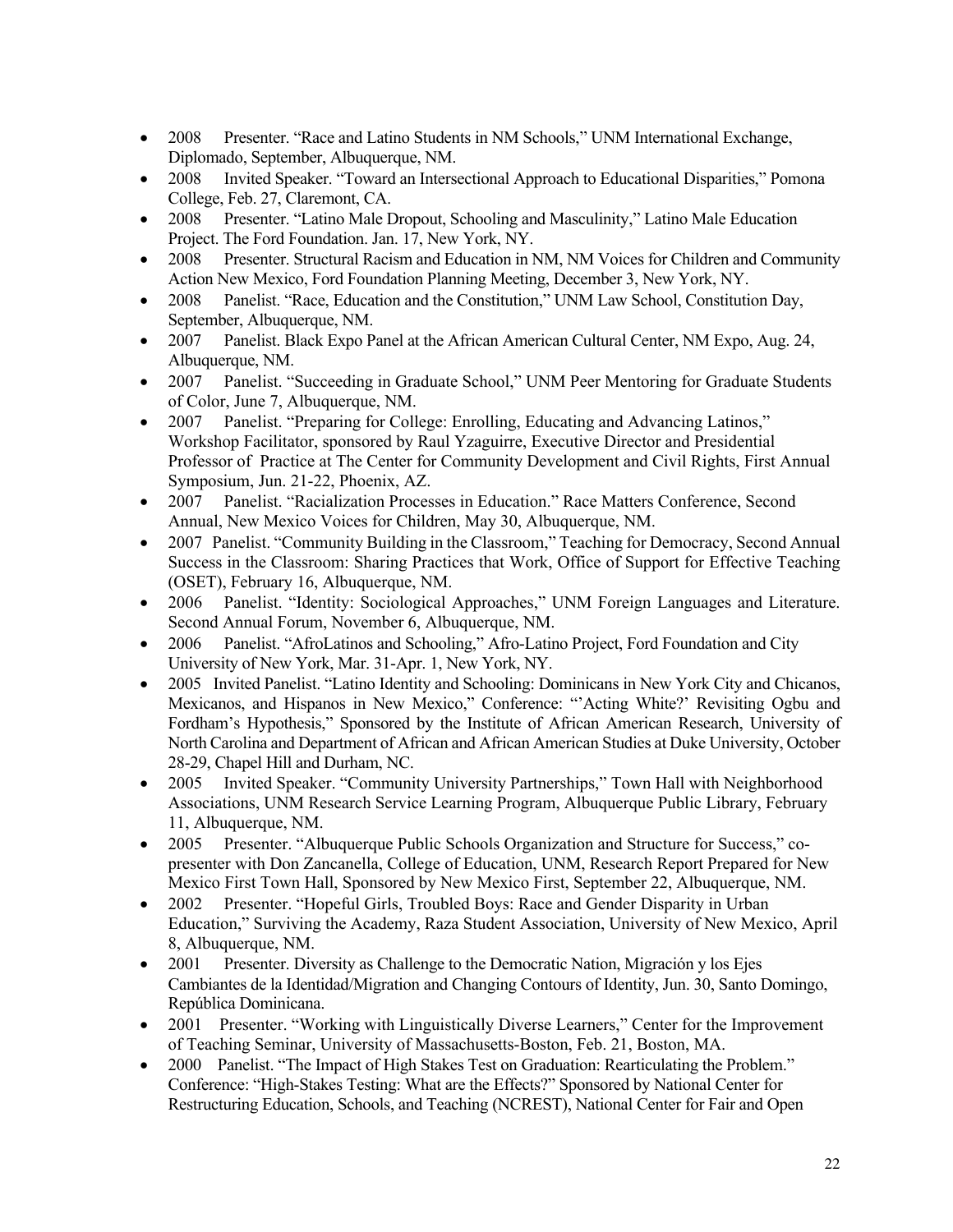Testing (FairTest), and Center for Inquiry in Teaching and Learning, Teachers College, Columbia University, Mar. 31, New York, NY.

- 2000 Panelist. "Latino Education in the United States," Centro de Estudios Sobre los Estados Unidos, Universidad de la Habana, Cuba Presentation: Dec. 15-19, Havana, Cuba.
- 2000 Invited Speaker. "Race(ing) the Gender Gap," Latino Students Organization, Speaker's Series, Bard College, April, Annandale-on-the-Hudson, NY.
- 2000 Organizer and Presenter. Education Workshop. Massachusetts Statewide Latino Agenda Conference, Education Committee, May 19, Boston, MA.
- 2000 Organizer and Presenter. Education Panel. Statewide Latino Public Policy Conference, Gastón Institute For Latino Community Development and Public Policy, May 24, Worcester, MA.
- 2000 Workshop Presenter. "Why the Gap? Race and Gender in our Schools." Education and Leadership for a Nonviolent Age, Workshop for High School Students, Feb. 10 and Mar. 7. Boston, MA.
- 2000 Panelist. "Does Race Matter?" Africana Studies Department, Speaker Series. University of Massachusetts-Boston, Boston, MA.
- 1999 Presenter. "Race-Gender Matters: Schooling Among Second-Generation Caribbean Youth in New York." Gastón Institute for Latino Community Development and Public Policy, Speakers Series. University of Massachusetts-Boston. Nov. 2, Boston, MA.
- 1999 Speaker. Panel Discussion: Education Reform and Latinos in Massachusetts, Massachusetts Education Initiative for Latino Students, University of Massachusetts-Boston, Oct. 2, Boston, MA.
- 1997 Panelist. "School and Work Among Second Generation New Yorkers." Second Generation Conference, Levy Economics Institute, Bard College, Annandale on Hudson, NY.
- 1996 Panelist. "Opportunities and Challenges for Organizational Change," Public Policy and Higher Education Conference, Hunter College, CUNY, New York: NY.
- 1995 Panelist. "Interrogating Intersections: Race, Ethnicity, and Gender." Department of Women Studies and Ethnic Studies Conference, SUNY-Oneonta, Oneonta, NY.
- 1995 International Women's Day Conference, City College, CUNY, Dominican Women Caucus, Colloquia on Sexual Harassment, October 27 (aired March 20, 1996), New York, NY.
- 1994 Panelist. "Women and Welfare: Dominican Women's Labor Market Experience." Political Science Annual Conference, GSUC-CUNY, New York, NY.

Public Sociology and Engaged Scholarship Regarding Racial and Ethnic Data Collection for 2020 Census and Office of Management and Budget (OMB) Federal Guidelines (Impact: In January 2018, the Census announced that they decided to keep the two-question format for 2020 Census for Latinos/as/x. This was a surprise as the Census had conducted two tests and concluded that combining Hispanic Origin and race was optimal for reducing the number of Hispanic that write in "Some Other Race." I have presented at many forum with the Census showing that despite their two question format tests, the interdisciplinary evidence base on the color line and social inequalities within Latino Communities clearly shows why Hispanic origin and Race are not interchangeable conceptually and need to be keep separate. It is my hope that engagement with the OMB, Census, Federal Registry in multiple forums I organized and I participated in made an impact because it provided empirical evidence on the preponderance of interdisciplinary research on the color line and social inequalities in the Latinx community. Quoted by Hansi Lo Wang, National Public Radio (NPR) Reporter, 4/26/18, Tweet from my Comments at the Population Association of America Panel on the 2020 Census.

2018 The US Census Bureau keeps confusing race and ethnicity, *The 7,* February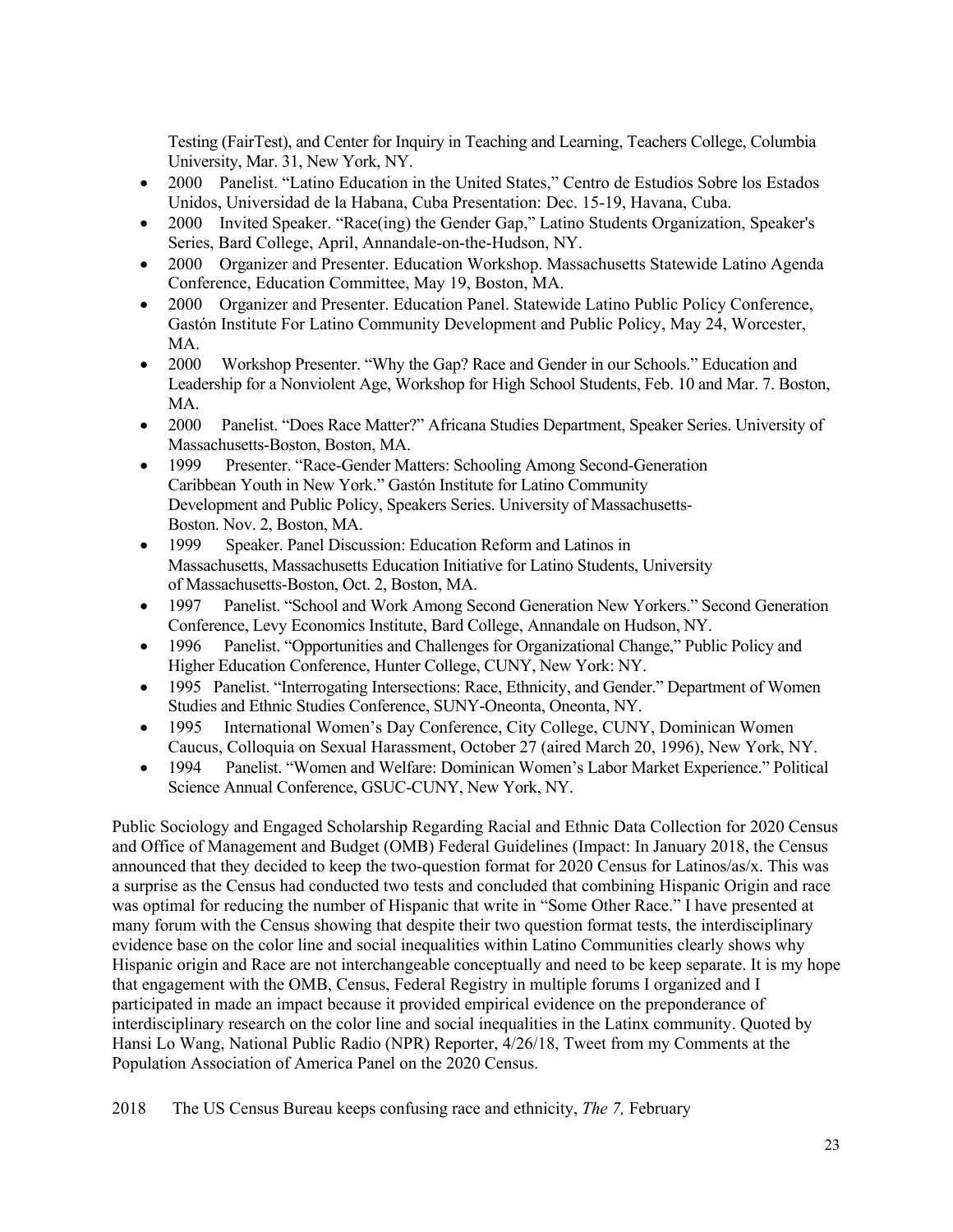28, https://theconversation.com/the-us-census-bureau-keeps-confusing-race-and-ethnicity-89649, over 55,518 readers as of 6/13/20. Republished in Salon.com, Associated Press, Newsela for teachers in K-12 Instructional Online Platform. See Also Federal Registry Comments: 2/10/18, 1k2-91f7-q2fj and 6/20/18 1k2-93sg-veh1.

2017 Moderator and Presenter. The State of Hispanic Race and Ethnicity Data: Census 2020 Changes and Implications for Addressing Social Inequalities. Co-organizer with Dr. Ruth Zambrana, Director, Consortium on Race, Gender and Ethnicity (CRGE) and Maryland Psychiatric Research Center (MPRC), University of Maryland, College Park; Co-sponsors: Critical Race Initiative (CRI) and Global Migration Center, University Maryland, College Park, November, College Park, MD, Nov. 9th.

**López, Nancy.** 2017. Why the 2020 Census Should Keep Longstanding Separate Questions About Hispanic Origin and Race. Scholars Strategy Network. Last access 9/27/17:http://www.scholarsstrategynetwork.org/brief/why-2020-census-should-keep-longstandingseparate-questions-about-hispanic-origin-and-race

**López, Nancy.** 2017. Research Briefing to Congressional Hispanic Caucus, (July 2017); Research Briefing the Congressional Civil Rights and Voting Rights Taskforce (November 2017, pending confirmation); original briefings scheduled March 2017, cancelled due to snow storm; please see letter to both parties at race.unm.edu summarizing the research evidence mailed on March  $30<sup>th</sup>$ .

**López, Nancy.** 2017. Quoted in "Proposed Changes to the Selection Process For Status Committee Membership," *Footnotes*, a Publication of the American Sociological Association. Washington, DC, April-June, 45(2).

Institute for the Study of "Race" and Social Justice, 2017. Institutional Co-signer to Senator Mike Lee and Paul Gosar from over two dozen scholarly associations urging two state senators to reconsider the negative impact of the end of race data collection on fair housing for the Dept. of Housing and Urban Development, February 21<sup>st</sup> (S. 103, H.R. 482)

**López, Nancy.** 2015. "An Invitation to a Dialogue About Establishing. Statewide Race, Gender, Class Data Policy Consortia," Sociology of Education Section Newsletter, American Sociological Association. Spring 18(2):4.

**López, Nancy.** 2014. "What's Your "Street Race-Gender"? Why We Need Separate Questions on Hispanic Origin and Race for the 2020 Census. RWJF Human Capital Blog. November 26, RWJF Blog, http://www.rwjf.org/en/blogs/culture-of-health/2014/11/what\_s\_your\_street.html Street Race and Street Gender Questions used in *2016 The New Landscapes of a Majority-Minority State: Politics, Economy, Health, and Well-Being in New Mexico (NLMMS) RWJF Center for Health Policy (N= 1,505).*

2014 Consultant, Spanish Questionnaire Expert, U.S. Census Working Meeting. January, Washington DC: U.S. Census Bureau. (advised Census Bureau re: accurate translations of many terms, such as American Indian (e.g., the "indio Americano" literal translation in 2010 Census was inaccurate; 2020 Census will now incorporate a more accurate translation as per my recommendations, "indígena de las américas").

**López, Nancy.** 2013. "An Inconvenient Truth: 'Hispanic' is an Ethnic Origin, not a 'Race.'" Guest Commentary, August 24. National Institute for Latino Policy (NiLP). Last accessed 2/1/7 at: http://www.unm.edu/~socdept/pdfs/NiLP.pdf.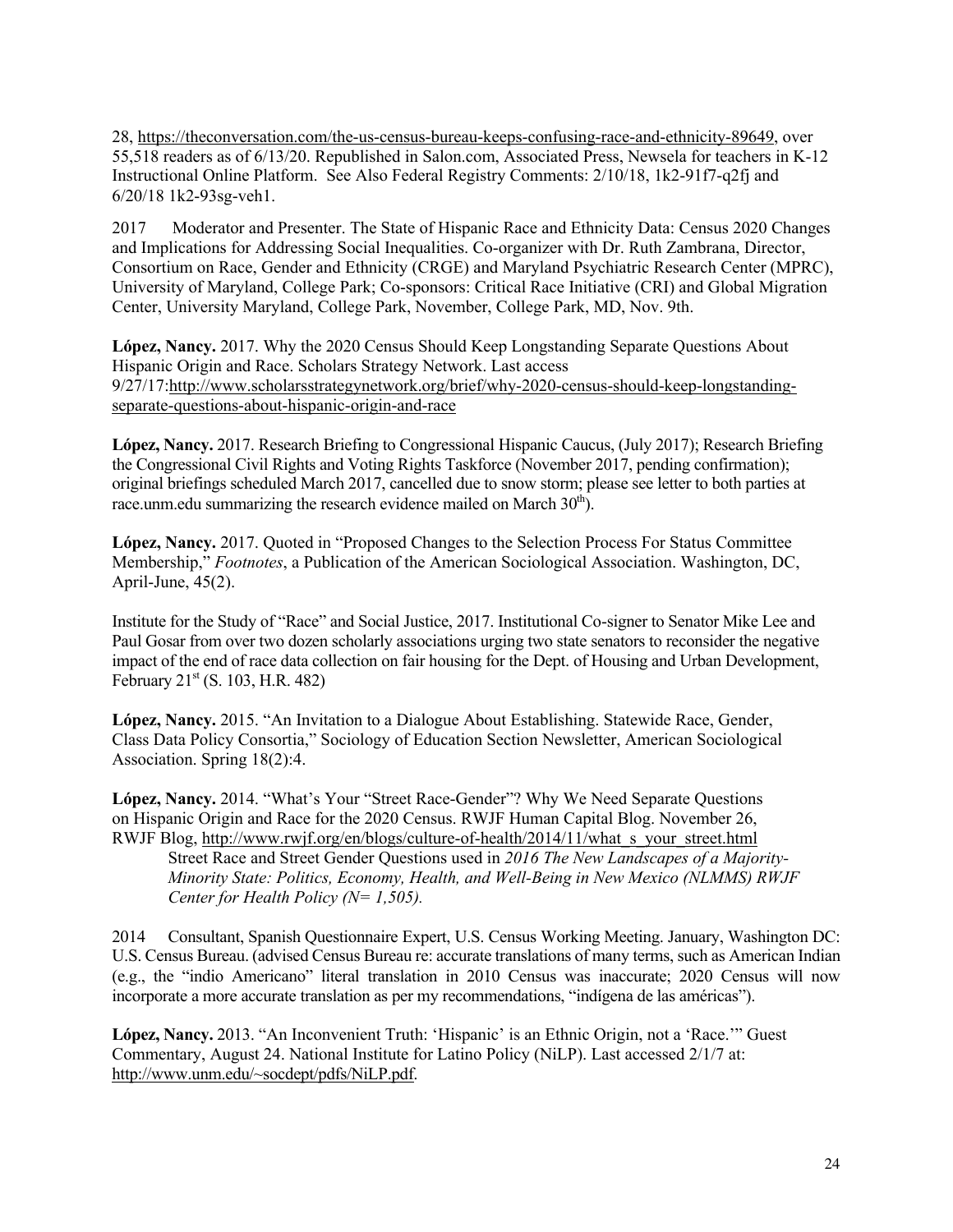**López, Nancy.** 2013. "Some Critical Thoughts on the Census Bureau's Proposals to Change the Race and Hispanic Questions," Guest Commentary, January 10th. National Institute for Latino Policy (NiLP). Last accessed: 1/12/13 http://www.unm.edu/~socdept/pdfs/NiLP.pdf.

**López, Nancy.** 2013. Convener. Sociology Working Group on Racial and Ethnic Measurements for 2020 Census. Memo to Census submitted to the Census Bureau, July 16.

**López, Nancy.** 2011. Symposium Convener. "Counting 'Race': Racial and Ethnic Measurements for the 2020 Census," September 9, one-day UNM symposium with leading policy makers and scholar on the 2020 census (Kenneth Prewitt, Clara Rodriquez, Matthew Snipp, Leobardo Estrada, Nicholas Jones, Brian Harris-Kojetin), Institute for the Study of "Race" and Social Justice, RWJF Center for Health Policy, UNM, Albuquerque, NM.

# *In the Media*

2020 Television Interview and Article by Casey Torres. "Official Still Urge Public to fill out the Census Online Amid COVID-19 Outbreak," KOB-TV, 2020 Census aired. March 23rd.https://www.kob.com/albuquerque-news/officials-urge-public-to-fill-out-census-onlineamid-covid-19-outbreak-/5682278/

2019 Interview. "Latinos y el censo 2020: ?Que es tu raza o color en la calle?" Radio Bilingüe, National Latino Public Radio Network, January 11.

2019 Interview. "Latinos y el censo 2020: No dejes que nadie robe tu derecho de ser contado," Radio Maria. Catholic Radio. February 14<sup>th</sup>.

2019 "Diverse Group of Professor earn Promotion." By Felina Martinez. January 15<sup>th</sup>. UNM News College of Education.

2018 UNM Professor Elected Vice President of Sociologists for Women in Society by Elizabeth Dwyer. UNM News, Nov. 8, last accessed 11/21/18 at: https://news.unm.edu/news/unm-professor-elected-as-thevice-president-of-sociologists-for-women-in-society.

2018 UNM sociologist introduces idea of "street race," ADVANCE Shout Out, August 29, last accessed 11/21/18 at: https://advance.unm.edu/2018/08/29/stem-shoutout-nancy-lopez/

2018 Scholars gather at UNM for Critical Race Studies conference by Elizabeth Dwyer, June 12, Last accessed at: https://news.unm.edu/news/scholars-gather-at-unm-for-critical-race-studies-conference

2018 Studying race and social justice at UNM and beyond, UNM to host the Critical Race Studies in Education Association Conference by Elizabeth Dwyer, May 21, Last accessed: https://news.unm.edu/news/studying-race-and-social-justice-at-unm-and-beyond.

2018 Guest Speaker. "Let's Talk About How we Define Poverty," Let's Talk New Mexico, KUNM, May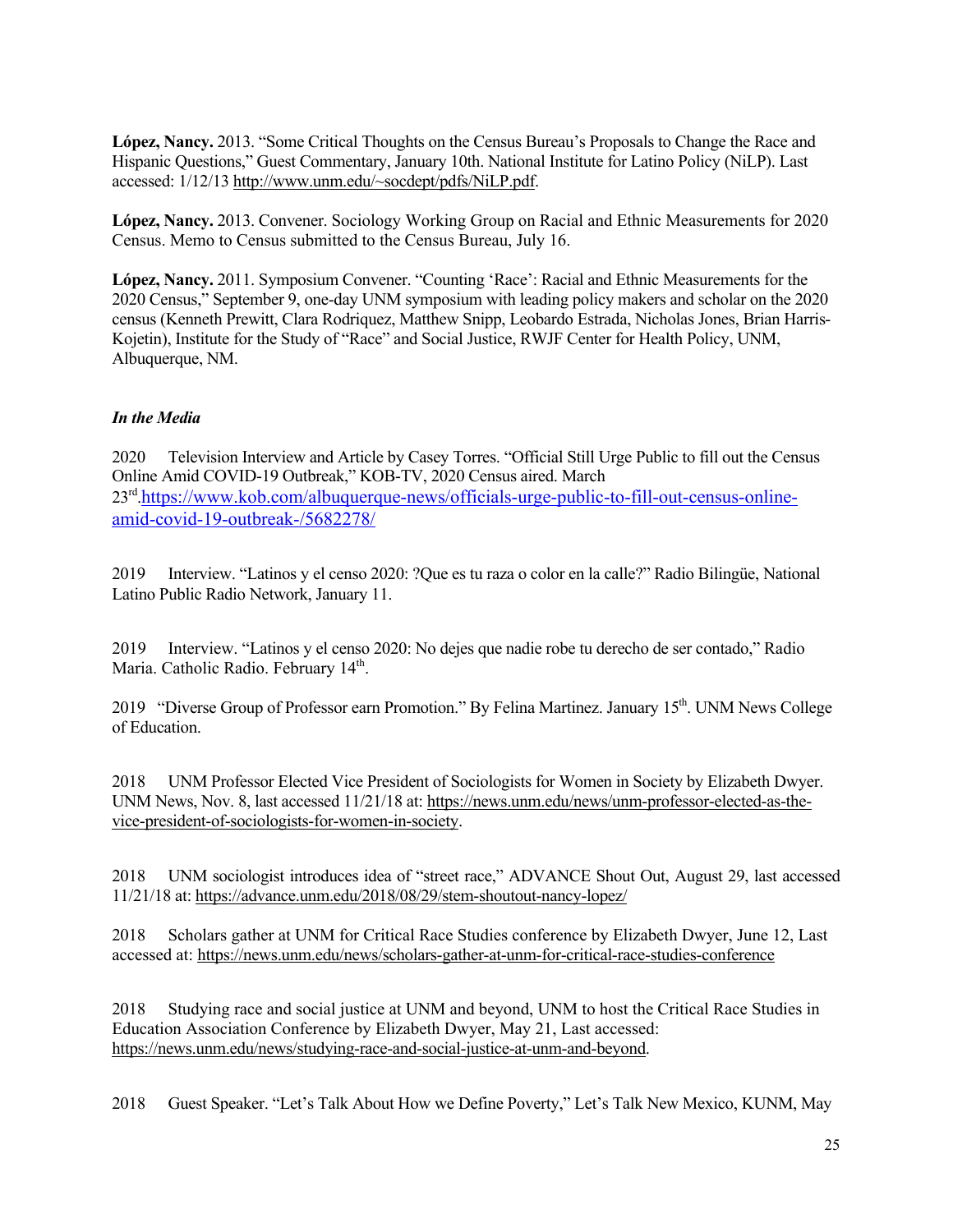24.

2017 Interview. "Race, Gender, Class Gaps in Education," New Mexico in Focus, Television interview, July (pending).

2016 Regents approve first of its kind graduate certificate in race & social justice, April 13 by Aaron Hilf. Last accessed 7/22/18 at:

https://news.unm.edu/news/regents-approve-first-of-its-kind-graduate-certificate-in-race-social-justice

2016 Interview. Somos, KSFR Radio Program, May 31, Santa Fe, NM*.*

2016 Interview. Generation Next, *Santa Fe New Mexican*, Aug. 4, Santa Fe, NM. Last accessed 10/1/16 at: http://www.santafenewmexican.com/life/teen/how-teens-can-help-bridge-racialdivide/article\_1041d0b4-9b6e-563a-9af6-c357e42d0ab8.html

2015 Interview. New Mexico in Focus, Focus on Inequality. Stephen Spitz, June 8, KUNM, Albuquerque, NM.

Quoted in Levandofsky, John. 2015. "Dr. Nancy López, Talk: The Complexity of Latino Identity and it's Consequences," March 11, *Hola Cultura, Latino Arts and Culture*, Washington DC: http://www.holacultura.com/2015/03/11/talk-the-complexity-of-latino-identity-and-its-surprisingconsequences/

Quoted in Casselman, Ben. 2014. The Census Is Still Trying To Find The Best Way To Track Race In America, Nov. 26, *Thirty-Five Eight,* http://fivethirtyeight.com/features/the-census-is-still-trying-to-findthe-best-way-to-track-race-in-america/

2007 Guest speaker, KOB-TV, Channel 13, Panel Discussion led by Mike Powers, on pending proposed break-up of Albuquerque Public School into Smaller Districts, aired Tuesday, March 28.

2007 Guest speaker, KANW, 89.1 FM, Panel discussion on the pending proposed break-up of Albuquerque Public School into Smaller Districts, Monday, March 27.

López, Nancy. 2006. "Curriculum Should Include a Course on Oppression," Pp. 4 in Opinion Letter to the Editor, *New Mexico Daily Lobo,* February 28, Albuquerque: University of New Mexico.

2006 Caller, "Native America Calling," KUNM, 89.9 FM, regarding how the Native American Language Act can impact the reauthorization of No Child Left Behind measures of student achievement, December 22.

Szaniszlo, Marie, 2000. "Ed Boss Touts SAT Scores, Laments Race, Gender Gap," *Boston Herald*, Wednesday, August  $30<sup>th</sup>$ , p 2.

1995 Interview. "Immigration and the CUNY Student," Metroview, 30-minute interview, CUNY-TV, May 23, New York, NY.

1996 Interview. Latinos in New York, ECCO, 15-minute television interview, Mar. 18, New York, NY.

# *Videos of Invited Lectures, Community Engaged Outreach and Public Sociology Projects*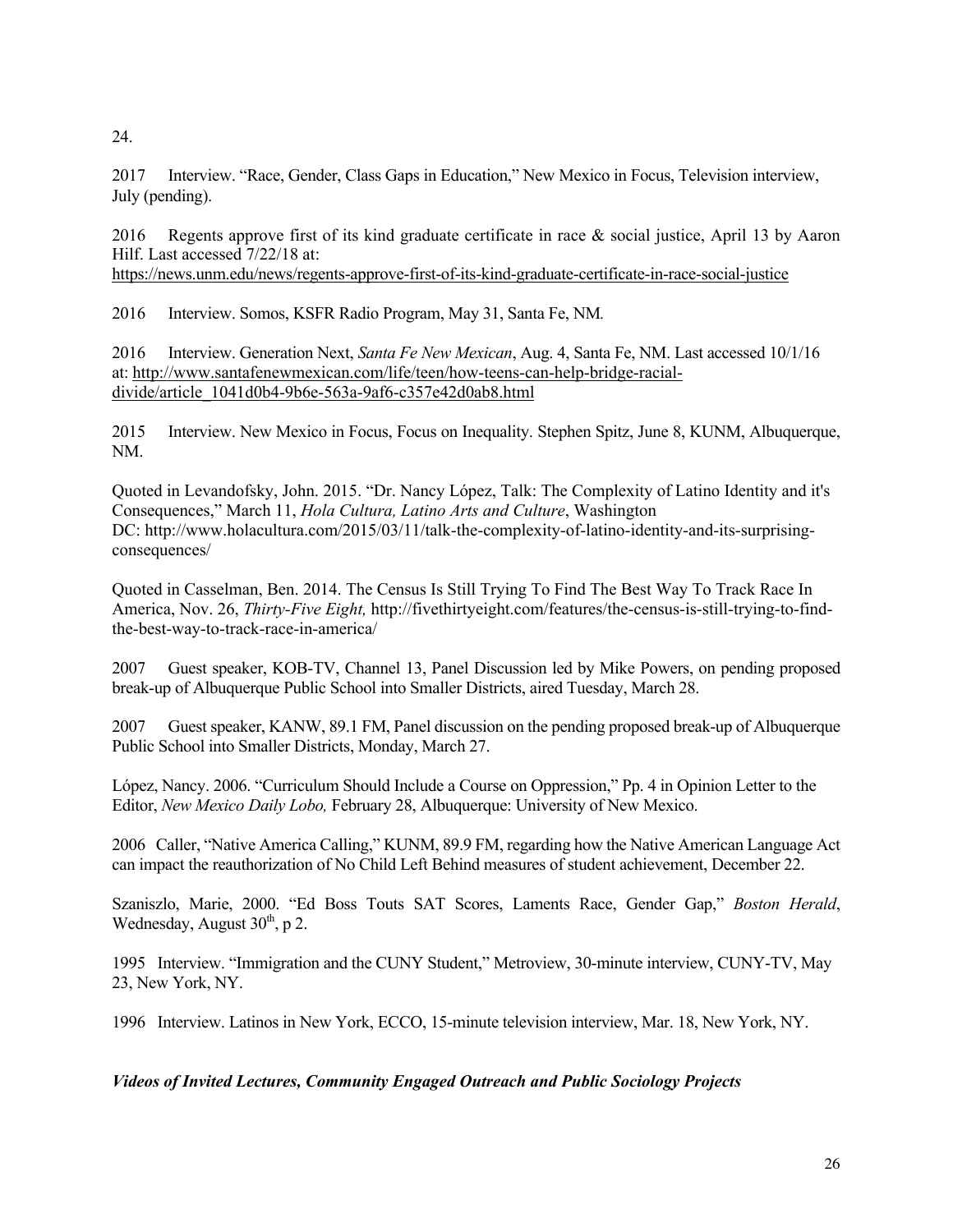2019 Invited Speaker. UNMH Pediatrics Department. 2020 Census and Urgency of a Complete Count, December 12<sup>th</sup>. Available at race.unm.edu, click "videos."

2018 Invited Speaker. TEDx ABQ Salon En español – " $i$ , Y tú, que vas a macar para el Censo 2020? ¿Origen Hispano? ¿Raza o color?" / "What will you mark for the 2020 Census? Hispanic origin? Race or color?" June 19, Atrisco High School, Albuquerque, NM. Video last accessed 11/21/18 at: https://youtu.be/nO3jSG\_7fVo

2017 Invited Panelist and Co-organizer. 2017. "The Cost of Flattening the Difference between Hispanic Origin and Race: Erasing the Color Line Among Latinos and the Implications for Civil Rights Policy and Praxis," Sponsored by: Consortium on Race, Gender and Ethnicity (CRGE) and Maryland Psychiatric Research Center (MPRC), University of Maryland, College Park; Co-sponsors: Critical Race Initiative (CRI) and Global Migration Center, University Maryland, College Park; November 9, College Park, MD. See panel # 1, last accessed 9/13/18 at: http://crge.umd.edu/2017/09/08/state-of-hispanic-raceand-ethnicity-census-2020-changes-and-implications-for-addressing-social-inequality/ also available at race.unm.edu, click "videos."

2017 Invited Lecture. "Who Gets Counted and Why: Race, Ethnicity and Latinxs in the 2020 Census," Provost Office, University of Illinois-Chicago, October 21, last accessed 10/28/17 at https://youtu.be/yFlzCmUSpek

2017 Invited Lecture. "Embodied Inequalities," Lecture Series on Race and Health. Institute for Research on Race and Public Policy, College of Medicine, October 13, University of Illinois-Chicago. Video forthcoming at: http://irrpp.uic.edu/

2017 Invited Panelist. Reflections on the Impact of the Reconstruction Amendments: A Research Symposium on the Social and Economic Outcomes of the 13th, 14th, and 15th Amendments. Washington DC, Sponsored by the Cook Center for Social Equity, Duke University, March 15-March 17. Video forthcoming: https://socialequity.duke.edu/conference-reflections-impact-reconstruction-amendments

2017 Wallerstein, Nina, Nancy López, Kasim Ortiz and Emily Castillo, Albuquerque Public Schools (APS)-University of New Mexico (UNM) Research Practice Partnership (RPP) Ethnic Studies Education and Health (ESEH). Video of Community Based Participatory Research (CBPR) visioning session (45-minute video). March. Video posted on: race.unm.edu, under "resources for ethnic studies K-12," "Tools for Facilitation.

2015 Invited Speaker. University of Wisconsin-Madison, Oct. "Critical Race Theory and Intersectionality for Making the Invisible Visible: Race-Gender-Class Gaps in Higher Education. Institute for Research on Poverty (IRP) (\*Note: Video posted on the IRP website: http://www.irp.wisc.edu/index.htm).

2015 Invited Panelist. "Consequences of Inequality on the Loss of Human Capital," Board Meeting of Children, Youth, and Families of the National Academies of Sciences, Engineering, and Medicine, Institute of Medicine, and National Research Council, National Academy of Medicine, Meeting Theme: Social Justice and Health Equity Across the Life course. May 11, Washington DC, last accessed 10/28/17 at: nam.edu/SocialJustice.

2015 Invited Speaker. What's Your Street Race-Gender? Why We Need Two Separate Questions on Hispanic Origin and Race for the 2020 Census and Implications for the African Diaspora and Urban Communities, Feb. 19, Smithsonian Showcase, 40-min. presentation followed by 30-min. of question and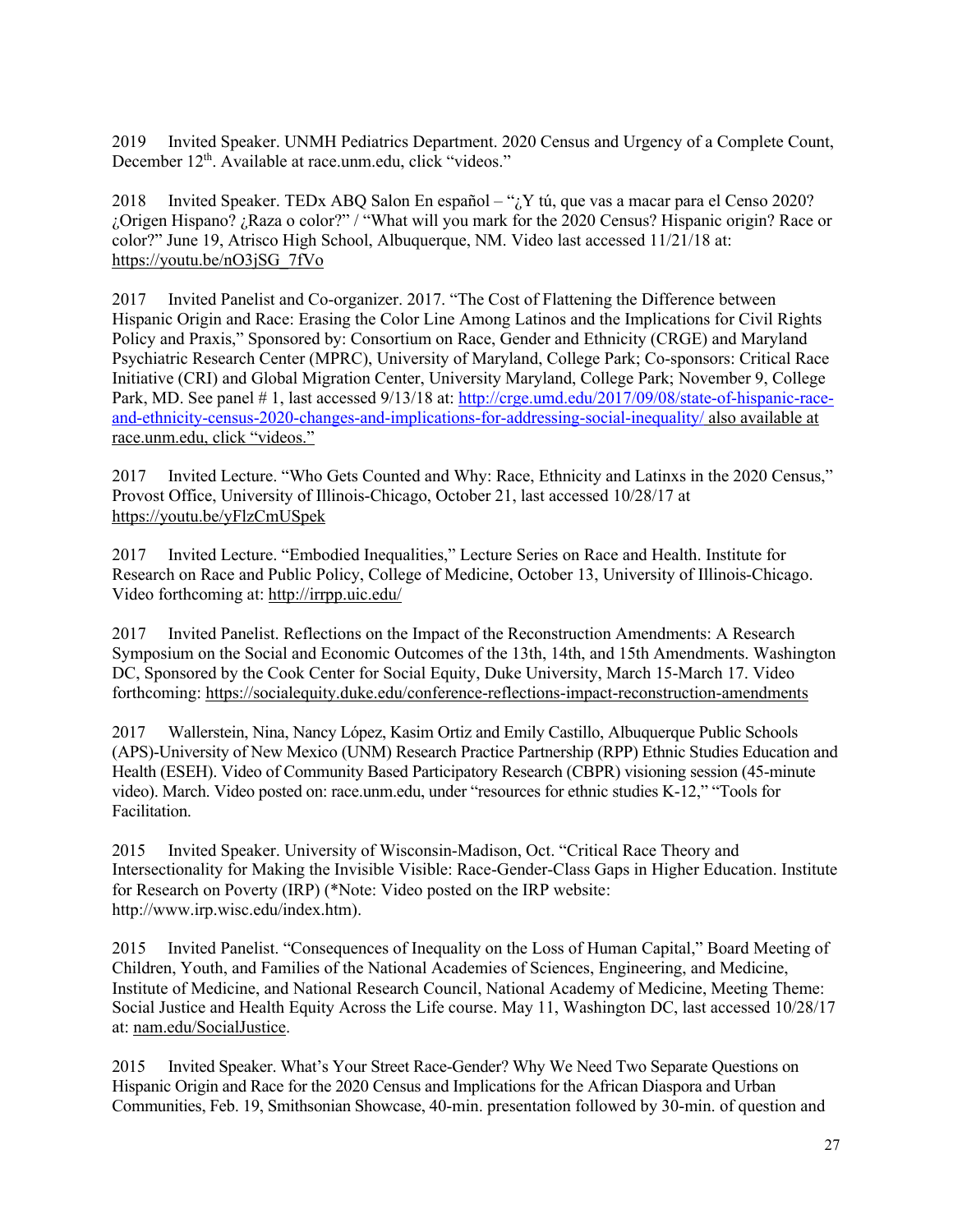answer: http://www. ustream.tv/recorded/58998514. Also available at race.unm.edu. 554 views as of 09/16/18.

1994 Co-producer, "De Welfare No Vive Nadie: Mujeres Dominicanas en Nueva York," (No One Lives Off Welfare: Dominican Women in New York City), Ginetta Candelario and Nancy López, GSUC, City University of New York, Fall, aired on CUNY-TV: March 15, 1997 (25-minute documentary). Video archived at the Dominican Studies Institute Library Archive, City College, City University of New York, New York: NY.

# **INNOVATIVE SCHOLARLY INITIATIVES**

#### *Institute for the Study of "Race" and Social Justice (established Jan. 2009)*

Director and Co-founder, advance engaged racial justice scholarship by cultivating communities of practice for advancing interdisciplinary race and social justice praxis, all-volunteer effort, no operating funds, staff, course release, Special Administrative Component (SAC), research funds, office/meeting space, student intern, staff or travel funds; volunteer driven; ad hoc funding and inkind support from other centers, such as the RWJF Center for Health Policy.

*Mission: promote the establishment of empirical, theoretical and methodological clarity about "race" that draws on cutting-edge thinking from multiple disciplines and diverse empirical traditions promote clarity about race; develop transdisciplinary strategies for ameliorating racebased inequality (see activities under engaged scholarship and public sociology section below).*

- 2009 Faculty Study Group (20 Participants)
- 2009-2010 Lecture Series: Troubling Race: Cutting Edge Approaches Across the Disciplines (four lectures; 70-100 Participants/lecture)
- 2010 Transdisciplinary Race Working Group
- 2010 Transdisciplinary Guidelines for Researching "Race"
- 2011 Counting Race: Racial and Ethnic Measurements for the 2020 Census (150 Participants)
- 2010 National Institutes of Health (NIH R21) Mapping Race: Promising Practices in Health Disparities Research
- 2013 Mapping Race: Critical Approaches to Health Disparities Research published by Rutgers University Press; Reviewed in *American Journal of Sociology*, described as "masterful" and "necessary reading"
- 2013, 2014, 2015 Invited to Affiliate of Race, Ethnicity and Poverty (REAP) Center Conference, Conference Planning Committee, Office of the Dean of the School of Social Work, Center on Race and Social Problems, University of Pittsburgh
- 2016 Signatory on Letter of Major Scholarly Association Opposing S. 103 Prohibiting Race Data Collection for Fair Housing Enforcement
- Spring 2016 Lecture #Fight Racism Teaching for Social Justice
- Spring 2016-Fall 2016 Race and Social Justice; Race and Pedagogy working Groups; coproduced syllabi on interdisciplinary insights on race and social justice as well as race and pedagogy interdisciplinary approaches (both classes and unique RACE subject code for interdisciplinary courses created by over twenty Institute affiliated faculty rejected by Curriculum Committee, College of Arts and Sciences, pending the availability of funding)
- 2016 Albuquerque Public Schools and University of New Mexico (APS-UNM) Partnership for Ethnic Studies Education and Health Established
- 2017 Ethnic Studies Community of Practice, within the National Network of Education Research Practice Partnerships (NNERPP) established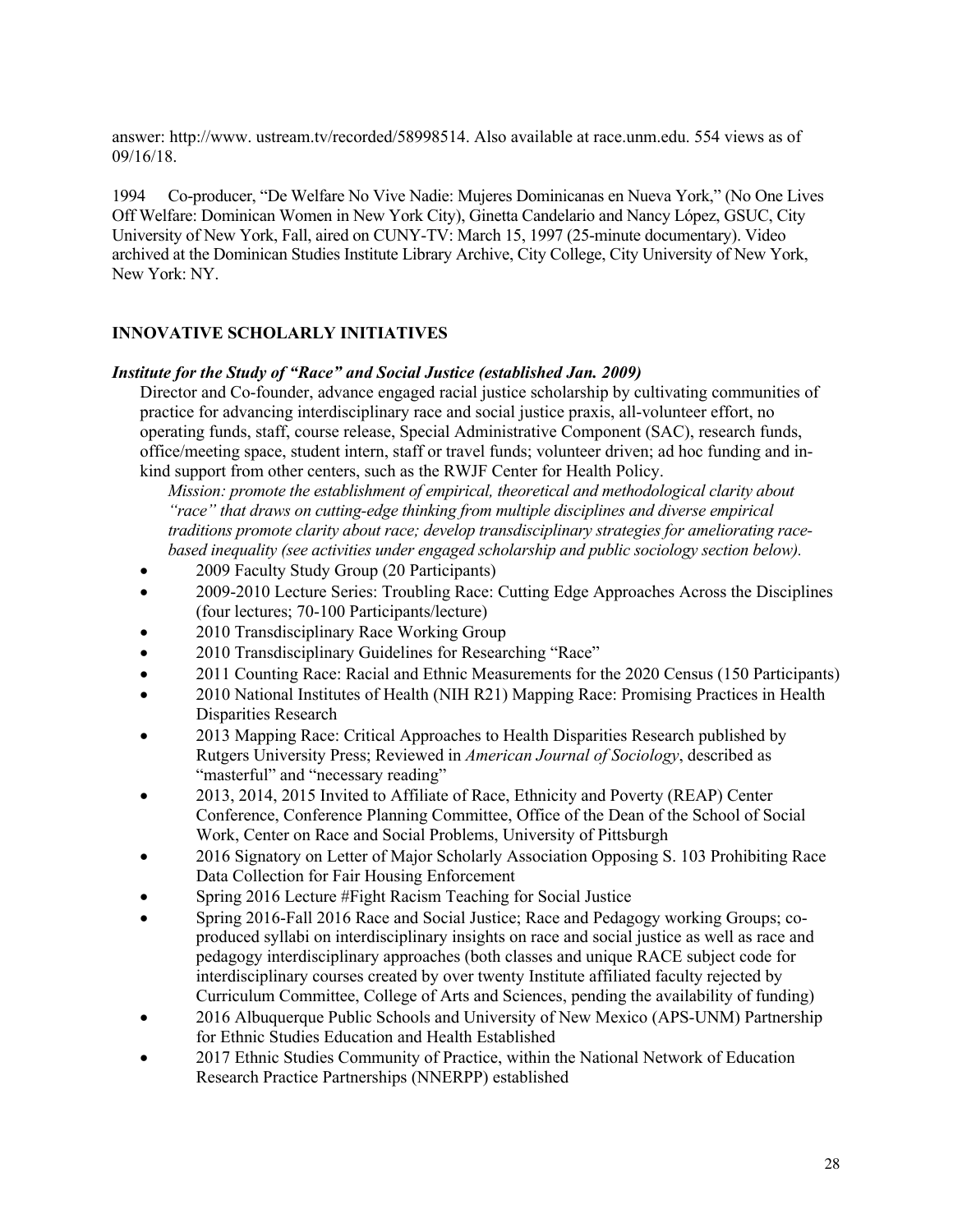- 2017 Briefing Scheduled to Congressional Civil Rights and Hispanic Caucus on the 2020 Census Racial and Ethnic Measurements;
- 2018 Critical Race Studies in Education Association (CRSEA) University of New Mexico Selected as Conference Host: Theme: Land and Knowledge: Indigeneity, Survivance and Healing
- 2017 Teacher Empowerment Institute, APS-UNM Ethnic Studies Education and Health Research Practice Partnership, August; Teacher Workshops Spring 2018
- 2016 Instituted Race and Social Justice Interdisciplinary Graduate Certificate; approval to open the certificate to anyone with a BA or higher in 2018; 27 admitted  $& 7$  graduates in three years.
- 2020 Census data and Civil Rights Use Spring
- 2018-2023 Strategic Plan: Journal Race and Social Justice: Interdisciplinary Insights; Resubmit proposal for undergrad certificate and co-produced course syllabi on race and social justice/pedagogy and effort to resubmit a unique course code for all Institute affiliated courses (RACE- Subject code, signifying the interdisciplinary nature of the course).

# *New Mexico Race, Gender, Class Data Policy Consortium (The Consortium is an initiative of the Institute; the Consortium was established July 2014)*

*Mission: harmonize data for better serving diverse communities through intersectional knowledge projects or the importance of examining the simultaneity race, gender, class and other social locations within systems of inequality for equity-based policy making and practice (see activities under engaged scholarship and public sociology section below).*

- UNM Collects Parental Educational Attainment for all undergraduate students, Fall 2015
- Bi-monthly meetings of NM Race, Gender, Class Data Policy Consortium, Fall 2014-present, to cultivate communities of practice around intersectional research and practice
- Affiliation with over a dozen research centers at UNM and across the state
- Endorsement of collection of race, gender and class data from all from UNM Deans Council and Statewide Diversity Summit of Institutions of Higher Education
- February 2015 Deans Council Endorses the Collection of Educational Attainment, Race, Detailed Hispanic Origin, Sexual Orientation and Disability
- June 2016 Diversity Summit For All Institutions of Higher Education Endorse Intersectional Data College, Highland University.
- 2015-2017 Intersectional Community Profiles and Policy Briefs of Diverse Racial and Ethnic Groups in NM in progress
- 2014-2017 conversations with New Mexico Higher Education Department, New Mexico Department of Health, Public Education Department for collection of this data through common application across the state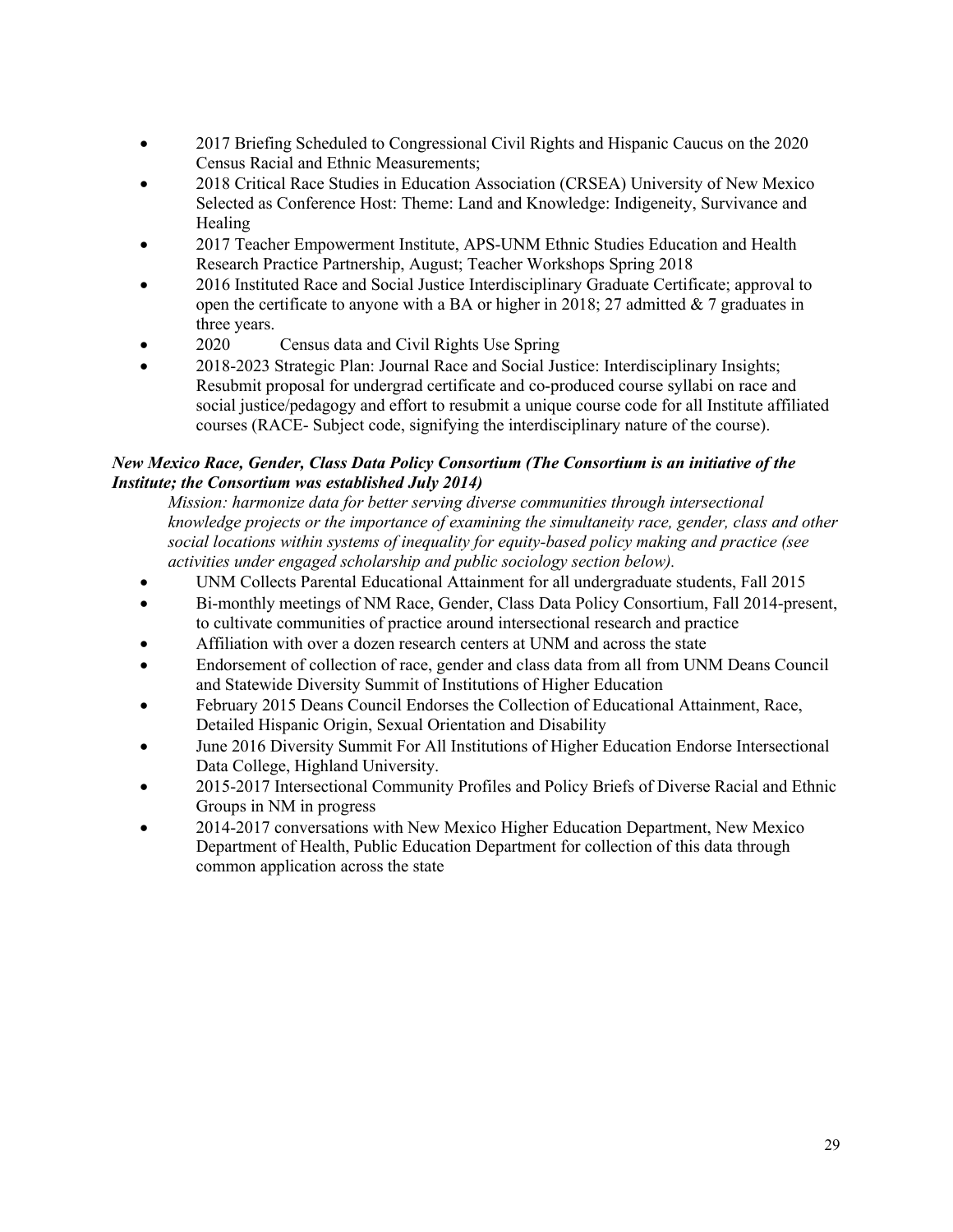# *Funded Research Projects*

"What's Your 'Street Race' or Color? The Importance of An Accurate Count in the 2020 Census for Communities in New Mexico" / "Cual Es Tú Raza/Color En La Calle? La Importancia de Una Enumeración Precisa en Censo 2020 Para Comunidades en Nuevo México, "A bilingual (Spanish/English) public outreach art exhibition, Center for Regional Studies, \$3,171, Spring 2019, Albuquerque, NM.

National Latino Immigration and Health Survey, Gabriel Sanchez and **Nancy López**, RWJF Center for Health Policy Research Grant; Jan. 2014-March 2015, \$50,000.

Mapping "Race" and Inequality: Best Practices for Theorizing and Operationalizing "Race" in Health Policy Research Workshop, Laura Gómez and **Nancy López**, National Institutes of Health, R21, Institute for the Study of "Race" and Social Justice, Robert Wood Johnson Foundation Center for Health Policy, University of New Mexico, April 29-30, 2011, \$50,000.

Trends in Intersecting Inequalities in New Mexico, 2000-2014: Opportunities for Advancing Social Inclusion Policy in Education, Work and Wealth by Race, Nativity, Gender and Ethnicity, **Nancy López**, Center for Regional Studies, UNM, 2016, \$10,000.

Disciplinary Discretion in a Diverse Albuquerque High School: A Study of Racial, Ethnic and Gender Disparities, **Nancy López,** Sociological Initiatives Foundation, Institute for Social Research, UNM, April 2008-April 2009, \$15,000.

Discipline in a Diverse High School, Jane Hood and **Nancy López**, The Robert Wood Johnson Foundation, Center for Health Policy Faculty Grant, University of New Mexico, 2008-2009, \$10,000.

Indian Education in New Mexico, 2025, co-principal investigators, Qualitative Team: Ted Jojola, Mary Belgarde, Tiffany Lee, **Nancy López,** Carlotta Bird and Beverly Singer; Quantitative Team: Drs. Dely Alcantara, Melissa Binder. New Mexico Public Education Department, 2007-2008, New Mexico Public Education Department, \$12,000.

The Achievement Gap in the Southwest: Voices from Students, Parents and Teachers, **Nancy López,** Center for Regional Studies Faculty Grant, University of New Mexico, 2005-2006, \$4,105.

Evaluation of Engaging Latino Communities for Education (ENLACE) parent-run family centers in three public middle schools in New Mexico with significant numbers of Hispanic students. **Nancy López.** Lumina Foundation Grant to The Southwest Hispanic Research Institute, The University of New Mexico, 2004-2005, \$2,000 for graduate assistant.

#### *Grant Proposals (in progress or not funded)*

**López, Nancy,** Michael Pride, Francisco Ronquillo, \$70,000, "Eliminating Social Inequities in Education, Wealth and Health in New Mexico," Conceptual Levers: Structural Racism, Intersectionality, Social Determinants of Health, Community-Driven Solutions, UNM Grand Challenge, (Partnering Institutes/Center: HIVE, CHLHE, ISRSJ, TREE Center, UNM). Jan. 2018. Not funded.

**López, Nancy**, Billystrom Jevitti, Darrick Hamilton, Garima Sharma, Natalia Vidal, \$175,000 Co-Principal Investigators. The Color and Gender Wealth in The Albuquerque Metropolitan Area: An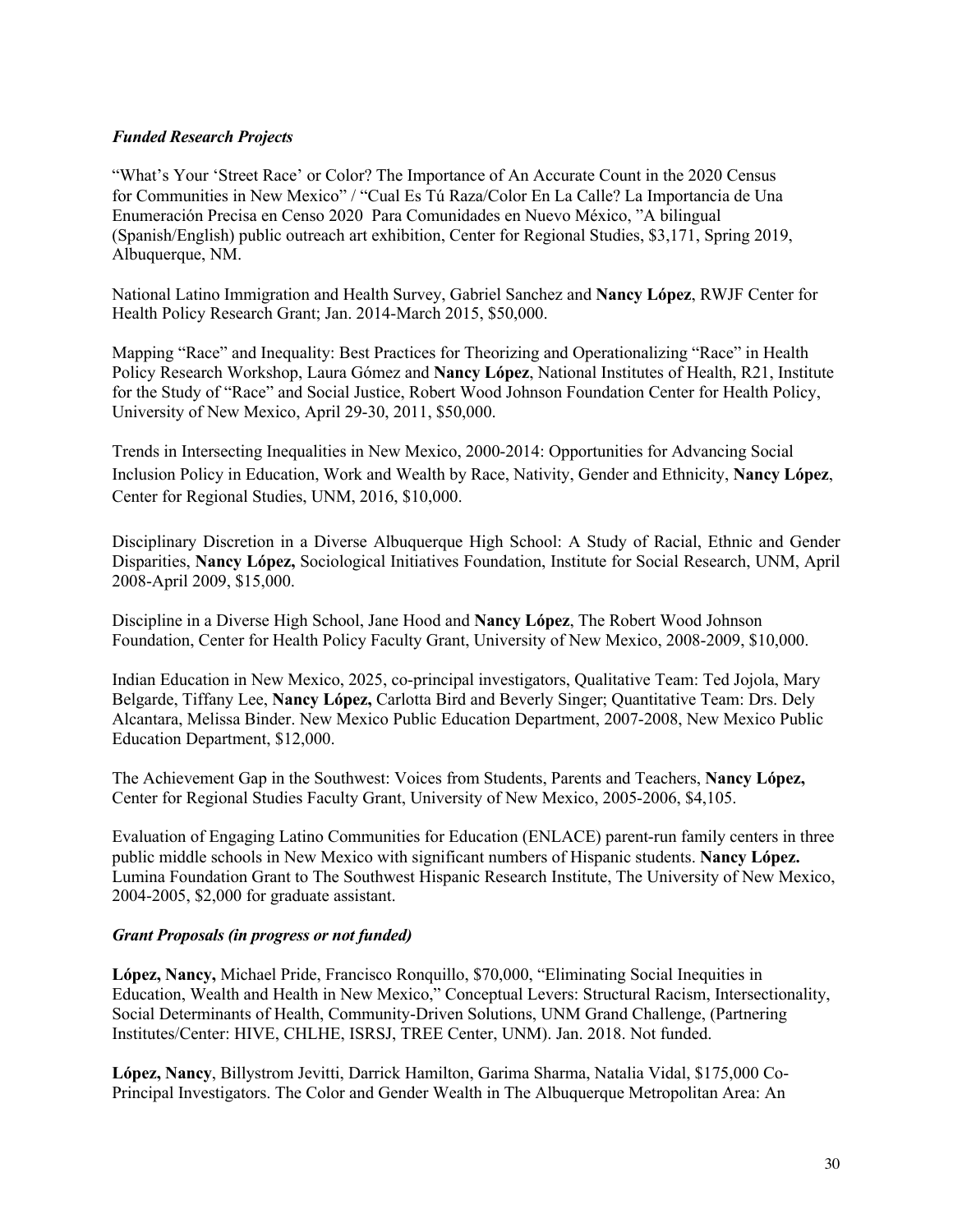Intersectional Analysis of Complex Inequalities collaboration between the University of New Mexico and the Kirwan Institute. Part of National Asset Scorecard for Communities of Color, letter of inquiry in preparation for submission May 2019.

**López, Nancy** and Shiv Desai (co-PIs). Can Ethnic Studies Courses Reduce Racial Inequality as They Scale? Evidence from three Research Practice Partnerships," a Mixed-Method, Multi-Site Investigation, Principal Investigator: Emily Penner (UC-Irvine), \$570,000, Co-PIs: Laura Wentworth (California Education Partners San Francisco); Lucrecia Santibanez (Claremont Graduate University), Kyoko Matsui Shimizu (University of California-Irvine); Sade Bonilla (University of Massachusetts-Amherst); Thomas Dee (Stanford); **Nancy López** (APS-UNM), WT Grant Foundation Reducing Inequality Initiative, funded July 2020-June 2022.

**López, Nancy** and Shiv Desai. Can Ethnic Studies Reduce Race-Gender-Class Inequality in High School? Evidence from Community Based Participatory Research. McCune Foundation. Submitted September 2019, June 2019, \$50,000.

**López, Nancy**. *What's Your "Street Race-Gender"? Scholarly Associations, Supreme Court, OMB & Census as Sites of Racial Formation and Contestations*, sole-authored book manuscript in progress. See related comments on "ethical accuracy for civil rights and aesthetic accuracy for compliance" 10/2/16 email to Office of Management & Budget (OMB) and Census and Scholars Network posted on race.unm.edu, two draft chapters in progress for submission to university press in 2019.

**López, Nancy**, co-PI. "How do health workforce education program curricula define race, ethnicity and ancestry?" New Mexico Center for Health Equity in Health Workforce Education. National Center for Health Workforce Analysis, National Institutes of Health, HRSA Grant, Spring 2018 (not funded).

**López, Nancy** co-principal investigator, "Evaluating the Use of Research Evidence Through the Application of Critical Pedagogical Approaches in Ethnic Studies," Spencer Foundation, 2017 (\$50,000 not funded).

**López, Nancy** and multiple co-principal investigators, "Transformative Race and Ethnic Studies Collaborative," Truth, Racial Healing and Transformation, Kellogg Foundation (\$30,000 not funded, submitted with a variety of UNM and New Mexico community partners, K-12 and higher education leaders, July 2017.)

**López, Nancy,** Mia Sosa Provencio, Nina Wallerstein and Meriah Heredia Griego. "Evaluating the Use of Research Evidence Through the Application of Critical Pedagogical Approaches in Ethnic Studies," Letter of Inquiry, May 2017, WT Grant Foundation Letter of Inquiry (not invited to submit full proposal).

**López, Nancy,** Mia Sosa Provencio, Nina Wallerstein and Meriah Heredia-Griego. "Critical Pedagogy: A Lever for Enhancing Systems-Level Research Use for Implementing Ethnic Studies in Albuquerque, NM?" WT Grant Foundation Proposal (\$50,000) May 2017 (not funded).

**López, Nancy,** Melissa Binder, Meriah Heredia-Griego, Lisa Cacari-Stone and Sonia Bettez. Ethnic Studies for Transforming the High School Achievement Gap in a Majority Minority State in the Southwest, WT Grant Foundation Letter of Inquiry (\$50,000) January 2016 (not invited to submit full proposal funded).

Sanchez, Gabriel (PI); **Nancy López**, Vickie Ybarra and Gino Aisenberg (co-principal investigators). "Contextualizing Intersecting Sources and Consequences of Disparities: Internal Variation Among Diverse Latino Communities in the United States." Interdisciplinary Behavioral Social Science Research (IBSS), National Science Foundation, November 2015, \$300,000 (not funded).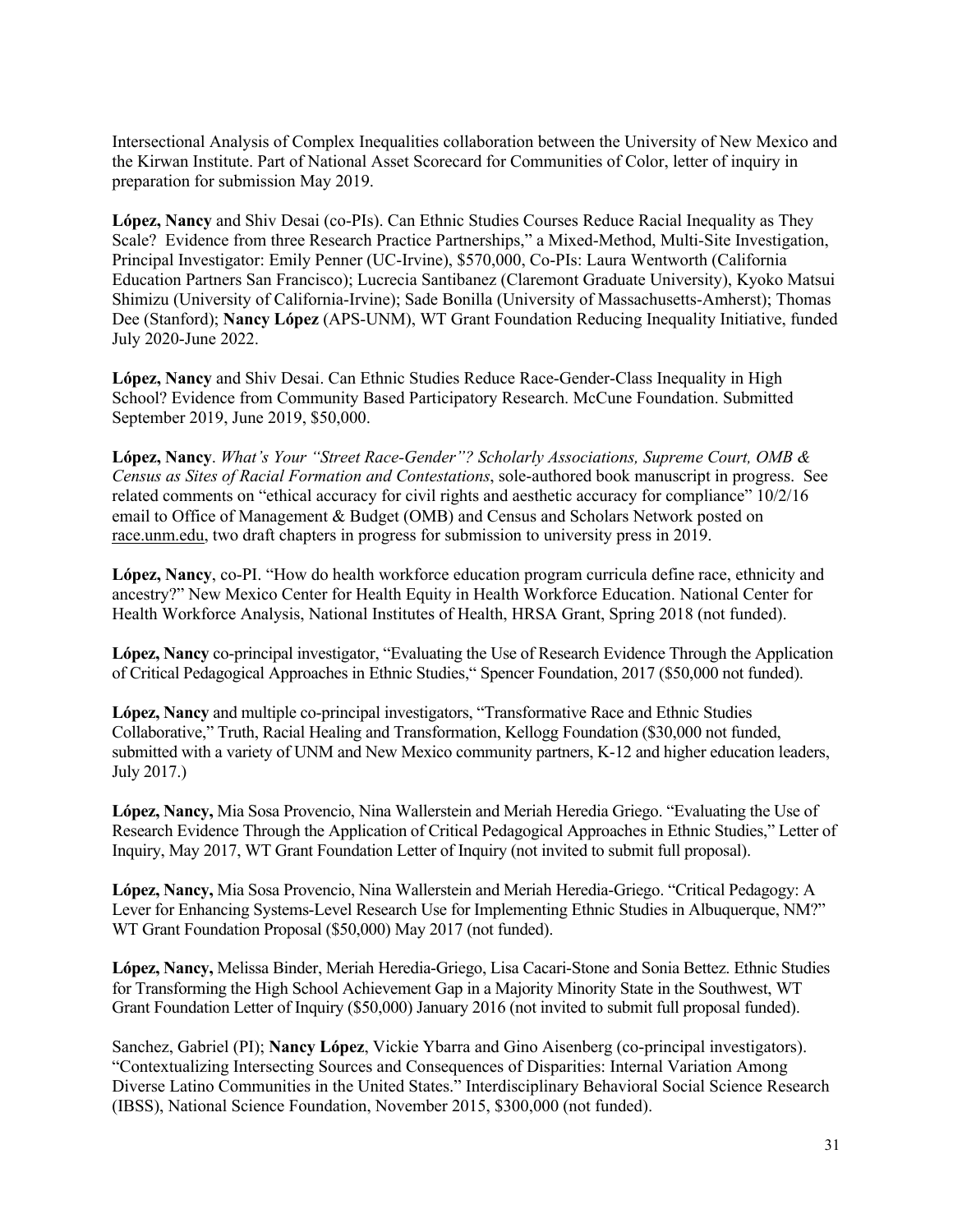**López, Nancy,** Sonia Bettez, Kathy Powers, and Gabriel Sanchez. 2015. "Health as a Human Right: The Intersection of Race, Gender and Class in Health Equity Policy Research," \$150,000, National Science Foundation, Research Experience for Undergraduates, 2015, not funded.

**López, Nancy,** "Establishing Pathways: From Harmonized Data—Race, Gender, Class— to Effective Health Policy," Agency for Healthcare Research and Quality (AHRQ) R 13 \$102,115, April 2014, not funded.

**López, Nancy** and Anthony Perez, "Revising Office of Management and Budget (OMB) 'Race' and Ethnicity Guidelines: Multi-dimensional Measures for the 2020 Census and Beyond Workshop," \$171,906. One-year grant proposal, submitted National Science Foundation (NSF), August 2012 (not funded).

**López, Nancy,** Kirsten Buick, Lloyd Lee, Tiffany Lee. "What is Race? Ideas Across Time and Space," Enduring Questions, National Endowment for the Humanities (NEH), \$100,000. Three-year grant proposal, submitted September 2012 (not funded).

Valdez, Robert Otto. "Stigma, Race and Obesity in New Mexico," U.S. Department of Health and Human Services, National Institutes of Health (NIH), National Human Genome Research Institute (NHGRI), Exploratory Centers of Excellence in ELSI Research (CEER) (P-20), **Nancy López**, co-principal investigator, \$525,000 three-year grant proposal, submitted June 2012 (not funded).

**López, Nancy,** "Mapping Meaningful Multi-dimensional and Multi-level 'Race' Data: Implications for the Office of Management and Budget and the U.S. Census," Sociology Program, National Science Foundation, Institute for the Study of "Race" and Social Justice, Robert Wood Johnson Foundation Center for Health Policy, University of New Mexico, August 15, 2011, \$140,381 (not funded).

Gómez, Laura and **Nancy López,** A Trans-disciplinary Workshop: Best Practices to Measure "Race," \$35,000, Proposal Submitted to the Russell Sage Foundation, Institute for the Study of "Race" and Social Justice, Robert Wood Johnson Foundation Center for Health Policy, University of New Mexico, March 24, 2010 (not funded).

#### *Fellowships and Trainings*

2019 Trained Mediator, Basic Mediation Skills Training, UNM Ombuds/Dispute Resolution Services for Faculty, Certificate of Completion, May.

2018 RAND New Generation Initiative: Faculty Leader Program Fellow, Pardee RAND Graduate School, Certificate of Completion, July 16-20, Santa Monica, CA.

2017 "Indigenous and Critical Methodologies," Community Based Participatory Research, Participatory Research Center, University of New Mexico, Certificate of Completion, June, Albuquerque, NM.

2000-2001, Latino and African American Leadership in Religious Communities, Program for the Analysis of Religion Among Latinos/as (PARAL), Office of Research for Religion in Society and Culture (RISC), Fellowship, Brooklyn College, City University of New York, 2000-2001, community study of three neighborhoods, Latino and African American relationships and leadership in Boston, MA; part of the National Survey of Leadership in Latino Parishes and Congregations (NSLLPC), funded by The Casey Foundation and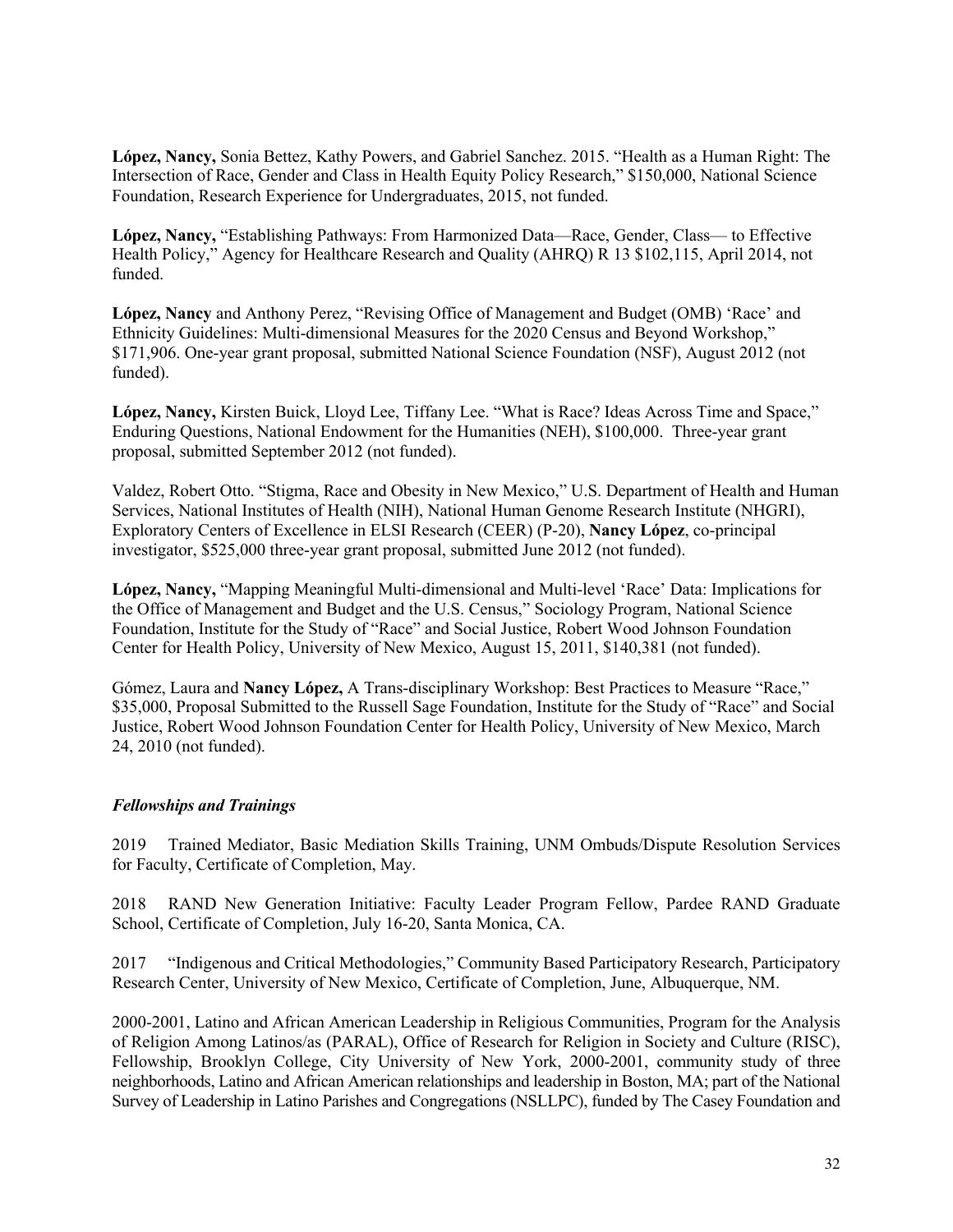The Ford Foundation, \$18,000, Boston, MA.

1999 National Education Longitudinal Study of 1988 Database Fellowship, National Center for Educational Statistics (10/99), Seminar on the uses of a nationally representative  $8<sup>th</sup>$  grade cohort in 1988 with four followups through 2000, Washington DC.

1997 Fellowship, Universidad de Alcalá de Henares, Center for the Study of North America, July, Alcala de Henares, España.

1994 Chancellor's Office Summer Research Grant for Research on New Immigrants, CUNY (Summer) Ethnographer - Conduct study of Dominican students attending two public high schools in New York City, New York, NY.

1994 Caribbean Exchange Program, Hunter College (Spring); Fieldwork and interviews in the Dominican Republic with women and work in the Dominican Republic, Santo Domingo, República Dominicana.

1993 Dominican Studies Institute, City College (Summer). Fieldwork in the Dominican Republic on women's unregulated experience from the Dominican Republic to Puerto Rico, Santo Domingo, República Dominicana.

1993 Fellowship. Inter-University Program for Latino Studies - Workshop in Qualitative Research Methods, University of New Mexico, summer workshop on qualitative research methods for graduate student researching Latino communities, Albuquerque, NM.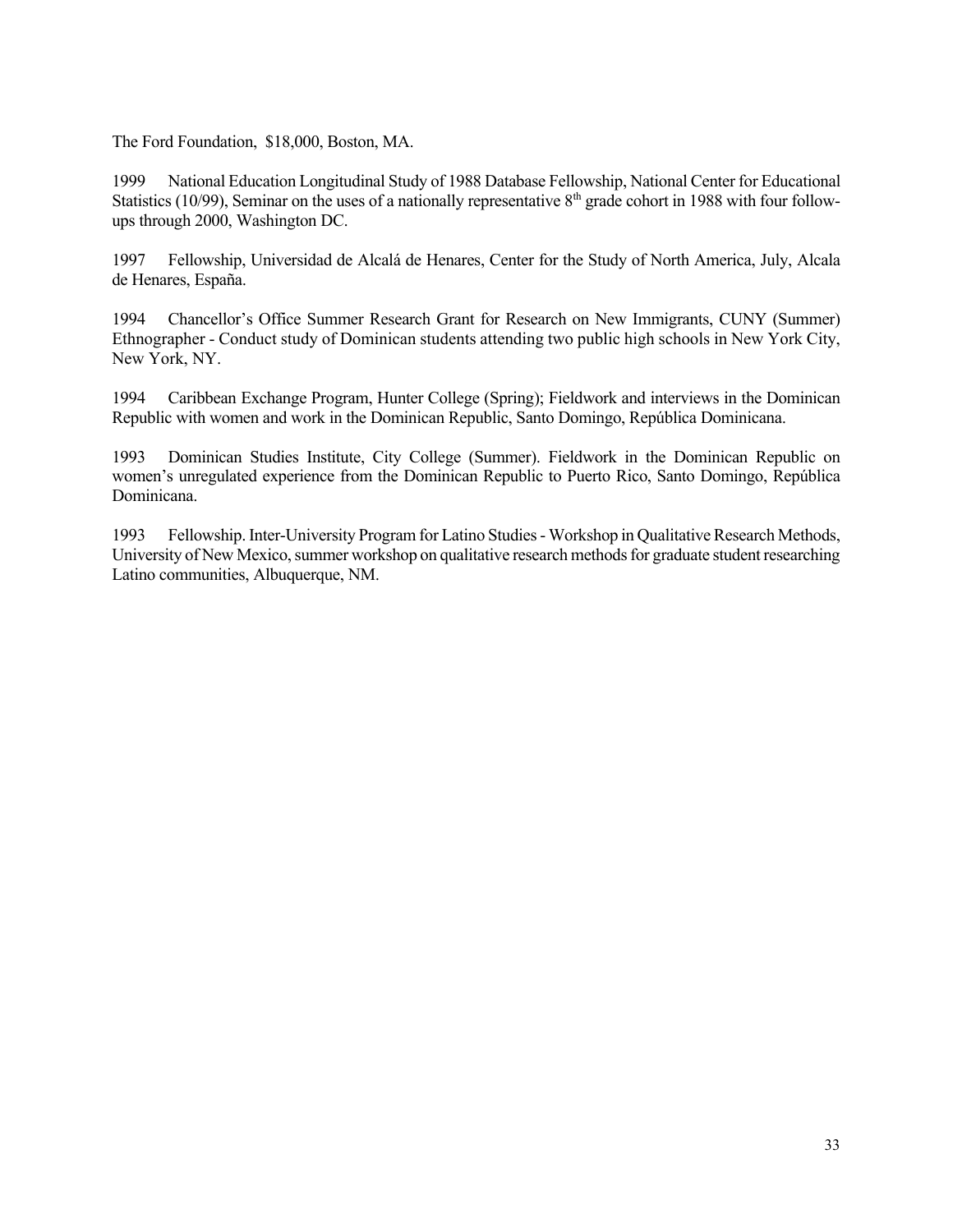# **TEACHING**

# *Doctoral Advisement/Direction*

# *Ph.D. Dissertation Committee*

- 1. Committee Chair. Carmela Roybal. Sociology, "Gender and the Opioid Crisis in New Mexico," University of New Mexico, in progress.
- 2. Committee Member. Alena Kuhlemeier. Sociology, "LGBTQ Youth, Gender and Race, Intersectionality and Health," University of New Mexico, in progress.
- 3. Committee Member. Jon Williams. "Build the wall!" The U. S. Mexico Border and Its Role in the Evolution of American Nationalism," Sociology, University of New Mexico, in progress.
- 4. Committee Chair. Yuka Doherty. Sociology, "The Sexual Politics of the Japanese Empire: The Meaning and Representations of Filipina Bodies from 1940 to 2015," University of New Mexico, in progress.
- 5. Committee Member. Jodi Burshia. Language Literacy and Sociocultural Studies, "Envisioning Academic Success for Previously Incarcerated Indigenous Students (PIIS) at Tribal Community Colleges (TCUS)," University of New Mexico, in progress.
- 6. Committee Member. Anne Guzman. Psychology, Factors Contributing to Activism among Advantaged-Group and Disadvantaged-Group Undergraduate Students, in progress.
- 7. Committee Member. Andrea Isabel Quijada. Art History. "Immigration, Place, Racialization and Representation," University of New Mexico, in progress.
- 8. Committee Member. Latisha Fletcher, Psychology, "Reimagining What it Means to be Black in the US: Family Cultural Socialization Practices that Shape Racial Identities Among Diverse Young Adults," Graduate Center and University Center, City University of New York, in progress.
- 9. Committee Member. Amanda Marie Hausner, "Whiteness in Teacher Education," Language, Literacy, Sociocultural Studies, University of New Mexico, in progress.
- 10. Committee Member. Stephon Scott. Language, Literacy and Sociocultural Studies, University of New Mexico, in progress.
- 11. Committee Member. Committee Member. Dada Willis-Gregory. Sports Administration. College of Education. University of New Mexico, in progress.
- 12. Committee Member. Mercedes Valenzuela. "Teachers and Race in NM." Language, Literacy and Sociocultural Studies, University of New Mexico, in progress.
- 13. Committee Co-Chair. Amanda Parker. "Whiteness and Women in Teacher Education," Language, Literacy and Sociocultural Studies, University of New Mexico, in progress.
- 14. Committee Member. Glenda Lewis. "Colorblind Ideology in Higher Education." Language, Literacy and Sociocultural Studies, University of New Mexico, in progress.
- 15. Committee Member. Monserat Fernandez-Vela, PhD "Análisis Crítico Multimodal de Discurso del Programa de Educación en Derechos Humanos: Caso Defensor del Pueblo de Ecuador." Latin American Studies, University of New Mexico, Fall 2019.
- 16. Committee Member. Cristina Leos. "Examining the Effect of Structural Racism on Adolescent Sexual Health Disparities," Health Behavior, University of North Carolina-Chapel Hill, Fall 2019.
- 17. Committee Member. Lindsay Desiree Scott. "African Youths' Experiences of Intercultural Conflict: Negotiating Context, Intersectionalities and Agency," Communication and Journalism, University of New Mexico, May 2018.
- 18. Committee Member. Christopher Erwin, PhD Economics, "Education, Inequality and Higher Education," University of New Mexico, March 2018.
- 19. Committee Member. Estela Vasquez-Guzman, PhD Sociology. "A Sociological Analysis of the Cultural Competence Movement: Essays on the Conceptualization, Operationalization, and Implementation of Cultural Competence in the U.W. Medical Profession," University of New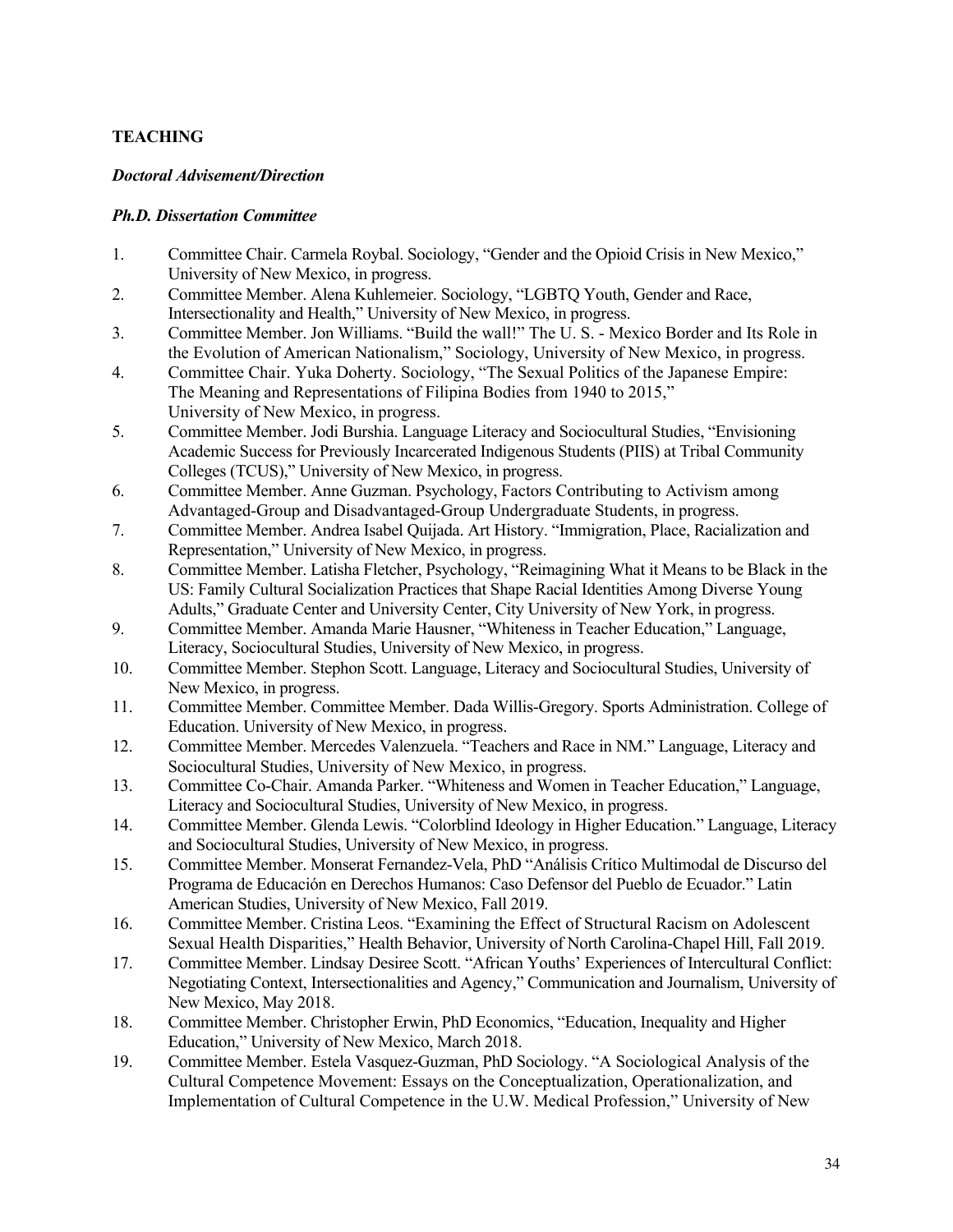Mexico, July 2017.

- 20. Committee Co-Chair. Rebecca Beals, PhD Sociology. "Organizational Culture and the Development of Science Identity: An Analysis of Women and Minorities in STEM," University of New Mexico, May 2016.
- 21. Committee Chair. Elena Windsong, PhD Sociology, "Intersectionality Emplaced: Dynamics of Neighborhood Inclusion and Exclusion," University of New Mexico, May 2015.
- 22. Committee Chair. Joseph Garcia, PhD Latin American Studies, "Petro para la patria: Mexican and Cuban Petroleum Nationalization," University of New Mexico, May 2015.
- 23. Committee Member. Doris Careaga Coleman, PhD Spanish and Portuguese, "Los Ausentes Presentes: Afrodescendientes en la cultura y literatura Mexicana," University of New Mexico, May 2015.
- 24. Committee Member. Virginia Necochea, PhD Language, Literacy and Sociocultural Studies, "The Racial Discourses of Teacher Education Students in the Urban Southwest," University of New Mexico, May 2015.
- 25. Committee Co-chair. Michael Muhammad, PhD Sociology, "Welfare Eugenics: The Influence of Racism and Eugenic Ideology on U.S. Family Planning Policies from the Post-Civil Rights Era to Welfare Reform," Sociology, University of New Mexico, Spring 2014.
- 26. Committee Member. Elvira Pichardo-Delacourt, PhD Biological Anthropology, "Mating and Phenotype Among Dominican Women in the Dominican Republic and New York," and Mellon Doctoral Fellowship Mentor, University of New Mexico, Fall 2014.
- 27. Committee Chair. Anwar Ouassini, PhD Sociology, "Racialization and Moroccans in Spain," University of New Mexico, February 2013.
- 28. Committee Member. Wossen Tegegn, PhD Anthropology, "Ethiopian Women and Discrimination in Higher Education," University of Vienna, Spring 2013. Mentor. School for Advanced Research, Santa Fe, NM 2011-2012. Fall 2013.
- 29. Committee Co-chair. Sonia Bettez, PhD Sociology, "Discourses of Power: From Disparities to Equity in National Health Policies," University of New Mexico, March 2013.
- 30. Committee Member. Kiley Jeanelle Guyton Acosta, PhD Spanish and Portuguese, "Azucar Negra: (Re)envisioning Race, Representation, and Resistance in the Afrofeminista Imaginary," University of New Mexico, Summer 2013.
- 31. Committee Member. Mellie Torres, PhD Education "Perceptions of Masculinity, Racial, Ethnic and Academic Identity Among Latino Males," Urban Education, New York University, June 2012.
- 32. Committee Member. Andrea Mays, PhD American Studies, "Black Cultural Production and Representation During the Harlem Renaissance," University of New Mexico, May 2013.
- 33. Committee Member. Sarah Santillanes, PhD Language, Literacy and Sociocultural Studies, "Hispanic Education and Vocational Education in Albuquerque's South Valley, 1958-98," University of New Mexico, May 2013.
- 34. Committee Member. Kelly Jean King, PhD Language, Literacy and Sociocultural Studies, "Japanese middle school teachers' perceptions of Japanese as second language (JSL) students," University of New Mexico, November 2012.
- 35. Committee Member. Iliana Rucker, PhD Communication and Journalism, "Mixed Race Identity in Post racial Era," University of New Mexico, June 2011.
- 36. Committee Member. Natasha Howard, PhD Language, Literacy and Sociocultural Studies, "Anti-Black Ideologies in Education Research," University of New Mexico, May 2010.
- 37. Committee Member. Natalie Martinez, PhD Language, Literacy and Sociocultural Studies, "How does state power operate in the inception and implementation of culturally relevant curriculum at a school district that serves a large population of indigenous high school youth?" University of New Mexico, April 2010.
- 38. Committee Chair. Chalane Lechuga, PhD Sociology, "They'll Expect More Bad Things From Us: Latino/a Youth Constructing Identities in a Racialized High School in New Mexico," University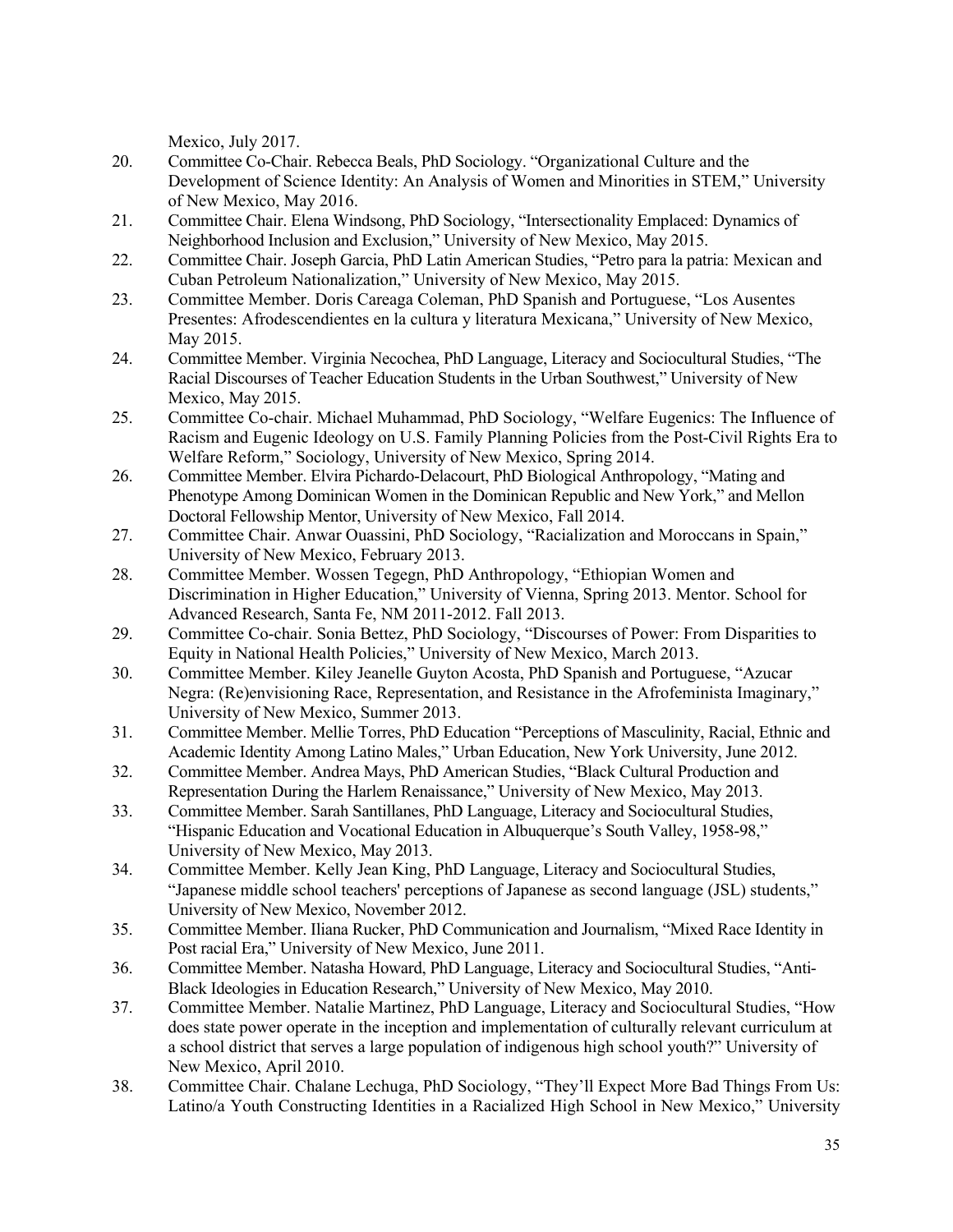of New Mexico, Spring 2010.

- 39. Committee Member. Kimberly Pitts, PhD Sociology, "Domestic Violence Among Mexican Immigrant Women," University of New Mexico, Spring 2010.
- 40. Committee Member. Michelle Montgomery, PhD Language, Literacy and Sociocultural Studies, "Being Raced, Acting Racially: Multiracial High School Students' Representation of Their Identity Choices," University of New Mexico, April 2010.
- 41. Committee Chair. Azul La Luz, PhD Sociology, "Dying for the 'Cura' in El Grito, New Mexico: A Search for Ways to Stop the Killing," University of New Mexico, Spring 2009.
- 42. Committee Member. Jessica Torrez, PhD Language, Literacy and Sociocultural Studies, College of Education, "Mexican Migrant Families and Schooling in the Midwest," University of New Mexico, July 2008.
- 43. Committee Member. Felicia Canton-Garcia, PhD American Studies, "Multiracial Identity in American Culture," University of New Mexico, Spring 2007.
- 44. Committee Member. Cristina Getrich, PhD Anthropology, "Second Generation Mexican Americans in United States," University of New Mexico, Spring 2006.
- 45. Committee Member. Mary Earick, PhD Language, Literacy and Sociocultural Studies, "Teacher Racial Identities and Pedagogy," University of New Mexico, Spring 2006.
- 46. Committee Member. Betsy Erbaugh, PhD Sociology, "Community Organizing to End Violence Against Lesbian, Bisexual, Transgender, Intersex and Queer Women," University of New Mexico, Spring 2005.
- 47. Committee Member. Hadar Maayan, PhD Language, Literacy and Sociocultural Studies, College of Education, "Multiple Literacies Among Adolescent Girls," University of New Mexico, Fall 2005.
- 48. Committee Member. Gloria Vaquera, PhD Sociology, "Persistence in Doctoral Programs: A Test of Theoretical Model at a Hispanic Serving Institution," University of New Mexico, Fall 2004.
- 49. Committee Member. Mirtha Crisostomos, EdD, Higher Education Administration Program, College of Education, "Successful Immigrants in American Colleges: A Study of Selected Immigrant Characteristics as they Relate to Academic Achievement," University of Massachusetts-Boston 2002.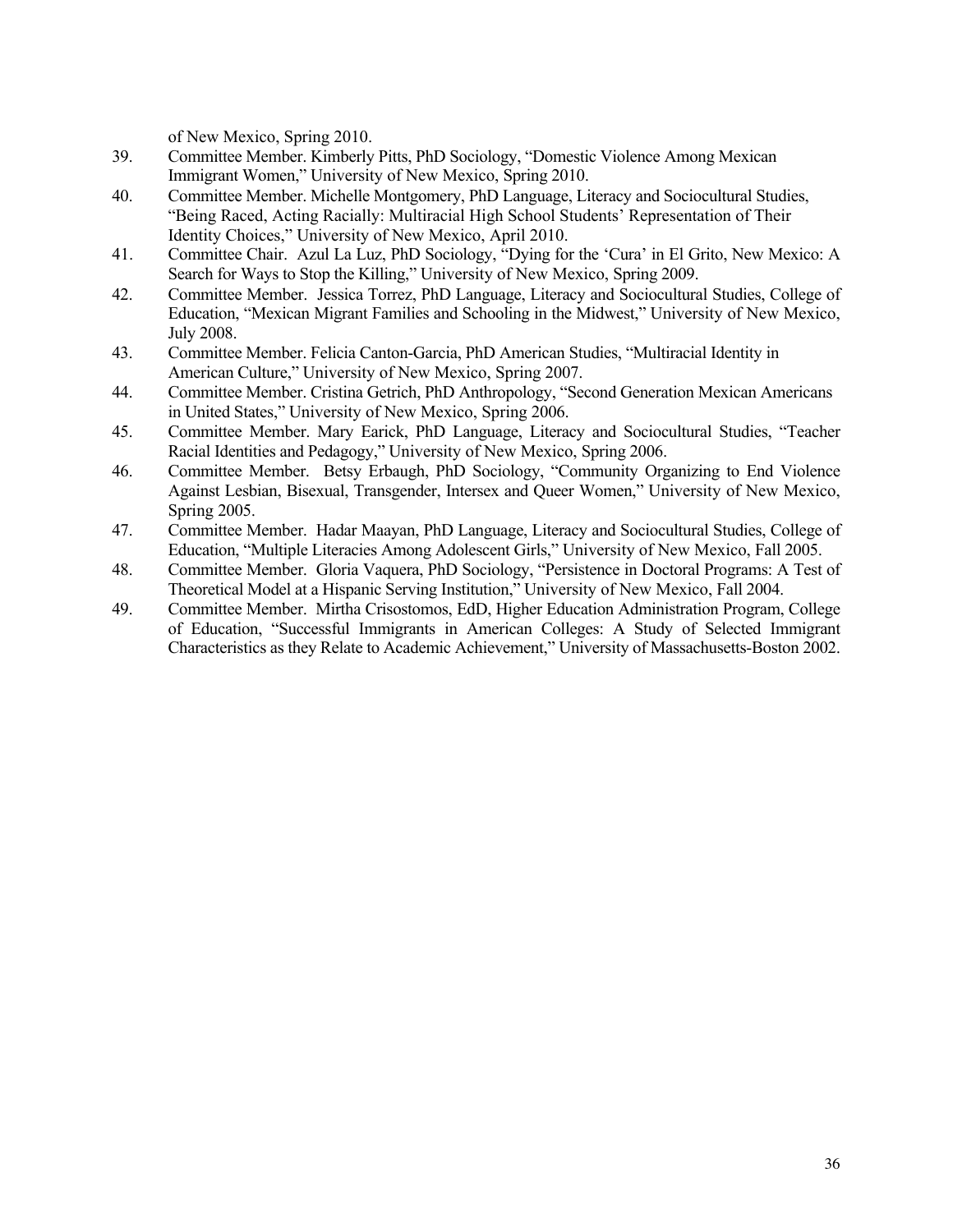#### *Ph.D. Comprehensive Exam Committee*

- 1. Committee Chair. Kasim Ortiz. Sociology. Race and Ethnicity, in progress.
- 2. Committee Chair. Machienvee Villanueva Lammey. Race and Ethnicity, in progress.
- 3. Committee Member. Mario Chavez. Sociology, in progress.
- 4. Committee Member. Patrick Blevins. Special Education, in progress.
- 5. Committee Member. Rosalia Pacheco. Special Education, in progress.
- 6. Committee Member. Swechha Singh. Language, Literacy and Sociocultural Studies, in progress.
- 7. Committee Member. Sergio Leanos. Language, Literacy and Sociocultural Studies, in progress.
- 8. Committee Member. Andrea Abeita, Language, Literacy and Sociocultural Studies, in progress.
- 9. Committee Member. Robert Romero. Language, Literacy, and Sociocultural Studies, College of Education, in progress.
- 10. Committee Member. Noha Mohammed Ghaly. Language, Literacy and Sociocultural Studies, in progress.
- 11. Committee Chair. Emily Castillo. Sociology. Race and Ethnicity. Education, Spring 2020.
- 12. Committee Member. Carrie Mulderink. Communication and Journalism, Spring 2020.
- 13. Committee Chair. Michael Howland Davis. Sociology. Race and Ethnicity, Spring 2019.
- 14. Committee Member. Dada Willis-Gregory. Sports Administration, Fall 2019.
- 15. Committee Member. Samuel Torres. Sociology. Race and Ethnicity, Spring 2019.
- 16. Committee Member. Magda Dathe. Language, Literacy and Sociocultural Studies, Spring 2019.
- 17. Committee Member. Jesse Hall. Special Education, Spring 2019.
- 18. Committee Member. Elizabeth Sabbath. Sociology. Race and Ethnicity. Fall 2018.
- 19. Committee Member. Jose Mondragon. Sociology. Language, Literacy, Sociocultural Studies, Spring 2018.
- 20. Committee Member. Jocelyn Gómez. Communication and Journalism, Spring 2018.
- 21. Committee Member. Amanda Hausner. Language, Literacy and Sociocultural Studies, Spring 2018.
- 22. Committee Member. Ryeora Choe. Race and Ethnicity, Spring 2018.
- 23. Committee Co-chair. Sofia Locklear. Sociology. Race and Ethnicity, Spring 2018.
- 24. Committee Member. Neil Greene. Sociology. Race and Ethnicity. Fall 2017.
- 25. Committee Member. Rose Rohrer. Sociology. Race and Ethnicity. Fall 2017.
- 26. Committee Chair. Carmela Roybal. Sociology. Race and Ethnicity, Fall 2017.
- 27. Committee Member. Alma Hernandez. Sociology. Race and Ethnicity. Spring 2017.
- 28. Committee Member. Juan Montes. Language, Literacy and Sociocultural Studies, Spring 2017.<br>29. Committee Member. Stephon Scott. Language, Literacy and Sociocultural Studies, Spring 2017
- 29. Committee Member. Stephon Scott. Language, Literacy and Sociocultural Studies, Spring 2017.
- 30. Committee Member. Yuka Doherty, Sociology. Gender, Spring 2016.
- 31. Committee Member. Jon Williams. Sociology, Race and Ethnicity. Fall 2016.
- 32. Committee Member. Marian Azab. Sociology. Race and Ethnicity. Spring 2016.
- 33. Committee Chair. Rebecca Erickson. Sociology. Race and Ethnicity, Fall 2013.
- 34. Committee Chair. Estela Vasquez. Sociology. Race and Ethnicity, Spring 2013.
- 35. Committee Member. Rebecca Beals. Sociology. Race and Ethnicity, Spring 2012.
- 36. Committee Member. Michael Muhammad, Sociology, Race and Ethnicity. Spring 2012.
- 37. Committee Member. Mara Burton. Language, Literacy and Sociocultural Studies, Spring 2012.
- 38. Committee Member, Comprehensive Exam. Joseph Garcia, Latin American Studies, Spring 2012.
- 39. Committee Member, Comprehensive Exam. Iliana Rucker, Communication and Journalism, 2010.
- 40. Committee Member, Comprehensive Exam. Sarah Santillanes, Language Literacy and Sociocultural Studies, Spring 2009.
- 41. Committee Chair. Billi Ulibarri. Sociology, Race and Ethnicity. Spring 2009.
- 42. Committee Member, Sophia Hammett. Sociology. Race and Ethnicity. Summer 2008.
- 43. Committee Member, Comprehensive Exam. Jeremy Lehnen. Latin American Studies, Spring 2007.
- 44. Committee Chair. Chalane Lechuga, Sociology, Race and Ethnicity. Education. Spring 2007.
- 45. Committee Chair. Alison Dunn. Sociology, Race and Ethnicity. Spring 2007.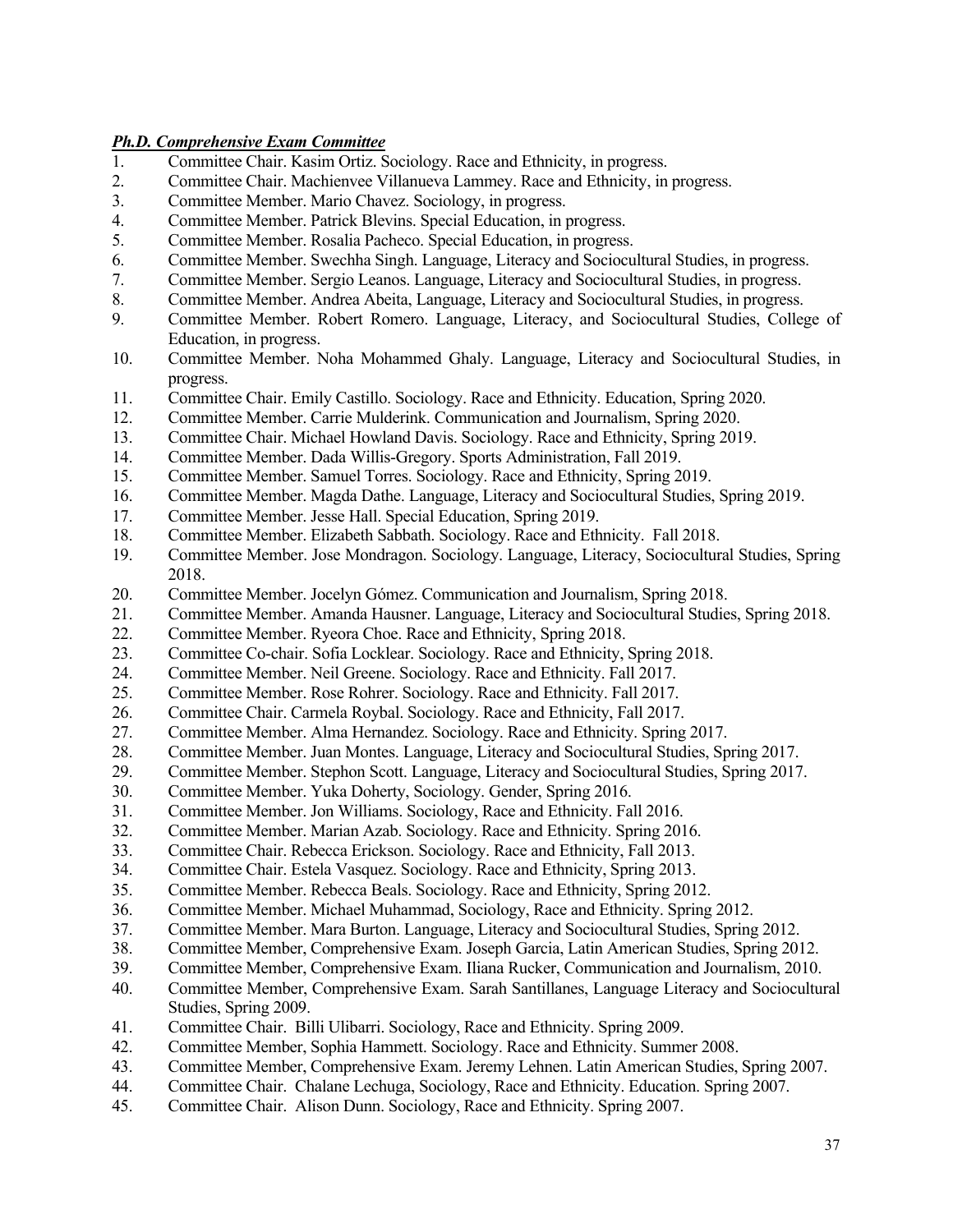- 46. Committee Member. Michelle Montgomery. Language, Literacy and Sociocultural Studies, College of Education, Fall 2006.
- 47. Committee Member Marisol Ruiz, Language, Literacy and Sociocultural Studies, College of Education, Fall 2006.
- 48. Committee Member. Jason Ben-Meir. Sociology, Race and Ethnicity, Fall 2004.
- 49. Committee Chair. Azul La Luz. Sociology, Race and Ethnicity. Summer 2004.
- 50. Committee Member. Deana Archuleta-Loeser. Education. Sociology, Spring 2003.
- 51. Committee Member. Kimberly Pitts. Sociology, Gender. Fall 2002.
- 52. Committee Member. Ethel Nicdao. Sociology, Race and Ethnicity. Fall 2002.
- 53. Committee Member. Gloria Vaquera. Sociology, Race and Ethnicity. Education. Spring 2002.

# *Masters Advisement/Direction*

#### *M.A. Thesis Committee Master's Advisement*

- 1. Committee Chair. Shad Bostick. MA Sociology, Race and Social Media, in progress.
- 2. Committee Chair. Xuan Wang. MA Sociology. Gender, Race and Work, in progress.
- 3. Committee Member. Ester Garcia. MA Chicana/o Studies, in progress.
- 4. Committee Member. "AfroCuban Immigrants in Albuquerque, NM," Suyent Rodriquez Candeaux. MA Syracuse University, Spring 2019.
- 5. Committee Member. Sofia Locklear, MA Sociology. A Quantitative Analysis of Degree and Job Match for Native Americans and Whites, Spring 2017.
- 6. Committee Chair. Ryeora Choe. MA Sociology. The Racialized and Gendered Representations of Multiculturalism From An Elite Firm Approach Multiculturalism in South Korea, Summer 2017.
- 7. Committee Member. Thomas Maestas, MA Sociology. The Widening Transfer Aspiration Achievement Gap of Community College Students. Spring 2015.
- 8. Committee Chair. Kelly McCarthy, MA Sociology. Revealing a Spectrum of Racialized Sexualization: Representations of Female Video Game Characters Over Time, 1981-2012, May 2015.
- 9. Committee Member. Diana Leon, MA Communication and Journalism. "A Latina's Image in Dexter: A Progressive Image?" May 2013.
- 10. Committee Co-Chair. Estela Vasquez, MA Sociology. "Concepts of Mental Health Among Low-Income Mexican Immigrant Mothers in New Mexico," Spring 2012.
- 11. Committee Chair. Jessica Carlisle, MA Sociology. "Gender, Jobs and Labor: Understanding the Gendered Division of Household Labor in Dual Earner, Middle Class Families based on Job Dynamics," Spring 2010.
- 12. Committee Chair. Rebecca Beals, MA Sociology. "Conceptualizing the At-risk Child in Education Research," MA Spring 2010.
- 13. Committee Chair. Aaron Diaz, MA Sociology. "Native American Casinos and Schooling Outcomes," July 2009.
- 14. Committee Member. Chris Volke, MA Sociology. "In a World of Vivid Color, Why do some Christians only see Black and White," October 2008.
- 15. Committee Member. Wenbin Yan, MA Sociology. "Social Networks and Race." May 2008.
- 16. Committee Member. Brenda Green (Lauts), MA, Sociology. "Gender Roles among Arab-American Women," Sociology, April 2008.
- 17. Committee Chair. Ying Wang, MA Sociology. "How they are Racialized? Racial Experiences of Chinese Students at UNM Graduate Programs," March 2006.
- 18. Committee Member. Thomas Damp, MA Sociology. "Japanese Student Identity," Communication and Journalism, Fall 2006.
- 19. Committee Chair. Sophia Hammett, MA Sociology. "Temporary Commitments and Other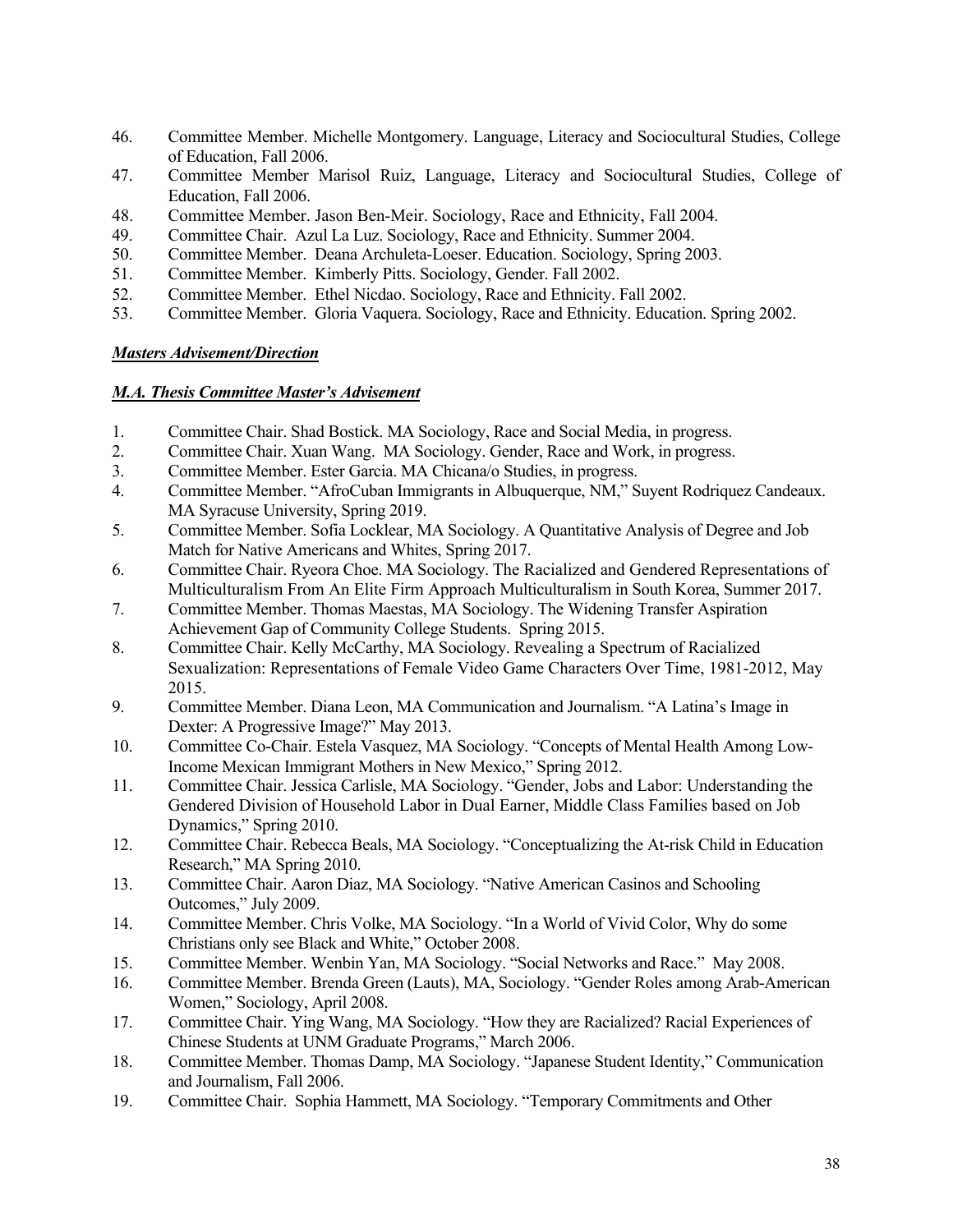Oxymorons: The Case of Stipended Volunteers in an Adult Basic Education School," March 2006.

- 20. Committee Chair. Alison Dunn, M. Sociology. "'We Treat them All the Same:' Race and the Influence of Colorblindness in an Early Childhood Education Setting," November 2005.
- 21. Committee Member. Nalani Quinn, MA Sociology. "Hispanic Women and Sentencing," Summer 2006.
- 22. Committee Member. Vitania Quiñones Quinland, MA Sociology. Communication and Journalism. "The Communication of Blackness Through Ethnic/ Racial Labels in the Southwest: The Implications on the Construction and Projection of the Black Self," July 2004.
- 23. Committee Member. Susan Rinderle. MA Sociology. Communication and Journalism, "U.S. Mexican Intercultural Conflict: A Study of Mixed Couples in Guadalajara, Mexico, July 2004
- 24. Committee Member. Laura Sachicko Fugikawa, MA Sociology. American Studies, "The Queerest of the Queer: Postcolonial Texts and the Mixed Race Body," July 2004.

# *M.A. Comprehensive Examination Committee*

- 1. Committee Member. Warrick Campbell. Language, Literacy and Sociocultural Studies, Spring 2020 (expected).
- 2. Committee Member. Sonya Moneim. Language, Literacy and Sociocultural Studies. Spring 2020 (expected).
- 3. Committee Member. Natalie Saing, Language, Literacy and Sociocultural Studies. Spring 2020 (expected).
- 4. Committee Member. Maria Jose Ramos Villagra. Latin American Studies. Spring 2017.
- 5. Committee Member. Elizabeth Cuna. Public Administration. Spring 2016.
- 6. Committee Member. Lisa Luna. Latin American Studies. Spring 2013.
- 7. Committee Member. Adam Clark. Latin American Studies, Spring 2012.
- 8. Committee Member. Pablo José López Oro. Latin American Studies and Community and Regional Planning, 2010.
- 9. Committee Member. Wendy Braun. Latin American Studies, Spring 2005.
- 10. Committee Member. Silvia Soto. Latin American Studies, Spring 2005.
- 11. Committee Member. Natalie Vogel. Latin American Studies, Spring 2005.
- 12. Committee Member. Hilda Gutierrez. Latin American Studies, Spring 2005.
- 13. Committee Member. Adriana Nieto. Latin American Studies, Spring 2003.
- 14. Committee Member. Monique Jonaitis. Latin American Studies, Fall 2002.
- 15. Committee Member. Natalie Martinez. Language, Literacy and Sociocultural Studies, College of Education, Spring 2006.
- 16. Committee Member. Amy Drake-Wallner. Language, Literacy and Sociocultural Studies, Fall 2006.
- 17. Committee Member. Lauren Koller. Latin American Studies. Fall 2006.
- 18. Committee Member. Yvette Morales. Latin American Studies, Spring 2007.
- 19. Committee Member. Amelia Werner. Community and Regional Planning, Latin American Studies, Fall 2008.

# *Mentoring Programs*

- Mentor. Christopher Rivera. Summa Cum Laude, MA Student Public Administration, Fall 2017- Spring 2018. Community and Regional Planning, MA Student, Fall 2019-Spring 2020.
- Mentor. Angeles Castores. First Year Research Experience, College Enrichment Program, Fall 2017-Spring 2018.
- Mentor. Diane Delgado. El Puente Fellowship, University of New Mexico, 2017-2018.
- Mentor. Jonathan Gomez. Summer Institute on Tenure and Professional Advancement, Duke University, 2019-2020.
- Mentor. Ashley Varela. El Puente Fellowship, 2019-2020.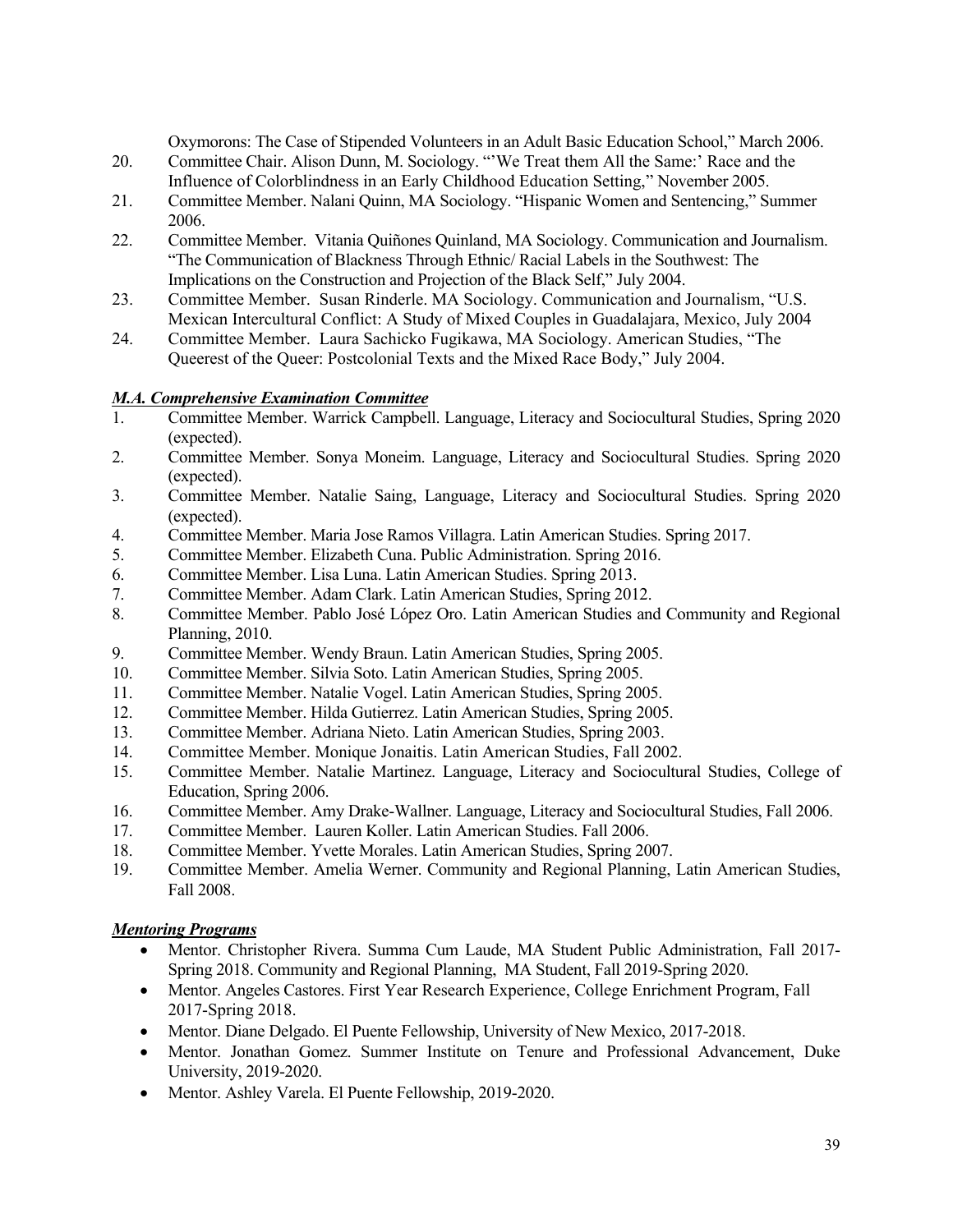#### *Bachelor's Advisement*

- 1. Angeles Castores, BA, in progress.
- 2. Donzell Harris, Sociology, BA, in progress.
- 3. Myrella Gonzales, Community Engagement Fellow, Fall 2017-Spring 2019.
- 4. Nainika Ravichandran, Community Engagement Fellow, Fall 2017-Spring 2018.
- 5. Diana Delgado, Sociology, El Puente Fellow, Fall 2017-Spring 2018.
- 6. Sarah Spain, Chicana and Chicano Studies, Fall 2017.
- 7. Maribel Jaregui, Sociology BA, Fall 2015-Spring 2017.
- 8. Onesimus Al-Mumin. Sociology BA, Fellow. Fall 2014-Spring 2015.
- 9. Devon Gorman, Sociology BA, Honors Thesis, Spring 2013.
- 10. Elizabeth Cuna, Sociology, BA, Spring 2012.
- 11. Elizabeth Silva, Sociology, BA, Spring 2008.
- 12. Amy Whitfield, Sociology, BA, Spring 2007, "Blacks in Latin America: Mexico and Dominican Republic," Honors Thesis.
- 13. Les Romaine, Sociology, BA, Spring 2007.
- 14. Noemi Gilmore, Sociology, BA, Spring 2006.
- 15. Natahnee Winder, Sociology, BA Spring 2007.
- 16. Esperanza Dodge, Sociology, BA Spring 2006.
- 17. Eduardo Batista, Sociology, BA Spring 2002.
- 18. Cristina Meyer, Sociology, BA, Spring 2002, "Biracial Identity," Honors Thesis.<br>19. Vanessa Salazar, Sociology, BA McNair Research Opportunity Program, Summe
- 19. Vanessa Salazar, Sociology, BA McNair Research Opportunity Program, Summer 2005.
- 20. Lisa Armendariz, Sociology, BA Spring 2003, McNair Research Opportunity Program, Fall 2001.

# *Independent Study Students*

Key: LAT 497, Soc 490, SOC 551 Problems, SOC 596 Professional Paper, SOC 599 Masters Thesis, SOC 699 Dissertation

| Spring 2002 | SOC 490        | 2 students |
|-------------|----------------|------------|
|             | <b>SOC 551</b> | 2 students |
| Summer 2002 | <b>SOC 490</b> | 1 student  |
| Fall 2002   | <b>SOC 490</b> | 1 student  |
|             | <b>SOC 551</b> | 3 students |
| Spring 2003 | <b>SOC 551</b> | 4 students |
| Summer 2003 | <b>SOC 551</b> | 1 student  |
| Fall 2003   | SOC 551        | 3 students |
| Spring 2004 | <b>SOC 551</b> | 1 student  |
| Summer 2004 | <b>SOC 551</b> | 2 students |
| Fall 2004   | <b>SOC 551</b> | 2 students |
|             | <b>SOC 599</b> | 1 student  |
|             | SOC 699        | 1 student  |
| Spring 2005 | SOC 699        | 1 student  |
|             | <b>SOC 599</b> | 2 students |
| Summer 2005 | <b>SOC 551</b> | 1 student  |
| Fall 2005   | <b>SOC 599</b> | 1 student  |
|             | SOC 599        | 2 students |
|             | SOC 699        | 1 student  |
| Spring 2006 | <b>SOC 490</b> | 1 student  |
|             | SOC 490        | 1 student  |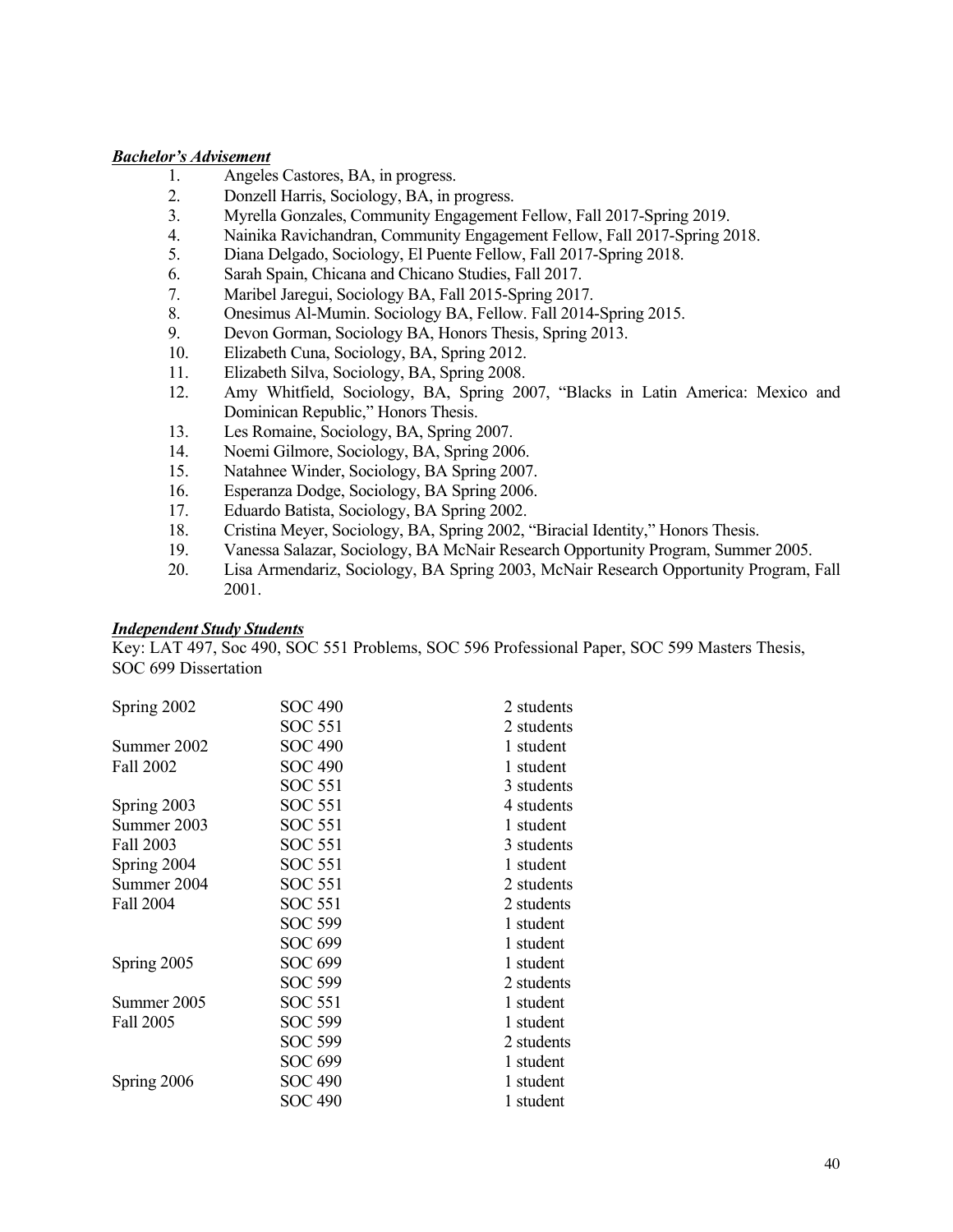|                  | <b>SOC 551</b>      | 1 student  |
|------------------|---------------------|------------|
|                  | <b>SOC 599</b>      | 2 students |
|                  | SOC 699             | 1 student  |
| <b>Fall 2006</b> | SOC 699             | 1 student  |
|                  | SOC 699             | 1 student  |
| Spring 2007      | LTAM <sub>497</sub> | 1 student  |
|                  | <b>SOC 699</b>      | 2 students |
| Summer 2007      | <b>SOC 599</b>      | 1 student  |
|                  | SOC 699             | 1 student  |
| Fall 2007        | SOC 699             | 3 students |
|                  | <b>SOC 599</b>      | 1 students |
| Spring 2008      | SOC 699             | 3 students |
| <b>Fall 2008</b> | SOC 699             | 3 students |
| <b>Fall 2012</b> | SOC 699             | 1 Student  |
| Spring 2013      | <b>SOC 551</b>      | 1 student  |
|                  | SOC 699             | 1 student  |
| Fall 2013        | <b>SOC 551</b>      | 2 students |
|                  | <b>SOC 599</b>      | 1 student  |
|                  | <b>SOC 699</b>      | 3 students |
| Spring 2014      | <b>SOC 551</b>      | 1 student  |
|                  | SOC 599             | 1 student  |
|                  | <b>SOC 699</b>      | 2 students |
| Fall 2014        | <b>SOC 551</b>      | 1 student  |
|                  | <b>SOC 599</b>      | 1 student  |
|                  | SOC 699             | 1 student  |
| Spring 2015      | <b>SOC 551</b>      | 1 student  |
|                  | <b>SOC 599</b>      | 1 student  |
| Fall 2015        | <b>SOC 551</b>      | 5 students |
| Spring 2016      | <b>SOC 551</b>      | 2 students |
|                  | SOC 599             | 2 students |
|                  | SOC 699             | 1 student  |
| <b>Fall 2016</b> | <b>SOC 551</b>      | 2 students |
|                  | SOC 599             | 2 students |
|                  | SOC 699             | 1 student  |
| Spring 2017      | <b>SOC 599</b>      | 3 students |
|                  | SOC 699             | 2 students |
| Fall 2017        | SOC 599             | 2 students |
|                  | SOC 699             | 2 students |
| Spring 2018      | SOC 551             | 4 students |
|                  | SOC 599             | 2 students |
|                  | SOC 699             | 1 students |
| Fall 2018        | <b>SOC 551</b>      | 1 student  |
|                  | <b>SOC 599</b>      | 2 students |
|                  | SOC <sub>69</sub>   | 1 student  |
| Spring 2019      | SOC 551             | 4 Students |
|                  | SOC 599             | 1 student  |
|                  | SOC 699             | 1 student  |
| Fall 2019        | SOC 551             | 1 student  |
|                  | <b>SOC 596</b>      | 1 student  |
|                  | SOC 599             | 1 student  |
|                  |                     |            |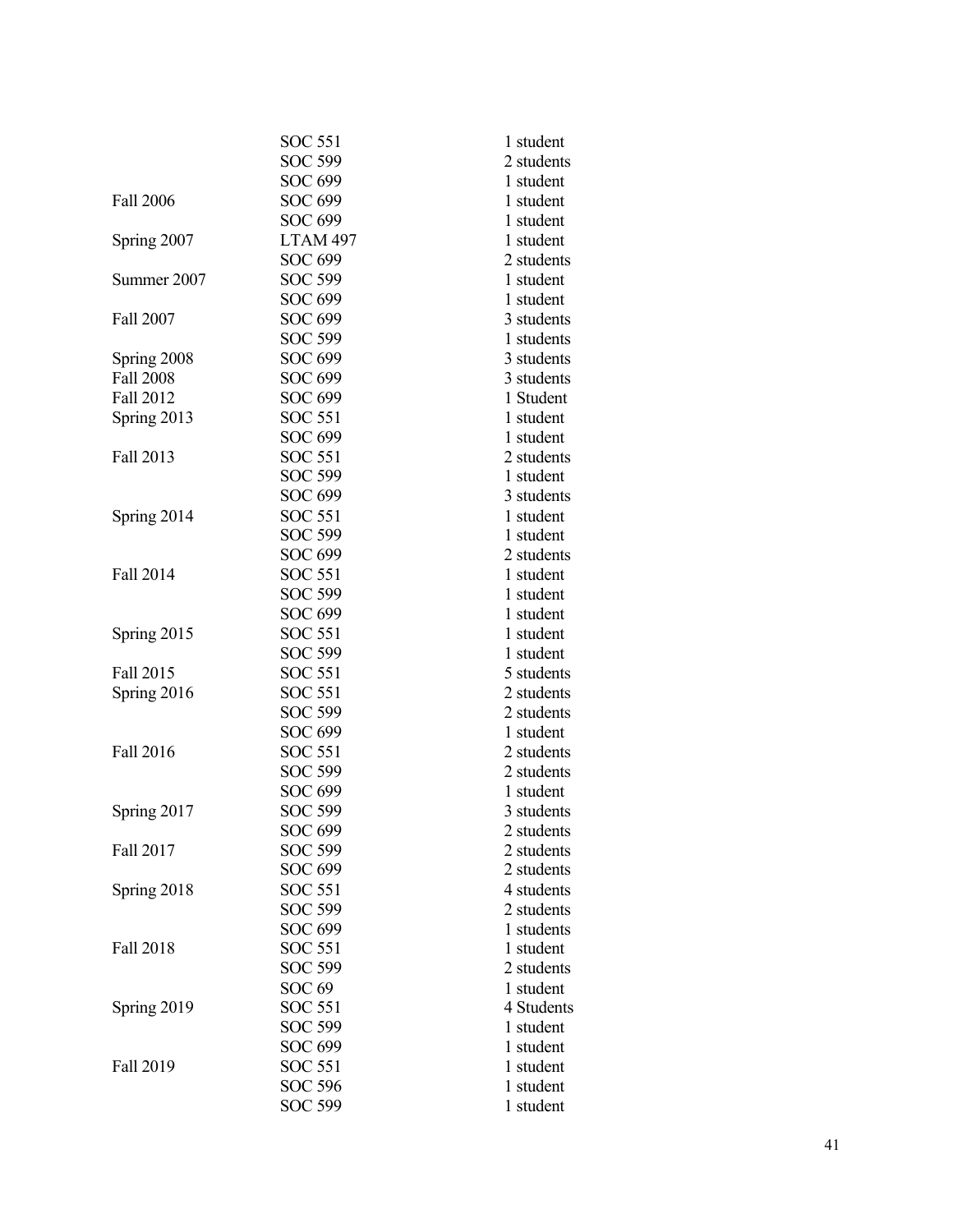SOC 699 1 student

# *Classroom Teaching*

| Fall 2001             | SOC 216 Dynamics of Prejudice, 65 students                              |
|-----------------------|-------------------------------------------------------------------------|
|                       | SOC 420 Race and Ethnic Relations, 25 students                          |
| Spring 2002           | SOC 216 Dynamics of Prejudice, 16 students                              |
|                       | SOC 420 Race and Ethnic Relations, 16 students                          |
| Fall 2002             | <b>Parental Leave</b>                                                   |
| Spring 2003           | SOC 101 Introduction to Sociology, 250 students                         |
|                       | SOC 101 Introduction to Sociology, 250 students                         |
| Fall 2003             | SOC 216 Dynamics of Prejudice, 22 students                              |
|                       | SOC 420 Race and Cultural Relations, 13 students                        |
| Spring 2004           | Parental Leave                                                          |
| Fall 2004             | SOC 216 Dynamics of Prejudice, 55 students                              |
|                       | SOC 420 Race and Cultural Relations, 36 students                        |
| Spring 2005           | SOC 216 Dynamics of Prejudice, 35 students                              |
|                       | SOC 507 Race and Education, 11 students                                 |
| Fall 2005             | SOC 216 Dynamics of Prejudice, 15 students                              |
|                       | SOC 520 Race and Cultural Relations, 20 students                        |
| Spring 2006           | SOC 216 Dynamics of Prejudice, 40 students                              |
|                       | SOC 420 Race and Cultural Relations, 44 students                        |
| Fall 2006             | Research Leave                                                          |
| Spring 2007           | SOC 216 Dynamics of Prejudice, 27 students                              |
|                       | SOC 420 Race and Cultural Relations, 18 students                        |
| Fall 2007             | SOC 520 Race and Cultural Relations, 9 students                         |
|                       | SOC 513 Proseminar, 5 students                                          |
| Spring 2008           | SOC 216 Dynamics of Prejudice, 30 students                              |
|                       | SOC 216 Dynamics of Prejudice, 25 students                              |
| Fall 2008             | SOC 523 Proseminar, 7 students                                          |
|                       | SOC 216 Dynamics of Prejudice, 24 students                              |
| Spring 2009           | SOC 507 Special Topics: Intersectionality: Race and Gender, 14 students |
| Fall 2009-Spring 2010 | Sabbatical Leave                                                        |
| Fall 2010             | SOC 101 Introduction to Sociology/FLC 608 Society and Inequality,       |
|                       | 25 students                                                             |
|                       | SOC 595 Special Topics: Social Inequalities, 20 students                |
| Spring 2011           | SOC 420 Race and Cultural Relations, 15 students                        |
|                       | SOC 520 Race and Ethnic Relations, 17 students                          |
| Fall 2011             | SOC 101 Introduction to Sociology/FLC 608 Society and Inequality,       |
|                       | 19 students                                                             |
|                       | SOC 420 Race and Cultural Relations, 14 students                        |
| Spring 2012           | SOC 507 Special Topics: Intersectionality: Race and Gender, 18 students |
| Fall 2012             | SOC 101 Introduction to Sociology/FLC 608 Society and Inequality,       |
|                       | 20 students                                                             |
|                       | SOC 420 Race and Cultural Relations, 35 students                        |
| Spring 2013           | SOC 101 Introduction to Sociology/FLC 608 Society and Inequality        |
|                       | 20 students                                                             |
|                       | SOC 420 Race and Cultural Relations, 35 students                        |
| Fall 2013             | Soc 101 Introduction to Sociology/FLC 608 Society and Inequality,       |
|                       | 21 students                                                             |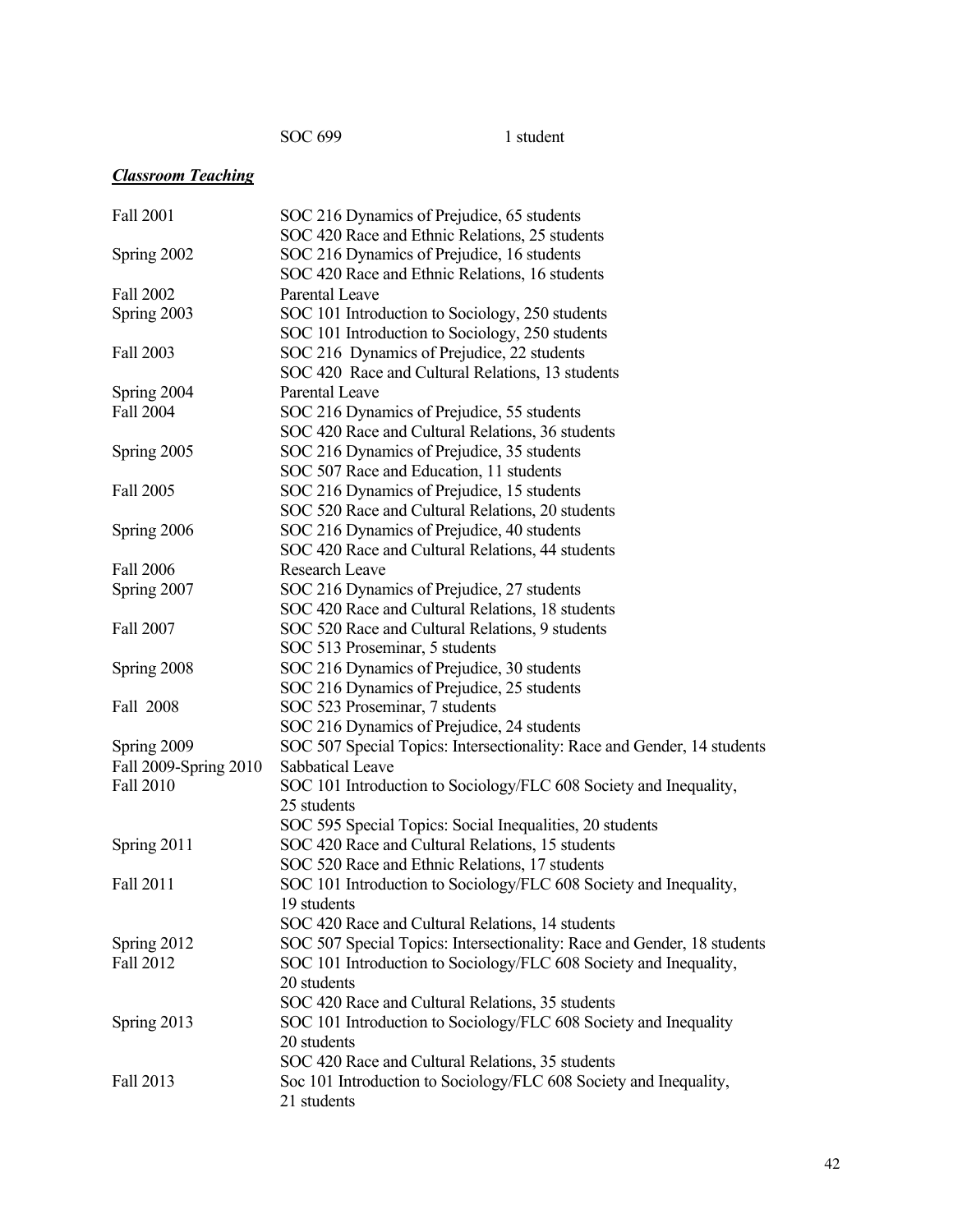|                  | SOC 420 Race and Cultural Relations, 28 students                                      |
|------------------|---------------------------------------------------------------------------------------|
| Spring 2014      | SOC 420 Race and Cultural Relations, 35 students                                      |
| Fall 2014        | SOC 420 Race and Cultural Relations, 35 students                                      |
| Spring 2014      | SOC 420 Race and Cultural Relations, 35 students                                      |
|                  | SOC 520 Race and Ethnic Relations, 20 students                                        |
| Fall 2015        | SOC 101 Introduction to Sociology/FLC 608 Society and Inequality,                     |
|                  | 20 students                                                                           |
|                  | SOC 420 Race and Cultural Relations, 57 students                                      |
| Spring 2016      | SOC 420 Race and Cultural Relations, 40 students                                      |
|                  | SOC 420 Race and Cultural Relations, 40 students                                      |
| <b>Fall 2016</b> | SOC 101/FLC 608 Introduction to Sociology: Society and Inequality,                    |
|                  | 24 students                                                                           |
|                  | SOC 420 Race and Inequality, 70 students                                              |
|                  | SOC 520 Race and Ethnic Relations, 24 students                                        |
| Spring 2017      | Sabbatical Leave                                                                      |
| <b>Fall 2017</b> | Flexible Teaching Semester Granted to Work on Research Projects                       |
| Spring 2018      | SOC 101 Introduction to Sociology, 70 students                                        |
|                  | SOC 216 Dynamics of Difference, Power & Discrimination, 60 students (online)          |
|                  | SOC 420 Race & Inequality, 50 students (online)                                       |
|                  | SOC 520 Race and Ethnic Relations, 4 students                                         |
| <b>Fall 2018</b> | SOC 420 Race and Inequality, 50 students (online)                                     |
|                  | Soc 521 Sociology of Education, 16 students (Cross listed LLSS 521)                   |
|                  | LLSS 530 Whiteness, 22 students                                                       |
| Spring 2019      | SOC 430* Intersectionality: Race, Gender, Class and Policy, 25 students               |
|                  | SOC 420 Race and Inequality, 53 students (online)                                     |
| Fall 2019        | SOC 520 Racial and Ethnic Relations, 10 students                                      |
|                  | SOC 420 Race and Inequality, 50 students (online)                                     |
|                  | SOC 430* Intersectionality: Race, Gender, Class for Social Policy, Fall Intersession, |
|                  | 40 students (20 graduate students; 20 undergrads)                                     |
|                  | (Winter intersession; *= available for graduate credit; Study abroad version in       |
|                  | Dominican Republic – tentative for Spring 2021)                                       |
| Spring 2020      | SOC 420 Race and Ethnic Relations, 50 students (online) - selected for the            |
|                  | Online Course Advisory Council (OCAC) Review                                          |
| <b>Fall 2020</b> | SOC 430* Intersectionality: Race, Gender, Class for Social Policy, Fall Intersession, |
|                  | 40 students (20 graduate students; 20 undergrads)                                     |
|                  | (Winter intersession; *= available for graduate credit)                               |
|                  | SOCI 2315 (formerly SOC 216) Dynamics of Difference, Power & Discrimination,          |
|                  | 60 students (online)                                                                  |
| Spring 2021      | SOC 420 Race and Ethnic Relations, 50 students (*not confirmed, online)               |
|                  | SOC 533 Intersectionality and Theory (*pending approval by Faculty Senate             |
|                  | Curriculum Committee)<br>Committee, under review Form B as of Spring 2020)            |
|                  |                                                                                       |

# COURSE SYLLABI DEVELOPED FALL 2015-SPRING 2016 (Supported via UNM Teaching Enhancement Committee)<br>RACE 400/500 R

RACE 400/500 Race and Social Justice: Interdisciplinary Insights<br>RACE 404/505 Race and Social Justice: Pedagogy and Praxis Acro Race and Social Justice: Pedagogy and Praxis Across the Disciplines \*Note: The development of these co-created courses entailed meetings with funds from the UNM Teaching Enhancement Committee. These Form Bs and the Form C proposal for a race and social justice undergraduate interdisciplinary certificate was rejected by the Curriculum Committee of the College of Arts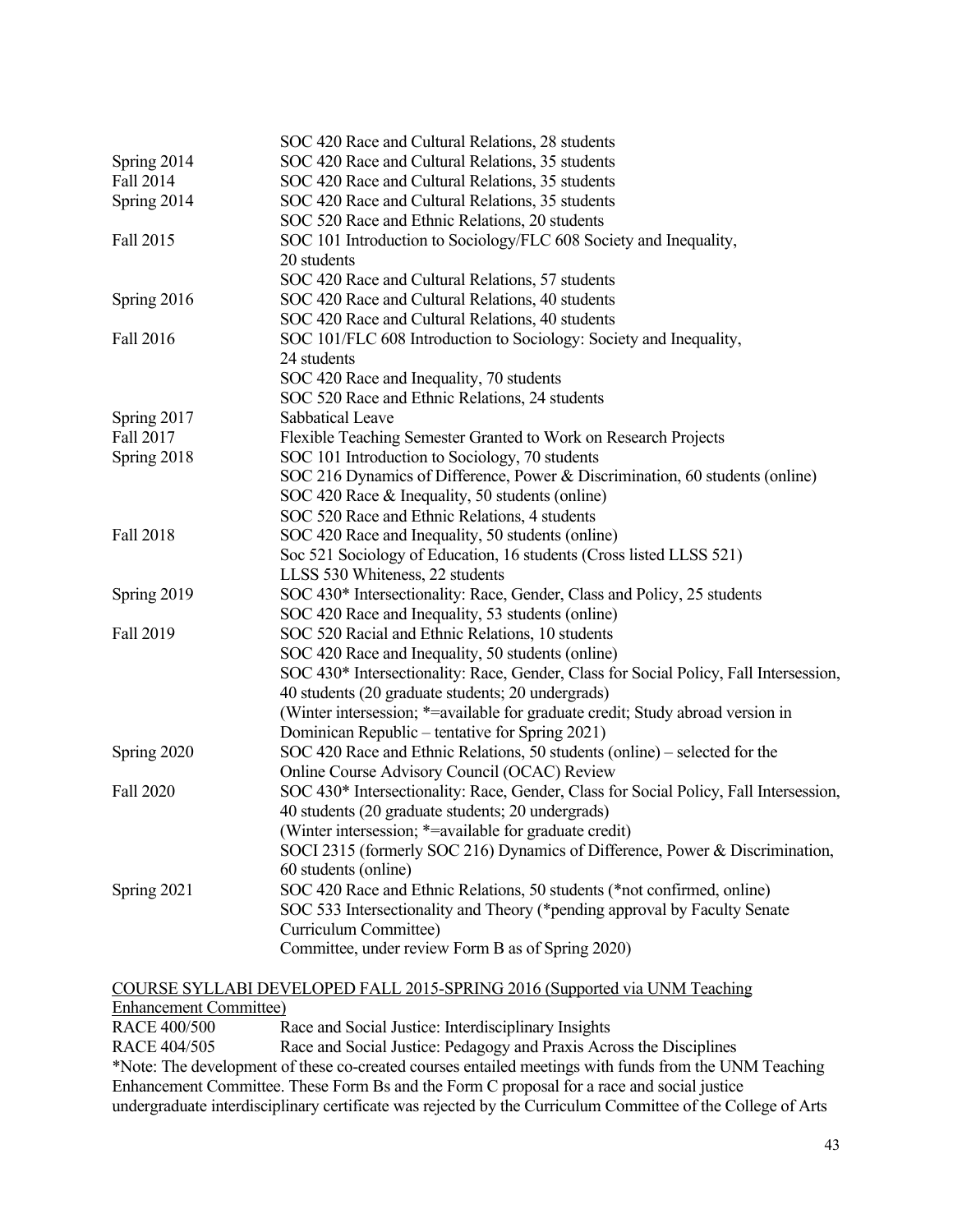and Sciences (Fall 2016, resubmitted Fall 2018; approved by faculty senate vote and Regents vote in Fall 2019; will be available as of Fall 2020 catalog; again first in the nation). Administrators explained that there was no funding available for an advisor and for the creation of the proposed new course code (RACE). We applied for funding from the Innovation Academy (not funded). We are currently exploring the option of offering as cross-listed courses via a memorandum of understanding with the home departments of Institute affiliated faculty. These innovative interdisciplinary courses have not yet been offered/taught. Working syllabi are continually updated and available at race.unm.edu

# **SERVICE**

# *Departmental Service*

- 1. Member, Undergraduate Committee, Fall 2019-Spring 2020.
- 2. Member, Search Committee, Assistant Professor, Race and Ethnicity, Fall 2017 (Dr. Eli Wilson hired).
- 3. Member, Search Committee, Assistant Professor, Race and Ethnicity, Fall 2016 (Dr. Elizabeth Korver-Glenn hired).
- 4. Member, Executive Committee, 2018-2019; 2015-2016; 2011-2012; 2005-2007.
- 5. Chair, Race and Ethnicity Research Area Group (formerly Race and Ethnicity Taskforce), 2012-2019.
- 6. Undergraduate Chair, 2014-2015; member 2001-2002.
- 7. Co-chair, Search Committee, Sociology of Health and Medicine, co-chair, Assistant Professor (Dr. Owen Whooley hired) and Associate Professor (Dr. Kristin Barker hired), Fall 2011-Spring 2012.
- 8. Chair, Diversity Taskforce, University of New Mexico, August 2010-August 2011.
- 9. Graduate Chair, Sociology, University of New Mexico, Albuquerque, 2007-2009; Member 2010- 2012; 2003-2004.
- 10. Member, Search Committee, Department of Sociology, University of New Mexico, Albuquerque, Summer 2004-Spring 2005 (Dr. Andrew Schrank hired).
- 11. Member, Search Committee, Fall 2008-Spring 2008 (Dr. Yvonne Zylan hired).
- 12. Member, Search Committee, Fall 2006-Spring 2007 (Dr. María Vélez and Dr. Wayne Santoro hired).
- 13. Member, Teaching Enhancement Committee, Department of Sociology, University of New Mexico, Fall 2002 - Spring 2003.

# *UNM University Service*

- 1. Co-chair. UNM 2020 Census Complete Count Committee, Summer 2019-Spring 2020; organize press conferences, block party, speaking engagements, communications. Member Spring 2019.
- 2. Assessment Coordinator, U.S. & Global Diversity and Inclusion Requirement, Pilot Assessment protocol Fall 2019-Spring 2020 (10% sample, 17-20 classes), UNM Curriculum Committee, Diversity Council.
- 3. Provost Race and Social Justice Fellows. Fall 2019-Spring 2020.
- 4. UNM Government Relations Committee, Fall 2019-Spring 2020.
- 5. Elected At-Large Elected Representative Faculty Senate, University of New Mexico, Fall 2018-Spring 2019; Fall 2019-Spring 2020.
- 6. Elected Operations Committee Member (Executive Committee). Faculty Senate, University of New Mexico, Fall 2018-Spring 2019; Fall 2019-Spring 2020.
- 7. Member. Advisory Board. Feminist Research Institute, 2019-2021.
- 8. Advisory Board. Bureau of Business and Economic Research (BBER), University of New Mexico, 2018-2020.
- 9. Appointed Member. Division of Equity and Inclusion Taskforce. Fall 2017.
- 10. SuperMentor. Women's Resource Center, Fall 2017.
- 11. Selection Committee, Center for Regional Studies Faculty Grants, UNM, Fall 2017.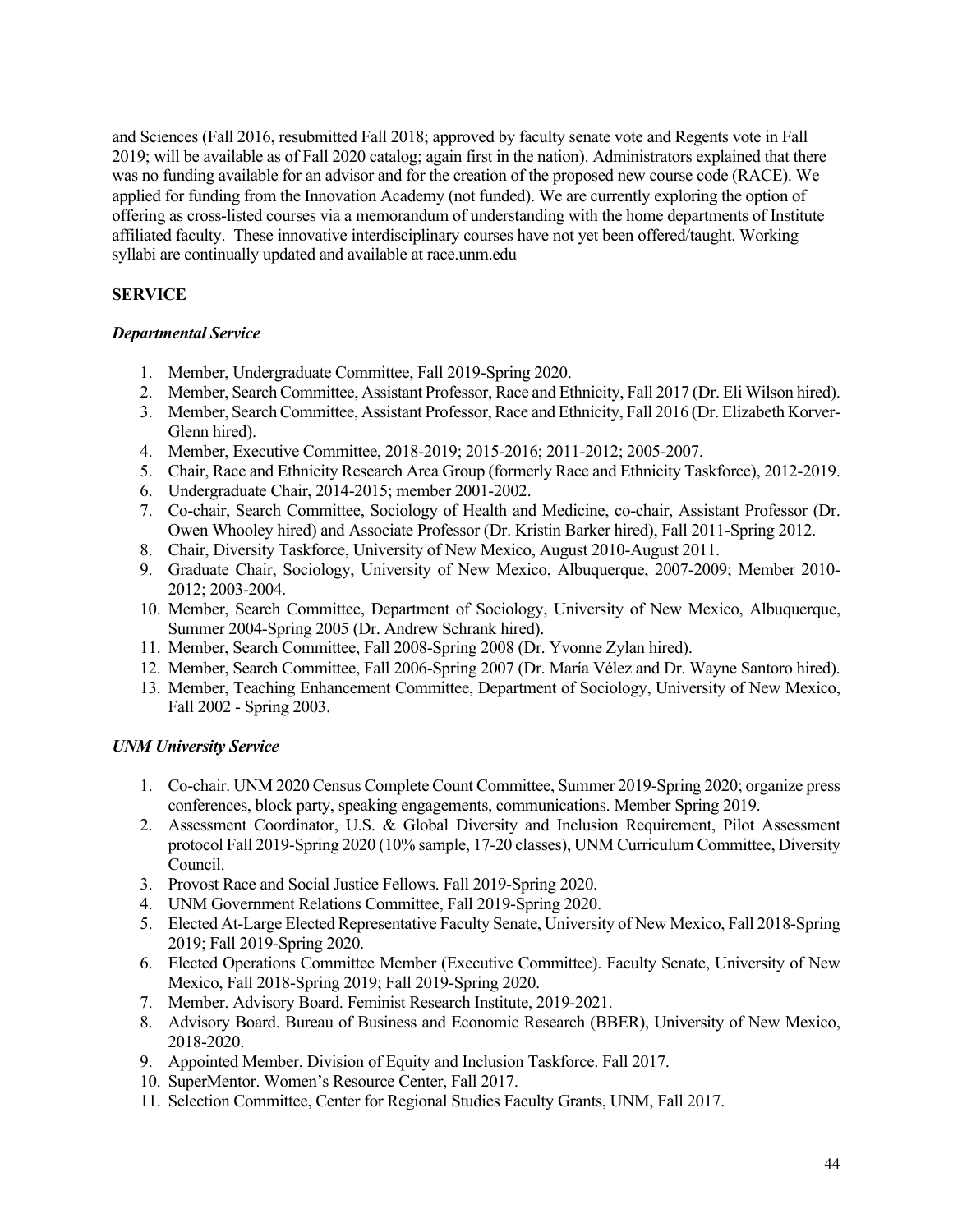- 12. College of Education, UNM Education Preparation Advisory Council, Spring 2016-present.
- 13. Working Group for Advancing Community Engaged Scholarship in Faculty Tenure and Promotion, 2016-2018.
- 14. APS-AFT-UNM Partnership for Strengthening and Sustaining Teachers (SSTI), Albuquerque Public Schools, Albuquerque Federation of Teachers, College of Education, College of Arts and Sciences, University of New Mexico 2016-present.
- 15. UNM-College of Education (COE) Education Preparation Council, Fall 2016-present.
- 16. Member, Diversity Council,Inaugural co-chair 2012-2016; Chair, Curriculum Committee, 2012-2016, established first university wide undergrad "U.S. and Global Diversity and Inclusion Requirement" at UNM. Member 2012-present; Assessment Coordinator, Diversity Council for 2019-2020.
- 17. Elected Member. Academic Freedom and Tenure Committee, Fall 2014-Spring 2016.
- 18. Leadership Team, RWJF Center for Health Policy, Fall 2013-Spring 2018.
- 19.Recruitment Coordinator, RWJF Center for Health Policy, Summer 2013-Spring 2014; 2014-2018.
- 20.Planning Committee, New Faculty Orientation, Fall 2013.
- 21.Member, Diversity Dimension, Foundations of Excellence, Fall 2012-2014.
- 22.Member, UNM Provost Diversity Final Report Committee, Fall 2012.
- 23.Presenter, New Faculty Orientation, Fall 2012.
- 24.College of Arts and Science Representative, Academic Council, Curricular Committee, Faculty Senate, Fall 2012-present.
- 25.Member, Search Committee, Africana Director Search, UNM, Fall 2013 (Dr. Robert Jefferson hired).
- 26.Member, College of Arts and Sciences, Deans African American and Diversity Hiring Initiative Committee, Fall 2011-Spring 2012; served on five-member committee reviewing all targeted hiring proposals from all CAS departments, under criteria of advancing research excellence and faculty diversity. Resulted in highest hiring initiative in CAS in decades.
- 27. Institutional Review Board, UNM Main Campus, August 2010-May 2012.
- 28. Senior Fellow, RWJF Center for Health Policy, Fall 2008-Spring 2018. Recruitment Coordinator, 2013-2016.
- 29. Working Group, College for Social Transformation, UNM, Spring 2013-2016.
- 30. Mellon Fellowship Advisory Board, UNM, 2008-2010.
- 31. New Mexico Hospital Association Race and Ethnic Data Advisory Committee, RWJF Senior Fellow Representative, Fall 2010-2012.
- 32. Chair, Southwest Hispanic Research Institute (SHRI) Education Taskforce, May 2008.
- 33. Committee Member, UNM Faculty Grievance Taskforce, Spring 2008.
- 34. Steering Committee, Office of Institutional Diversity, Fall 2007-2009.
- 35. Steering Committee, Mellon Foundation Fellowships, Fall 2007-2009.
- 36. Graduation Taskforce Member; Chair, Equity Committee, 2006 2007.
- 37. Core Curriculum Assessment, College of Arts and Science, Spring 2006.
- 38. Committee Member. "Continuing Success," April 2007.
- 39. Search Committee, Africana Studies and African American Literature/English Dept., Fall 2007.
- 40. El Centro de la Raza, Awards Committee, Spring 2006, Graduation Presenter 2007.
- 41. Research Service Learning Program, Planning Committee, Fall 2005-Fall 2006.
- 42. Black Faculty Alliance, Member 2004-present.
- 43. Southwest Hispanic Research Institute, Faculty, Spring 2002-present, Executive Committee, 2006- 2007.
- 44. Interdisciplinary Committee on Latin American Studies, UNM, Fall 2002-Spring 2005.
- 45. Women of Color and Mixed Heritage/Ethnicity/Race Student Organization, Faculty Advisor, UNM, 2003-2005.
- 46. Community Faculty Core Working Group, UNM, Spring 2003-Fall 2003.
- 47. Women's Studies Program, Executive Committee, UNM, Fall 2001-Fall 2003.
- 48. La Raza Awards Committee, Spring 2006.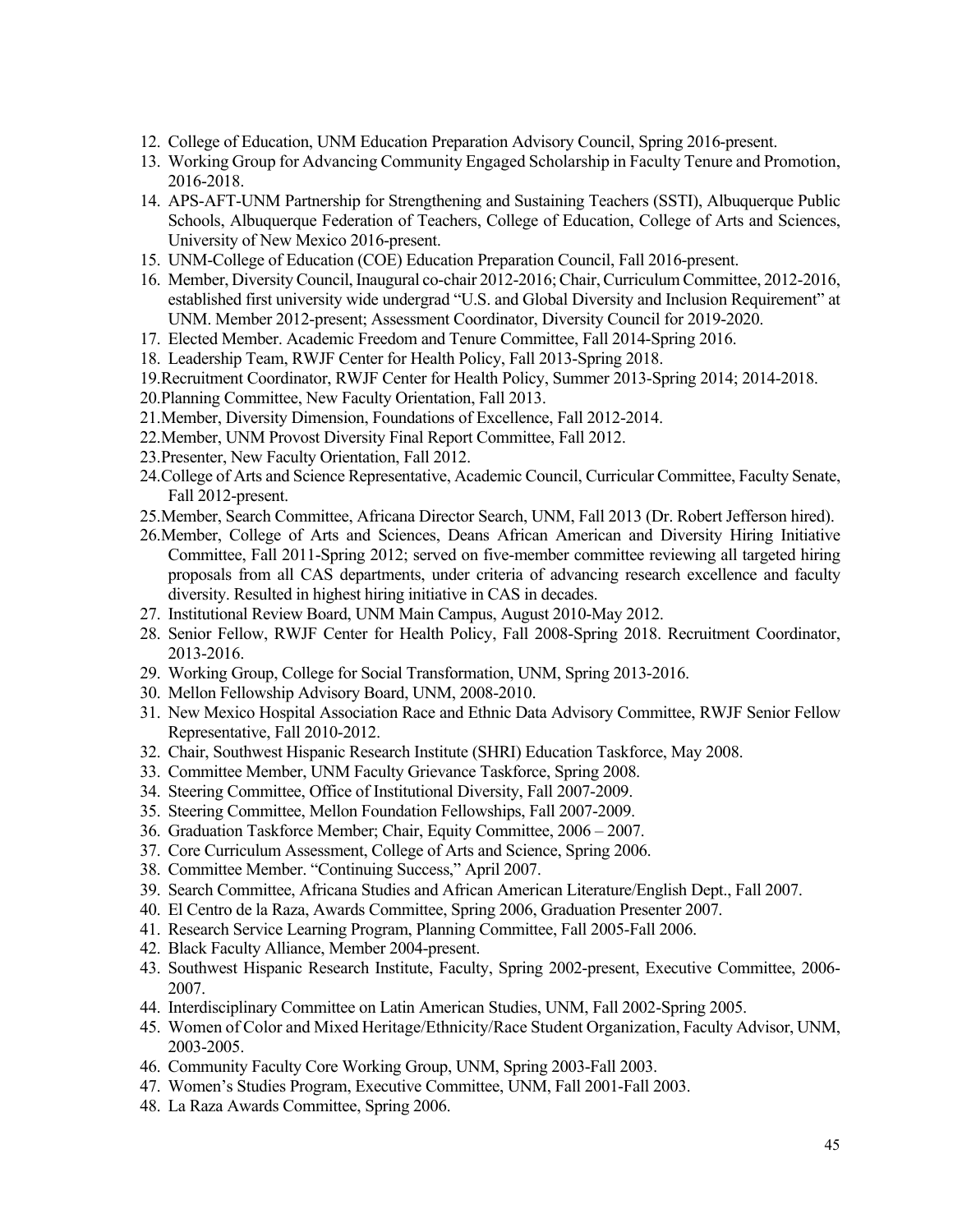49. Diverse Democracy Research Committee, UNM, Fall 2001-Spring 2002.

# *UNM Service Appointments*

Co-chair, Diversity Council, University of New Mexico, Provost Office, Fall 2011-Spring 2016.

- co-chaired curriculum committee and created first "U.S. and Global Diversity and Inclusion," 3-credit university undergraduate graduation requirement for all undergraduates at UNM
	- o collected over 200 syllabi
	- o developed student learning outcomes rubric on self-reflexivity on key concepts difference, inequality, discrimination, oppression, privilege, and solutions to race, gender, class, sexual orientation, disability inequities
	- o created memo for university leadership on the value added by strategic intentional and interdisciplinary hiring initiative/cluster hires in race and equity (not adopted)
- created a preferred criteria for all faculty advertised positions: "demonstrated commitment to equity, inclusion and student success as well as working with broadly diverse communities" (adopted by Provost Office for all faculty hires in 2014; adopted by Staff Council for staff hires in 2018)
	- o created rubric for evaluating applicants demonstrated commitment to equity and inclusion (not implemented)
	- o created memo requesting equity advisor for all job searches to assist with the search process from beginning to end for proactive inclusive excellence praxis (not implemented)
	- o memo for intersectionality as new gold standard for all metrics related to student outcomes, six-year graduation, academic program review, NM State funding formula (October 2018)
	- o memo to Academic Affairs for clarity around department and college policies for the evaluation of engaged scholarship (October 2018)
	- o memo to Senior Vice Provost and Presented to Board of Regents on eliminating race-gender gaps in compensation and workload (October 2018)

Inaugural Faculty Fellow, Academic Leadership Academy, Division of Equity and Inclusion, UNM

- coordinated programming and strategic planning with VP for equity and inclusion
- organized orientation for new faculty with Presidential Fellows

Primary Advisor. Race and Social Justice Interdisciplinary Graduate Certificate through the Institute for the Study of "Race" & Social Justice. Established a pathway for non-matriculated students; as of Fall 2018 the certificate to anyone with a BA or higher in 2018; 27 admitted & 7 graduates (2016-present). Undergraduate version under review by Faculty Senate as of Fall 2018.

#### *Service Reports and Memos*

- Memo and Presentation to Academic Leadership Team, Race-Gender-Class Gaps in Higher Education, Workload and Compensation, Tenure and Review November 2018.
- Reviewer. 2018. The Well Being of New Mexico Black Wellness Report. By Pacheco. June. NM A Kids Count Special Report. NM Voices for Children. NM Office of African American Affairs.
- Evaluator. 2018. NM Council for Humanities Grant, "U.S.-Mexico Border Project," Arts, Albuquerque, NM.
- Language, Literacy and Sociocultural Studies. 2016. UNM Academic Program Review Team
- Women Studies, 2013, UNM Academic Program Review Team
- UNM Provost's Diversity Council Framework for Strategic Action. Lead co-author. Spring 2013, last accessed: 10/19/17: diverse.unm.edu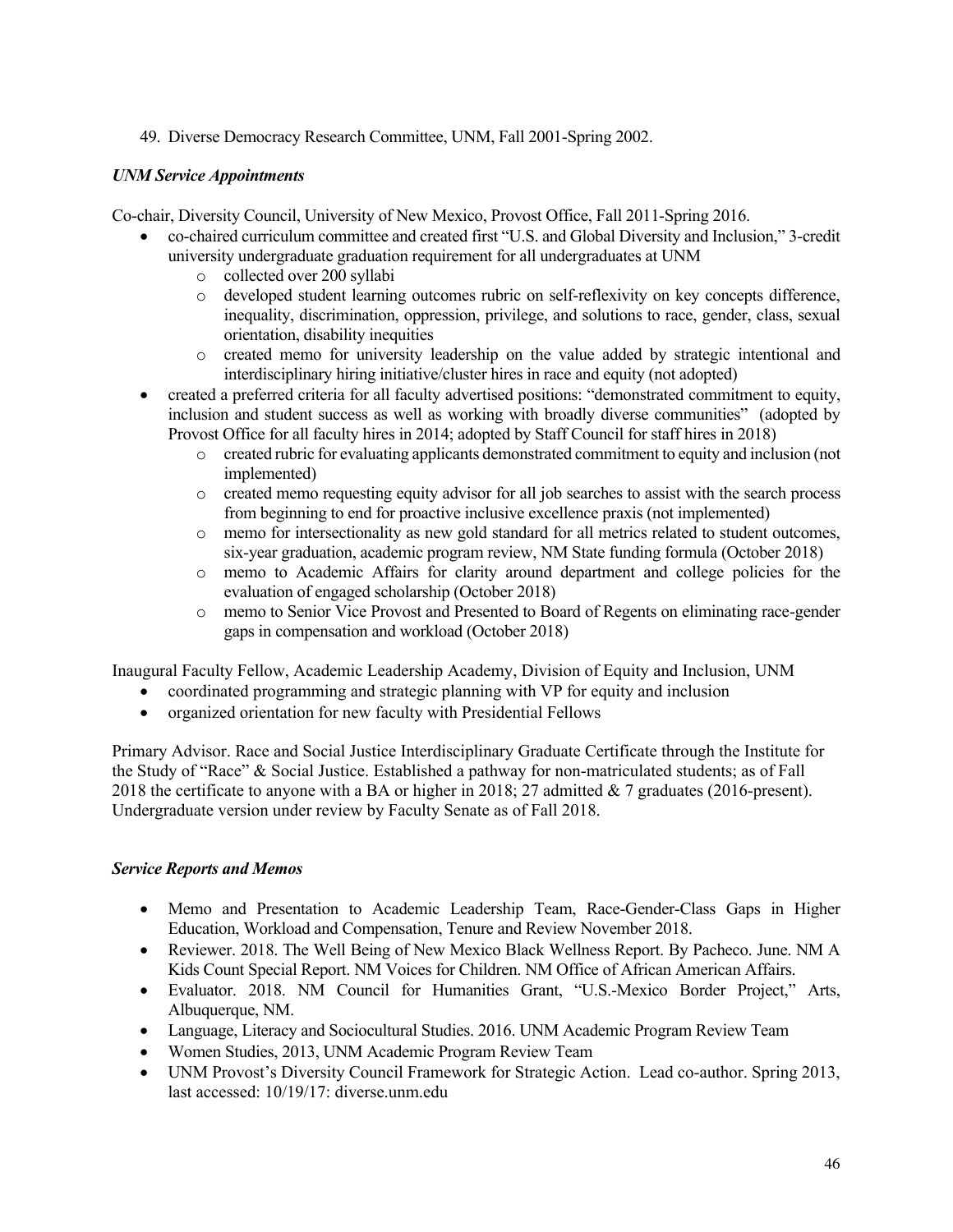- Curriculum Committee, UNM Diversity Council Proposal for the creation of three-credit undergraduate requirement "U.S. and Global Diversity and Inclusion." Fall 2012, last accessed 10/19/17: diverse.unm.edu
- UNM Graduation Taskforce. 2006. "Immediate Action Items Recommended by the Equity Committee of the UNM Graduation Taskforce," in *Finishing What we start: Improving Degree Completion at The University of New Mexico*, Final Report and Recommendations, Submitted to Provost Reed Dasenbrock, December, pp. 80-94. Website: http://www.unm.edu/~acadaffr/Supporting%20Files/Graduation%20Task%20Force%20Recomm endations Final 4-10-07.pdf, retrieved 10/10/07.
- López, Nancy. 2008. Evaluator, NM Humanities Council, "Trappings" Exhibit, 516 Arts, Albuquerque, NM.
- López, Nancy and Don Zancanella. 2005. "Albuquerque Public Schools Organization and Structure for Success," Research Report Prepared for New Mexico First Town Hall, co-authored with Don Zancanella, College of Education, UNM, September 22-24, 2005 Town Hall Meeting in Albuquerque, NM.
- López, Nancy. 1997. "Bilingual or Bilingüe?" *Before the Class: A Handbook for the Novice College Instructor.* Philip Alexander, Ivette Estrada, Barbara Heller and Pamela Trotman Reid, editors. New York: Office of the Provost, City University of New York, Graduate School and University Center, pp. 147-149.
- López, Nancy. 1991. "Proposal to Change the Major in Regional Studies in Latin America to a Major in Latin American Studies," Dean Submitted to Dean Kathryn Yatrakis and the Committee on Instruction, April 19, Columbia College, Columbia University, New York, NY.

# *Other University Service*

- 1. Center for the Improvement of Teaching, University of Massachusetts Boston, Spring 2001.
- 2. Casa Latina Student Organization, University of Massachusetts Boston, Faculty Advisor, 2000-2001.
- 3. Latino Leadership Opportunity Program, Faculty Researcher, University of Massachusetts Boston, Spring 2001.
- 4. Publicity Committee, Sociology Department, University of Massachusetts Boston, 1999-2001.
- 5. Latino Studies Advisory Board, University of Massachusetts Boston, 1999-2001.
- 6. Gastón Institute for Latino Community Development and Public Policy, Advisory Board, University of Massachusetts Boston, 1999-2001.
- 7. Statewide Latino Public Policy Conference, Steering Committee, Education Committee, University of Massachusetts Boston, 1999-2001.

# *Service to the Profession*

American Sociological Association (ASA)

- Secretary. American Sociological Association (Fall 2018-Spring 2019 Elect; Summer 2019-Spring 2022 Secretary).
- Council Member. American Sociological Association (Four year term beginning Fall 2018).
- Program Committee Member. American Sociological Association 2020 Meeting (Fall 2018-Summer 2020).
- Chair, Executive Office and Budget (EOB), American Sociological Association (Four-year term, Fall 2018-Spring 2022).
- Chair. Publications Committee, American Sociological Association, (Four-year term, Fall 2018- Spring 2022).
- Member. Public Engagement (PEAC). American Sociological Association (2018-2019).
- Member. Nominations Committee, Race, Gender, Class Section, Fall 2017-Spring 2018.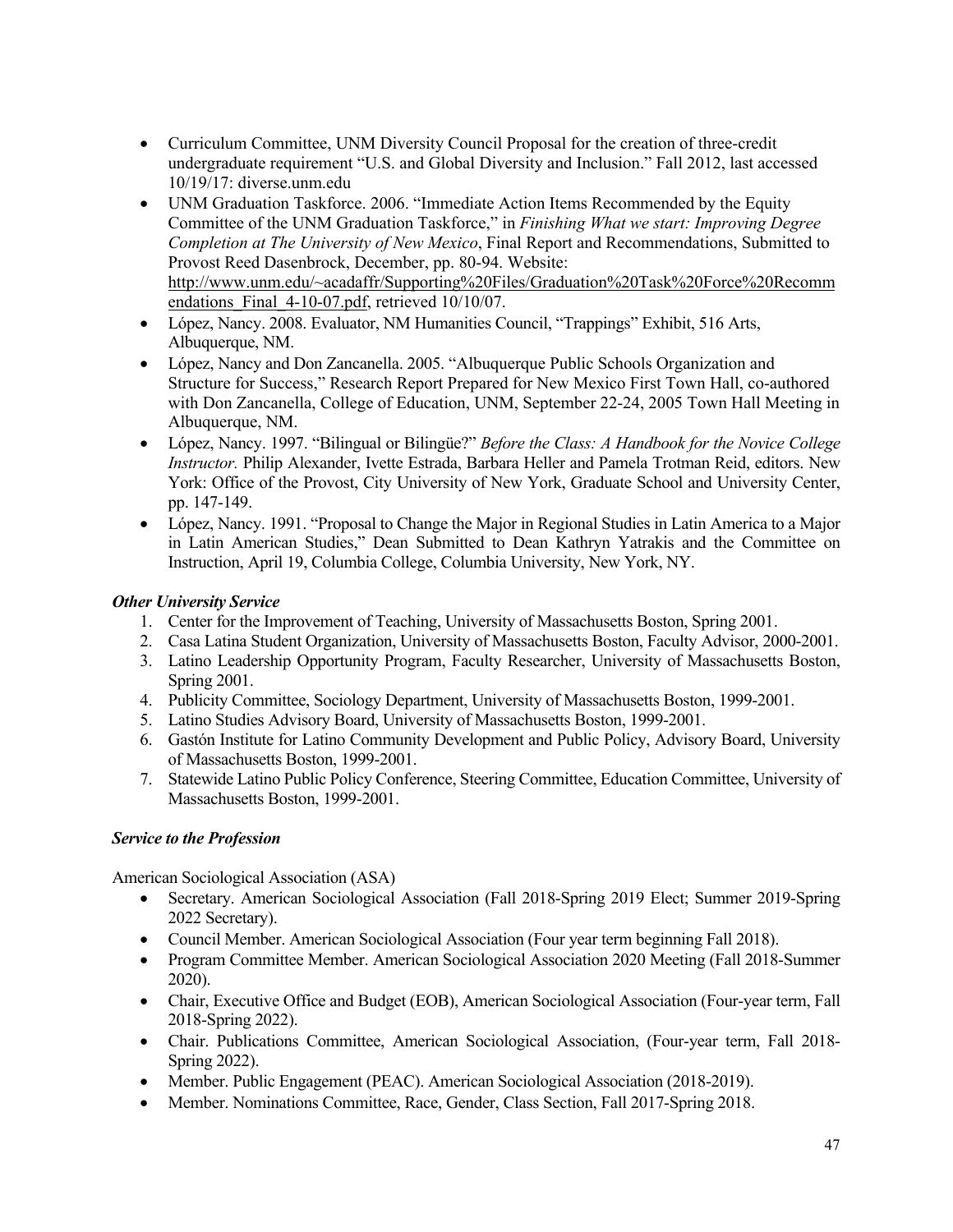- Member. Article Award Committee, Race, Gender, Class Section, Fall 2016-Spring 2017.
- Chair. Committee on the Status of Racial and Ethnic Minorities, 2015-2018.
- Elected Member. Nominations Committee, 2015-2016.
- Elected Chair. Race, Gender and Class (RGCS) Section, 2014-2015.
- Chair. Latino Section Awards Committee, 2006-2008.
- Chair. Lifetime Achievement Award and Innovation Committee, RGCC, 2015-2016; Article Award Committee, 2016-2017.

Sociologists for Women in Society (SWS)

- Vice President, 2019-2021
- Member. Nominations Committee, Spring 2017-2018
- Co-chair. Program Committee, 2017 Winter Meeting (Theme: Intersectionality and Inequality, Albuquerque, NM)

Critical Race Studies in Education Association (CRSEA)

- Selected as host and local planning committee for CRSEA 2018; Conference Theme: "Land and Knowledge: Indigeneity, Survivance and Healing," held at University of New Mexico, May 30-June 1, Albuquerque, NM.
- Local Planning Committee, Co-chair, Fall 2017-Spring 2018

Journal Reviewer

- Lancet
- Sociology of Race and Ethnicity
- Social Forces
- Social Science and Medicine
- Race, Ethnicity and Education
- Ethnic and Racial Studies
- City and Society
- Contemporary Sociology
- Sociological Perspectives
- Race, Ethnicity and Education
- Sociology of Education
- Ethnicity and Disease
- Health Equity

University Presses, Reviewer

- Harvard University Press
- Cornell University Press
- University of Minnesota Press

Proposal Reviewer

- National Institutes of Health
- National Science Foundation
- W.T. Grant Foundation

Associate Editor / Editorial Board

- Socius
- Qualitative Sociology
- Anthropology and Education Quarterly
- Journal of Aging and Social Policy
- Meridians
- **International Migration Review**
- National Women's Studies Association Journal
- Family Relations
- Crítica: Journal of Latino Policy and Politics, Editorial Board
- Latino Studies Journal
- New York University
- University of Colorado
- Peter Lang
- City University of New York Caribbean Exchange Program
- John Simon Guggenheim Memorial Foundation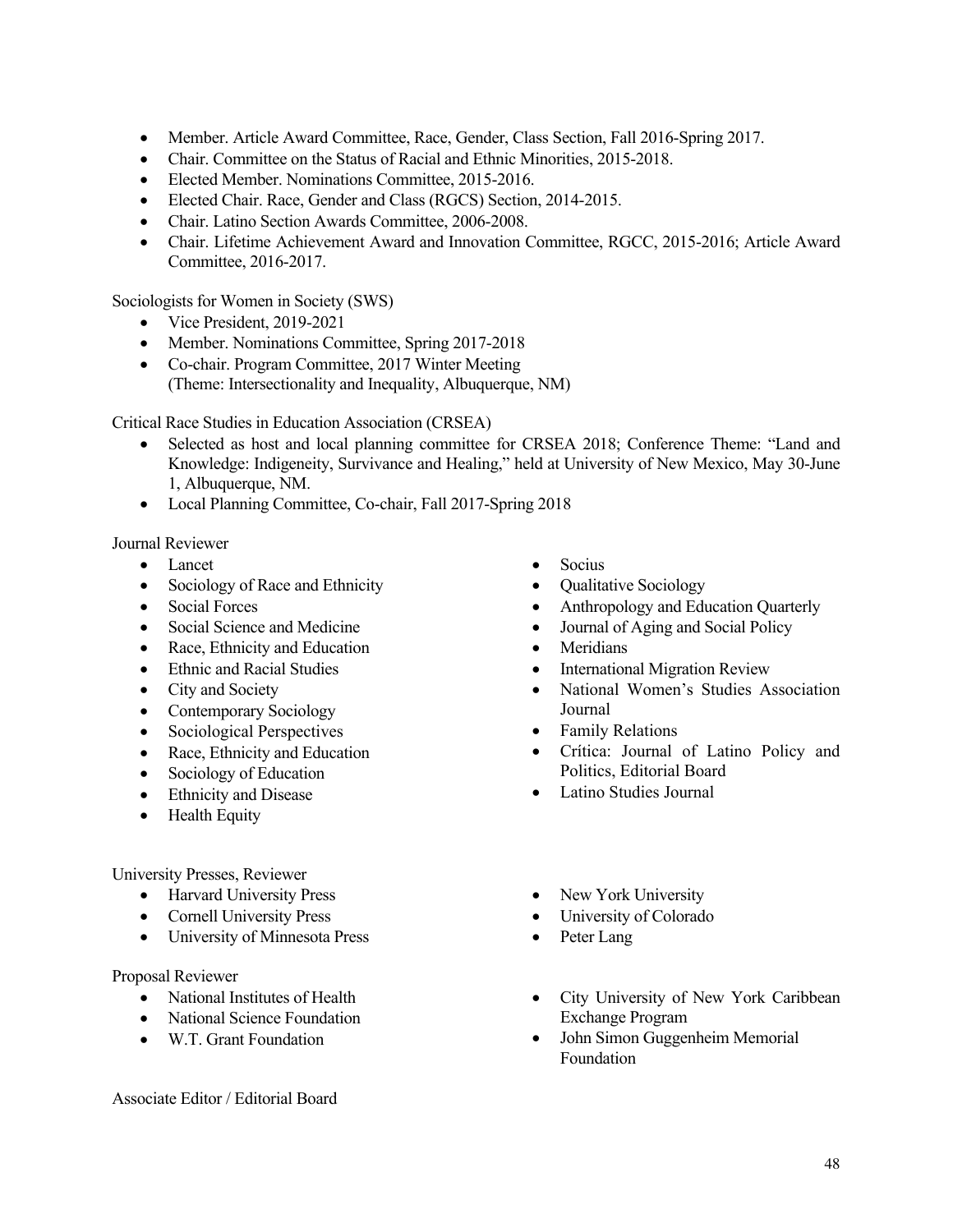- Sociology of Race and Ethnicity (editorial board, 2016-2019)
- Latino Studies Journal (editorial board, 2013-present)
- Encyclopedia for Race and Racism, Cengage Publishing (2011-2013)
- Genealogy (editorial board, 2018-present)
- Co-editor, Special Issue on "QuatCrit: Critical Race Theory and Quantitative Research Methods, *Race, Ethnicity and Education*, 2017.
- Co-editor, Special Issue, "What's Your "Street Race?" Cartographies and Ontologies of "Race" and the Future of Knowledge Production on Inequality, Resistance and Social Justice," *Genealogy,* (in progress for 2020).
- Editorship, Trans-American Studies: Social Justice, Identity and Public Policy, Mario Antonio Rivera, Nancy López and Juan de Dios Pineda, editors, ISSN: 22979158, www.peterlang.com/?TAS.

Reviewer for Tenure and Promotion Cases

- Outside peer-reviewer, thirteen cases
- UNM peer-reviewer, two cases outside of home department

# Mentor

- Mentor. 2020-2021. Harvard Macy Scholar Program, Dr. Brenda Pereda (UNMH, under review, February 2020.
- Mentor. 2019-2021. Summer Institute on Tenure and Professional Advancement (SITPA). SITPA is a mentoring and professional socialization program designed to facilitate the successful transition from junior faculty to tenured associate professor for early career faculty. The underlying objective of the program is to address the persistent underrepresentation of racial and ethnic minorities and other diversity advocates on the faculties of U.S. colleges and universities. Duke University, NC.
- Mentor. Angeles Castorena. Mellon Mays University Fellow. UNM. 2019-2021.
- Research Institute for Scholars of Equity (RISE): Conducting Mixed Methods Research to Improve Academic Outcomes Among PK-20 African American and Latino/a Children, Youth and Young Adults, a five-year Institute of Education Sciences (IES R305B160015) Pathways research training grant for upper-level undergraduate students, North Carolina Central University, 2017-2021. Year long mentor to three undergraduate students/year for four years from different programs across the partnering institutions at RISE including UNM, NCCU and undergrads at other institutions.
- Faculty Instructor. Intersectional Qualitative Research Methods Institute for Advanced Doctoral Students (IQRMI-ADS), University of Texas-Austin. Latino Research Initiative, five-day course in June (2018- 2020).
- Faculty Mentor. TREE Center. Dr. Shiv Desai, "Ethnic Studies Education, Wellness and Health" College of Education, University of New Mexico.
- Visiting Faculty. RAND PhD Program in Public Policy, June 2020, "Intersectionality: Race, Gender, Class for Social Policy.

# **Affiliations**

- American Sociological Association (ASA), 1994 present
- Society for the Study of Social Problems, 2018-2019
- Association of Black Sociologists (ABS), lifetime member
- Sociologists for Women in Society (SWS), 2016-present
- Critical Race Studies in Education, (CRSEA), 2016-present